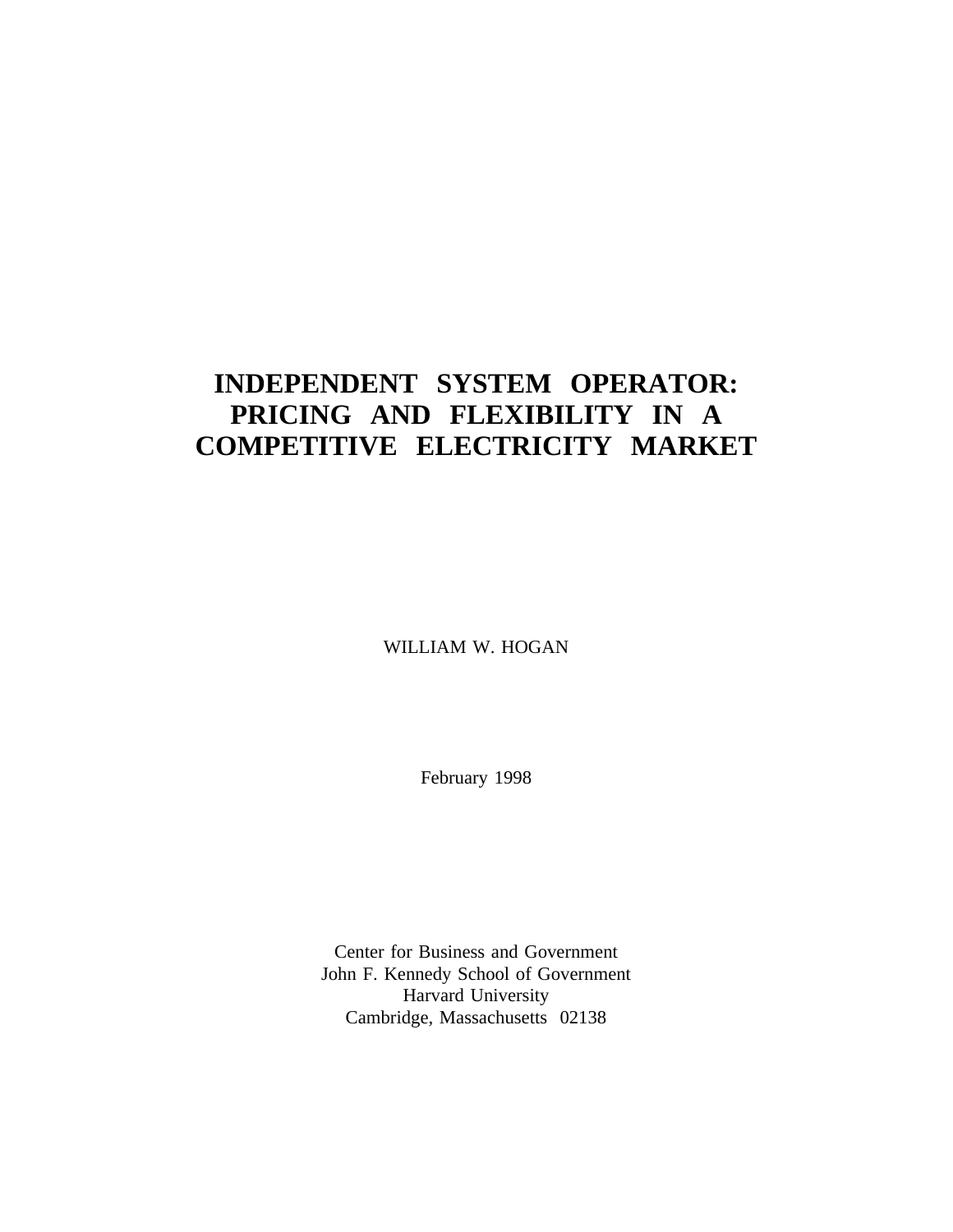## **CONTENTS**

|                                                                                     | $\mathbf{1}$   |
|-------------------------------------------------------------------------------------|----------------|
|                                                                                     | $\overline{2}$ |
| THE ISO AND TRANSMISSION ACCESS                                                     | 3              |
|                                                                                     | $\overline{3}$ |
|                                                                                     | 5              |
|                                                                                     | $\overline{7}$ |
| ISO DEVELOPMENTS IN THE UNITED STATES                                               | 8              |
|                                                                                     | 8              |
| Flexible Markets and Consistent Pricing                                             | 14             |
|                                                                                     | 17             |
| SHORT-RUN TRANSMISSION PRICING                                                      | 22             |
|                                                                                     | 23             |
|                                                                                     | 28             |
|                                                                                     | 30             |
|                                                                                     | 32             |
|                                                                                     | 39             |
| NODES AND ZONES FOR SHORT-RUN PRICING FILL CONTRACT AND THE STATE SHORT-RUN PRICING | 44             |
| If Zones are Defined by Nodes with Common Prices, Why Bother?                       | 44             |
| How Would We Define the Zonal Prices?                                               | 44             |
| Would Locational Prices Be Hard to Calculate and Come from a Black                  |                |
|                                                                                     | 46             |
| Would It Be an Easy Matter to Set and Later Change the Zonal                        |                |
|                                                                                     | 47             |
| Is Transmission Congestion a Small Problem?                                         | 48             |
| Would Zonal Pricing Mitigate Market Power?                                          | 48             |
|                                                                                     | 50             |
| <b>CONCLUSION</b>                                                                   | 52             |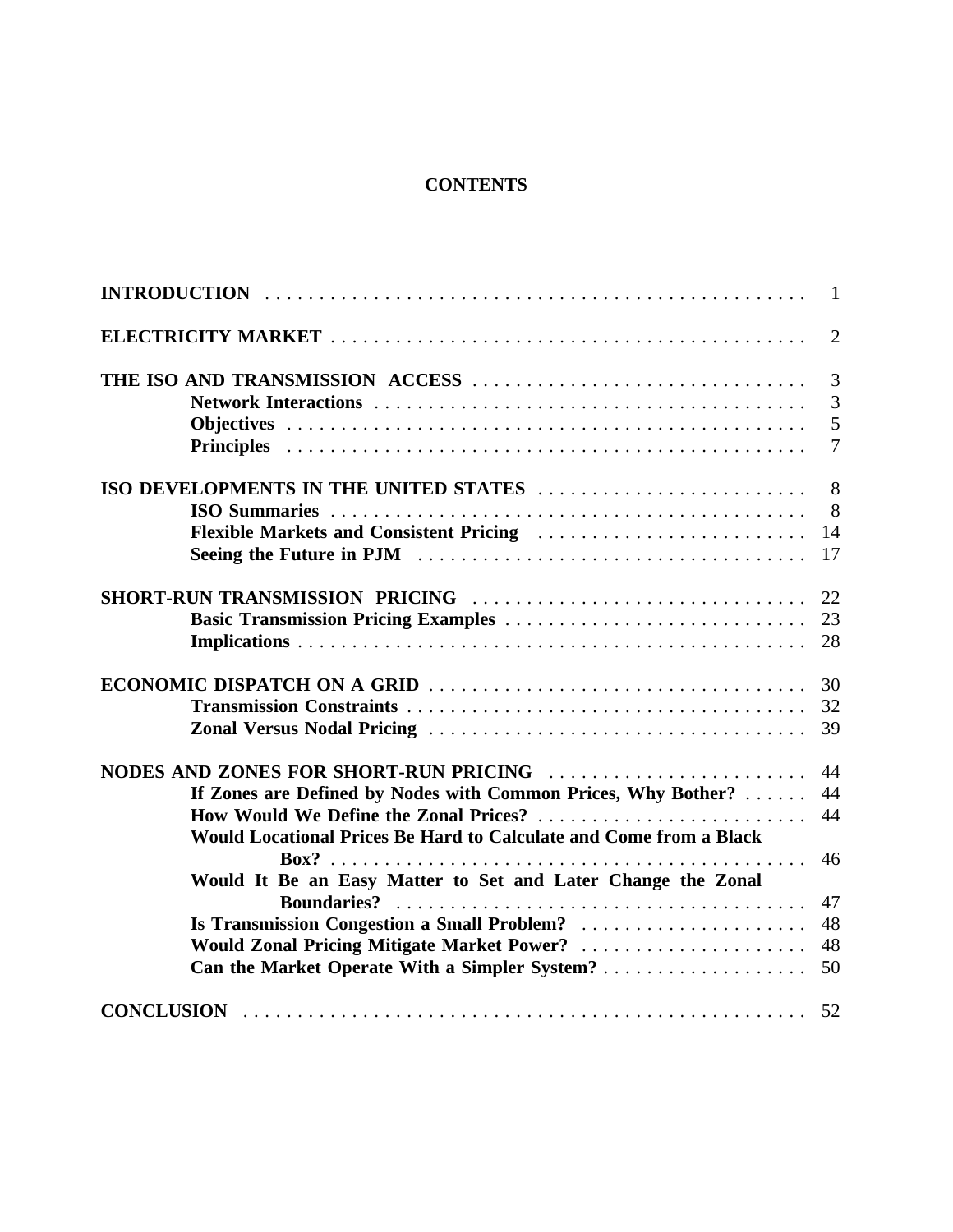## **INDEPENDENT SYSTEM OPERATOR: PRICING AND FLEXIBILITY IN A COMPETITIVE ELECTRICITY MARKET**

## William W.  $Hogan<sup>1</sup>$

Parallel efforts in the United States to advance and implement the concept of an independent system operator provide a source of comparative insights on the principal choices and issues. A competitive electricity market requires supporting structures administered by the system operator. A key debate centers on the approach to transmission access and pricing. Efficient marginal-cost pricing in competitive electricity markets implies locational differences in the presence of transmission constraints. Aggregation of individual nodes into zones appeals as a putative simplification. In a sufficiently dense network, however, zonal aggregation provides less simplification than meets the eye. Illustration of the special features of electric networks and the implications for zonal aggregation suggest that nodal pricing is the simpler approach in a market with flexibility and choice.

## **INTRODUCTION**

The development of Independent System Operators (ISOs) has proceeded steadily in the worldwide restructuring of electricity markets. There are significant advantages in this approach. There must be a system operator coordinating use of the transmission system. This control of the use of the transmission grid means control of the dispatch, at least at the margin, because adjusting the dispatch is the principal (or, in some cases, only) means of affecting the flow of power on the grid. That this system operator should also be independent of the existing electric utilities and other market participants is attractive in its simplicity in achieving equal treatment of all market participants. The ISO provides an essential service, but does not be compete in the energy market.

<sup>&</sup>lt;sup>1</sup> Thornton Bradshaw Professor of Public Policy and Management, John F. Kennedy School of Government, Harvard University, and Senior Advisor, Putnam, Hayes & Bartlett, Inc. This paper draws on work for the Harvard Electricity Policy Group and the Harvard-Japan Project on Energy and the Environment. Many individuals have provided helpful comments, especially Robert Arnold, John Ballance, Jeff Bastian, Ashley Brown, Michael Cadwalader, Judith Cardell, John Chandley, Doug Foy, Hamish Fraser, Geoff Gaebe, Don Garber, Scott Harvey, Stephen Henderson, Carrie Hitt, Jere Jacobi, Paul Joskow, Susan Kaplan, Maria Ilic, Laurence Kirsch, Jim Kritikson, Dale Landgren, William Lindsay, Amory Lovins, Rana Mukerji, Richard O'Neill, Howard Pifer, Susan Pope, Grant Read, Bill Reed, Joseph R. Ribeiro, Brendan Ring, Larry Ruff, Michael Schnitzer, Hoff Stauffer, Irwin Stelzer, Jan Strack, Steve Stoft, Richard Tabors, Julie Voeck, Carter Wall and Assef Zobian.. The author is or has been a consultant on electric market reform and transmission issues for British National Grid Company, General Public Utilities Corporation (working with the "Supporting" PJM Companies), Duquesne Light Company, Electricity Corporation of New Zealand, National Independent Energy Producers, New York Power Pool, New York Utilities Collaborative, Niagara Mohawk Corporation, PJM Office of Interconnection, San Diego Gas & Electric Corporation, Trans Power of New Zealand, and Wisconsin Electric Power Company. The views presented here are not necessarily attributable to any of those mentioned, and any remaining errors are solely the responsibility of the author.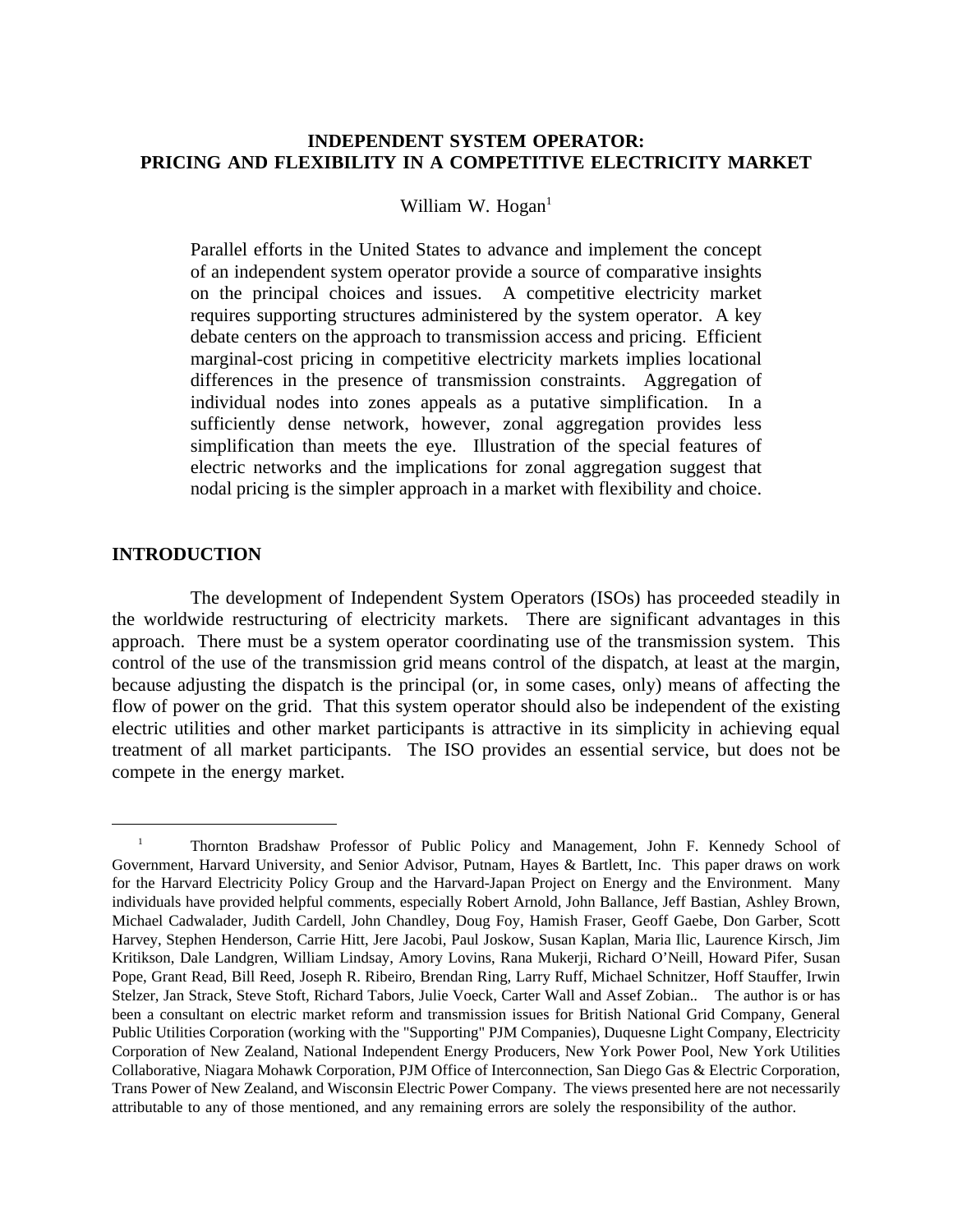Establishment of objectives and criteria for an ISO has been followed by alternative approaches in implementation. The concept follows naturally from the principles established for open access to transmission systems.2 However, there is variety in the details, especially in the institutions for short-term market operations. The experience in the United States provides a useful source of information on the continuing evolution of the idea. Here we summarize critical elements of this record and focus on a key set of issues that distinguish the alternative models in terms of pricing rules that allow for flexibility and choice. The issues addressed here revolve around the treatment of transmission access and transmission congestion, and have appeared in a debate over the use of locational marginal cost pricing versus various approaches to aggregation into zones.

## **ELECTRICITY MARKET**

The defining characteristic of electricity restructuring to introduce competition in the market is the unbundling of the vertically integrated industry to separate the competitive elements (e.g., generation) from the essential facilities that will remain as monopolies (e.g., wires). However, the usual separation into generation, transmission, and distribution is insufficient. In an electricity market, the transmission wires and the pool dispatch are distinct essential facilities.

The conceptual transmission wire connection function (Gridco) and the short-term dispatch function (Poolco) arises from the nature of power flows on an electric grid. In effect, there is no physical independence between transmission flows and power dispatch; one determines the other. These special conditions in the electricity system stand as barriers to an efficient, large-scale bilateral market in electricity. A pool based market model helps



overcome these barriers by allowing both bilateral transactions and a coordinated spot market to

<sup>2</sup> W. Hogan, "An Independent System Operator: Criteria for Competitive Electricity Markets," Harvard-Japan Project on Energy and the Environment, Harvard University, February 1996.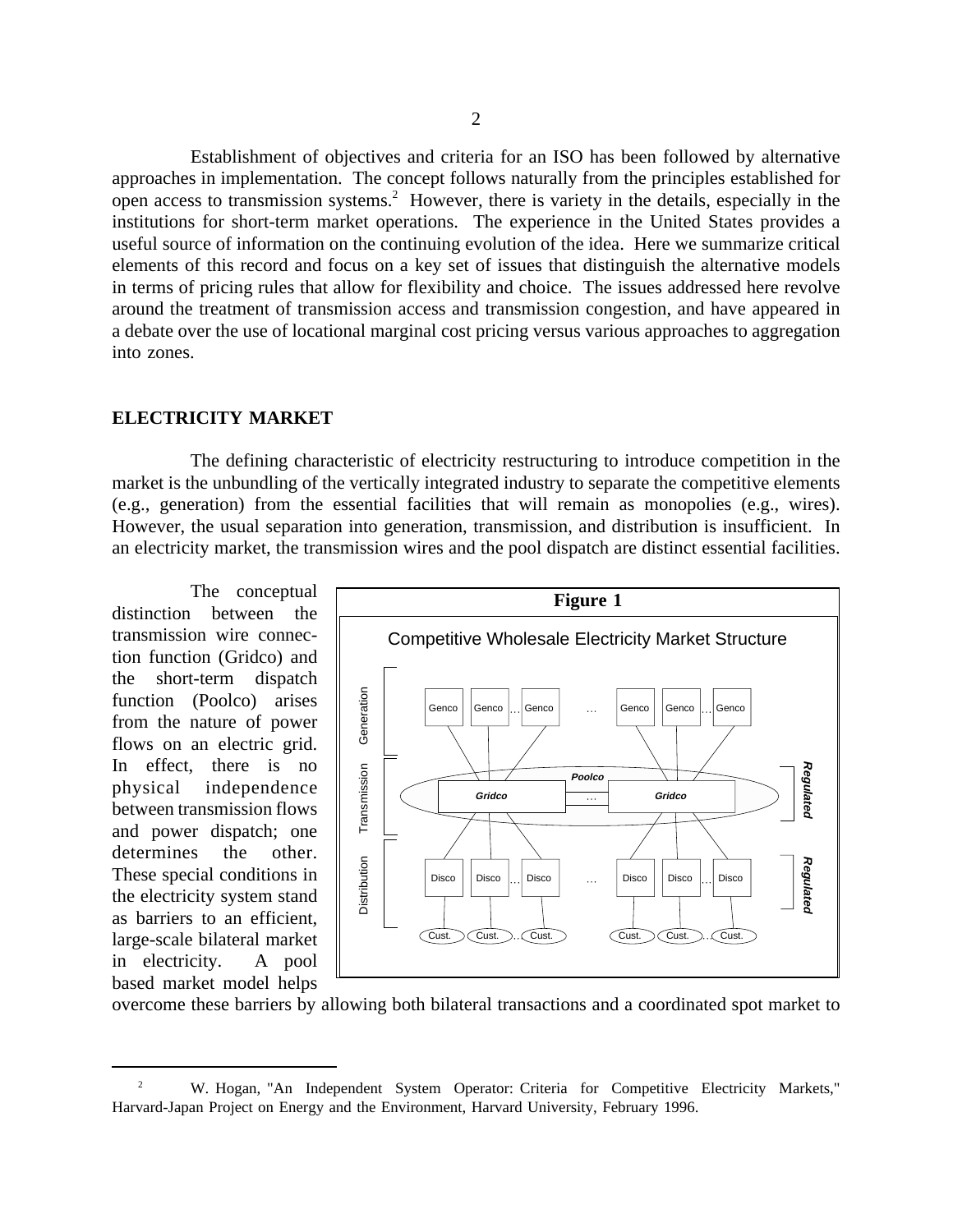deal with network interactions and limited transmission capacity.<sup>3</sup>

Is a system coordinator required in support of a competitive electricity market? The answer is yes, always. In England and Wales it is the "Pool." In New Zealand it is "Trans Power." In Norway and Sweden it is "Statnett Marked." Pool-based systems exist in Chile, Argentina, Alberta, Australia and so on. New names keep cropping up but the basic coordination functions will always be there, somewhere. The critical issues are access and pricing, especially transmission pricing. But a system coordinator or pool is required in support of a competitive market: "The importance of effective Pooling arrangements in a competitive [Electric Supply Industry] cannot be overstated."<sup>4</sup> In the United States, the ISO is a vehicle for providing this essential function.

## **THE ISO AND TRANSMISSION ACCESS**

Simple independence from connection with individual market participants is not enough. The ISO and it's rules should support an efficient, competitive electricity market. Properly structured, an ISO can provide solutions to related problems that have appeared everywhere in the development of new electricity markets. These problems all have a common core, and they should not be treated separately. A review of the criteria for the ISO and their implementation presents an opportunity to unify seemingly independent conversations that are or should be about the same thing, namely how to deal with the special characteristics of electric networks in order to support a competitive market. Thus, while the concept of an ISO is hardly controversial, the specifics make a difference because of the problems of interaction in electric networks.

## **Network Interactions**

Loop flow is the central network problem that is hard to face, often overlooked or dismissed, but critical in developing the rules for flexible competitive markets and electricity transmission access. The difficulty stems from the inherent and fundamental nature of system interactions in a transmission network. When power moves between one point and another on the transmission grid, it does not follow any single path. Rather the power moves in parallel along every path between source and destination; this is loop flow.

<sup>&</sup>lt;sup>3</sup> Scott M. Harvey, William W. Hogan and Susan L. Pope, "Transmission Capacity Reservations and Transmission Congestion Contracts," Harvard-Japan Project on Energy and the Environment, Harvard University, February 1997.

<sup>&</sup>lt;sup>4</sup> J. Moen, "Electric Utility Regulation, Structure and Competition. Experiences from the Norwegian Electric Supply Industry (ESI)," Norwegian Water Resources and Energy Administration, NVE, Oslo, April 1994, p. II-5.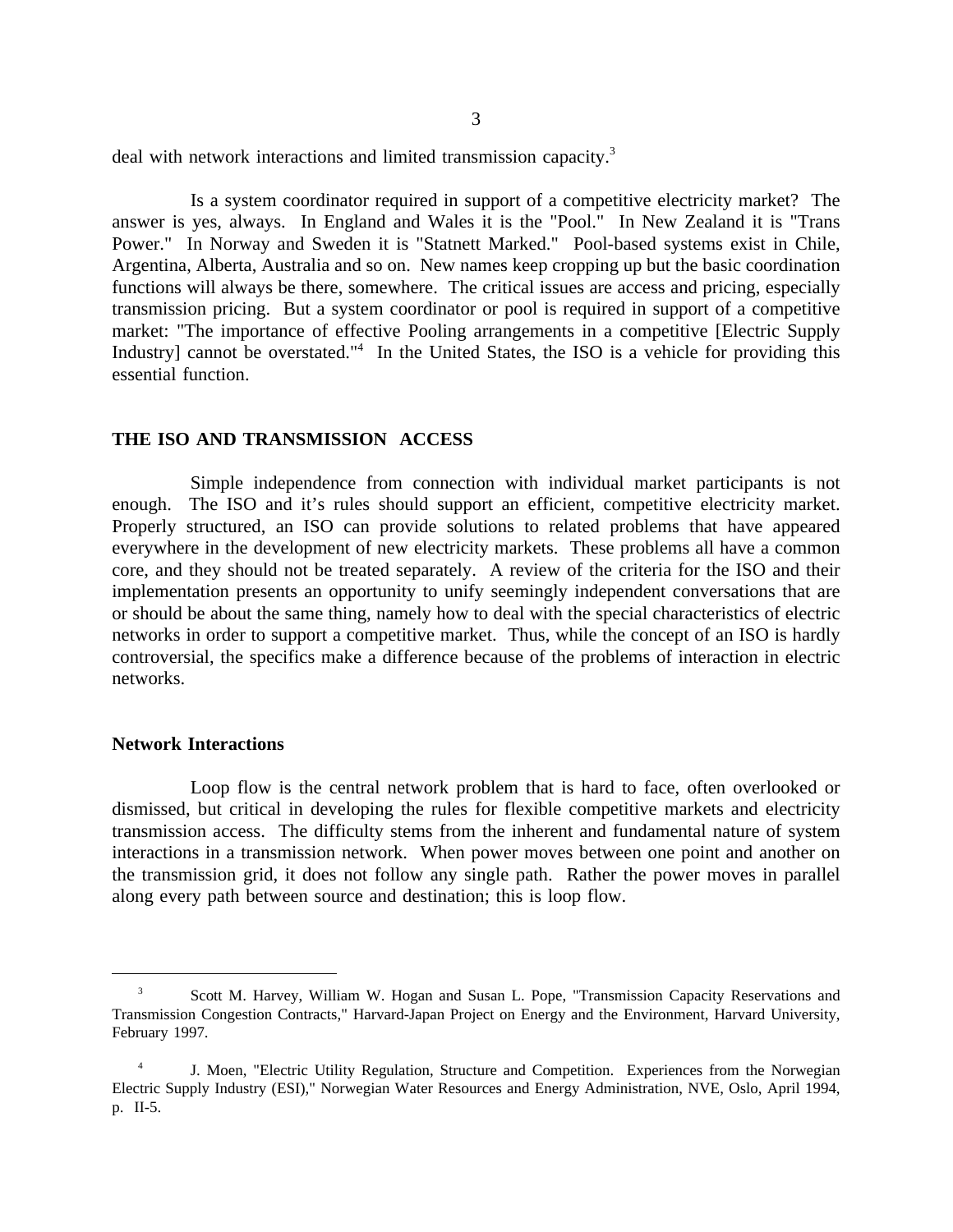The role of loop flow and its effects in the system needed to support a competitive market are important matters. The problems are fundamental in the presence of customer choice and competition. The principal implications of the ubiquitous effects of loop flow include:

> **No Property Rights**. There is no workable system of property rights governing use of the transmission grid that would support a fully decentralized electricity market.

> **No Definition of "Available Transmission Capacity."** It is not possible to define available transmission capacity (ATC) for a transmission interface without knowing everything about the use of the network at the time.

> **No Separation of Transmission Pricing and Spot Market**. The opportunity cost of transmission depends critically on the marginal costs of power at different locations, and these costs are determined simultaneously with the dispatch and the spot market.

> **No Escape from the Network Externalities**. There is a fundamental externality in transmission use, and decentralized markets do not deal well with externalities.

These are all facets of the same problem, and they strike at the very foundation of the decentralized, competitive electricity market. For example, we are familiar with the general economic problem of externalities. If there were no externalities, then competitive markets would be expected to find the efficient use of all our resources. However, as with environmental externalities, we know that even in a perfectly competitive market the market participants would not take into account the cost of externalities. Left to the market alone, therefore, resources like air and water would be misused. This is the reason we have environmental protection laws and agencies, not to supplant markets but to set the market rules to take account of externalities.

When someone transmits power in an electric grid with loops, parallel flows arise that can significantly affect the systems and dispatch of third parties not involved in the transaction. This is an externality. Sometimes it is a negative externality which increases the costs of the third parties, and sometimes a positive externality which lowers the costs. With existing networks and technology, there is no way to avoid this loop flow effect, and for reliability reasons this free flowing grid is an enormous asset that we should want to preserve.

Property rights in the transmission grid, in the usual sense, would allow the owners of the property rights to control the flow of power. If we could develop a workable system of physical property rights, we could internalize the externalities and achieve an efficient outcome through a decentralized competitive market. However, in the presence of loop flow and the free flowing grid, we can only control the use of the grid by controlling the dispatch, and there is no available system of decentralized property rights in terms of transmission alone. Ownership of individual lines in the grid would not create such property rights for use of the grid, and attempts to match such transmission line ownership with transmission use could exacerbate the problems of network interaction. Without such property rights, the externalities arise and efficiency suffers from the failures of markets.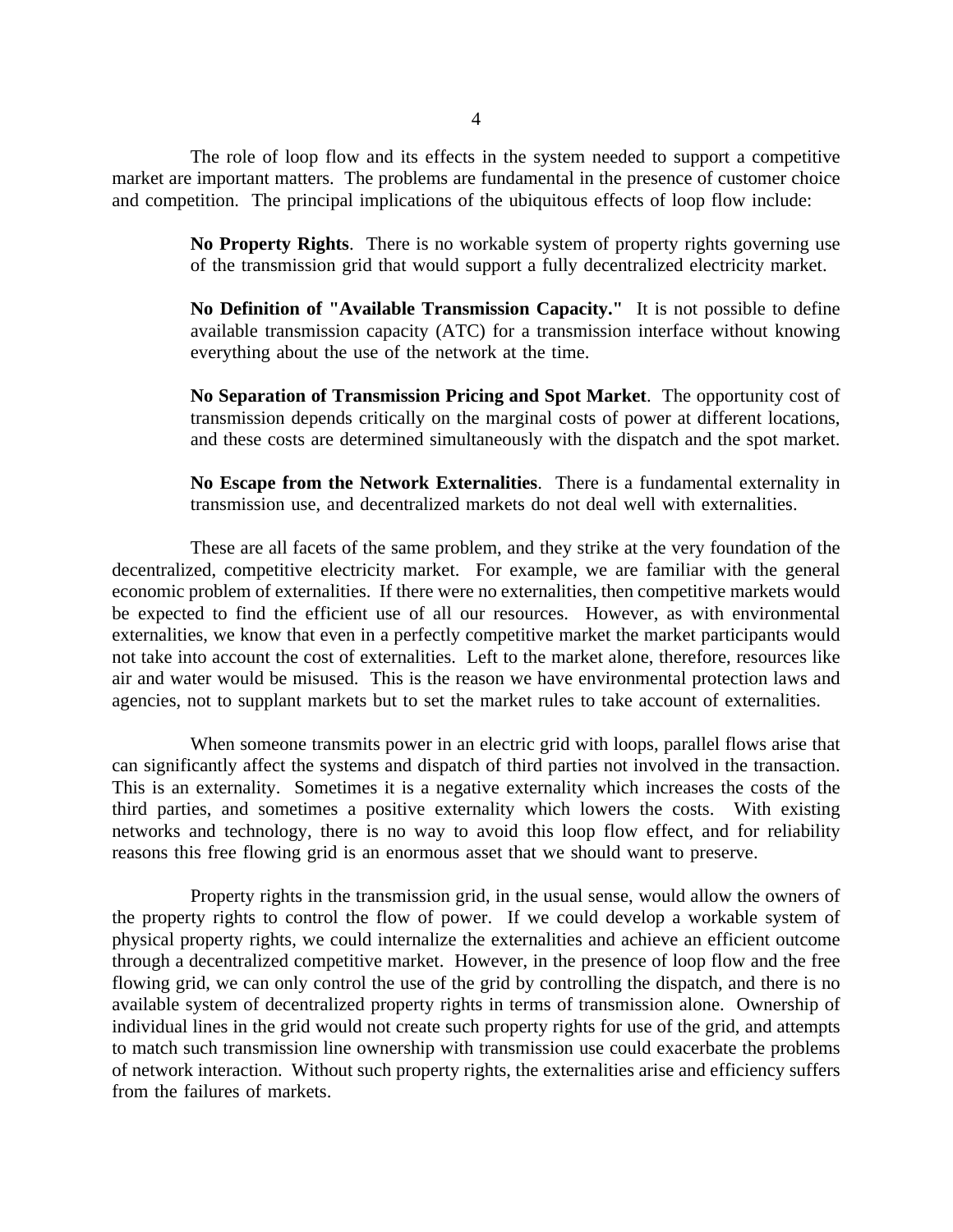Because of the loop flow effect, the short-run opportunity cost of transmission arises chiefly from the necessity to redispatch other generating units in the system in order to respect the many possible constraints in the transmission system. The redispatch can affect distant units in ways governed by the electrical distances for real and reactive power, not by geography. Hence, the opportunity cost of transmission use derives from the marginal costs of this redispatch, which would be determined simultaneously with the prices in the spot market. In getting the prices right, therefore, the simultaneity must be recognized and accommodated.

The combined effect of all this is that the traditional approach to unbundling a market to allow for competition will not work for the case of electricity. There must be a system operator, and the independent system operator can follow a set of protocols that addresses the special problems of electricity and support a competitive market.

## **Objectives**

The ISO should advance the objectives outlined in many related proceedings considering the issues of transmission access. The United States is at the "beginning of the beginning" of its experience with the development and implementation of independent system operators. Motivated by the need to solve the problem of vertical market power, the ISO is the means for providing access to the essential facility. The relevant objectives include:

> **Reliability.** The ISO responsibilities should include coordinating short-term operations to ensure reliability while supporting the competitive spot market.

> **Independence.** The governance structure and incentives for the ISO should be designed to ensure that no one subset of the market participants is allowed to control the criteria or operating procedures.

> **Non-Discrimination.** Access to and pricing of services should be applied to all market participants without distinction as to customer identity or affiliation.

> **Unbundling.** Services should be unbundled when possible for acquisition from the competitive market and for utilization by the market participants.

> **Efficiency.** Operating procedures and pricing of services should support an efficient, competitive market for electricity. Attributable costs should be paid by the responsible parties. There should be no cost shifting. Joint costs should be allocated fairly with minimal impact on efficient incentives. Pricing and access rules should reinforce efforts to mitigate market power in generation.

The interesting part is in dealing with this "efficiency" objective. The importance of paying explicit attention to economic efficiency can be seen by reduction to the absurd case of minimizing use of the transmission grid, an operating policy which could meet the other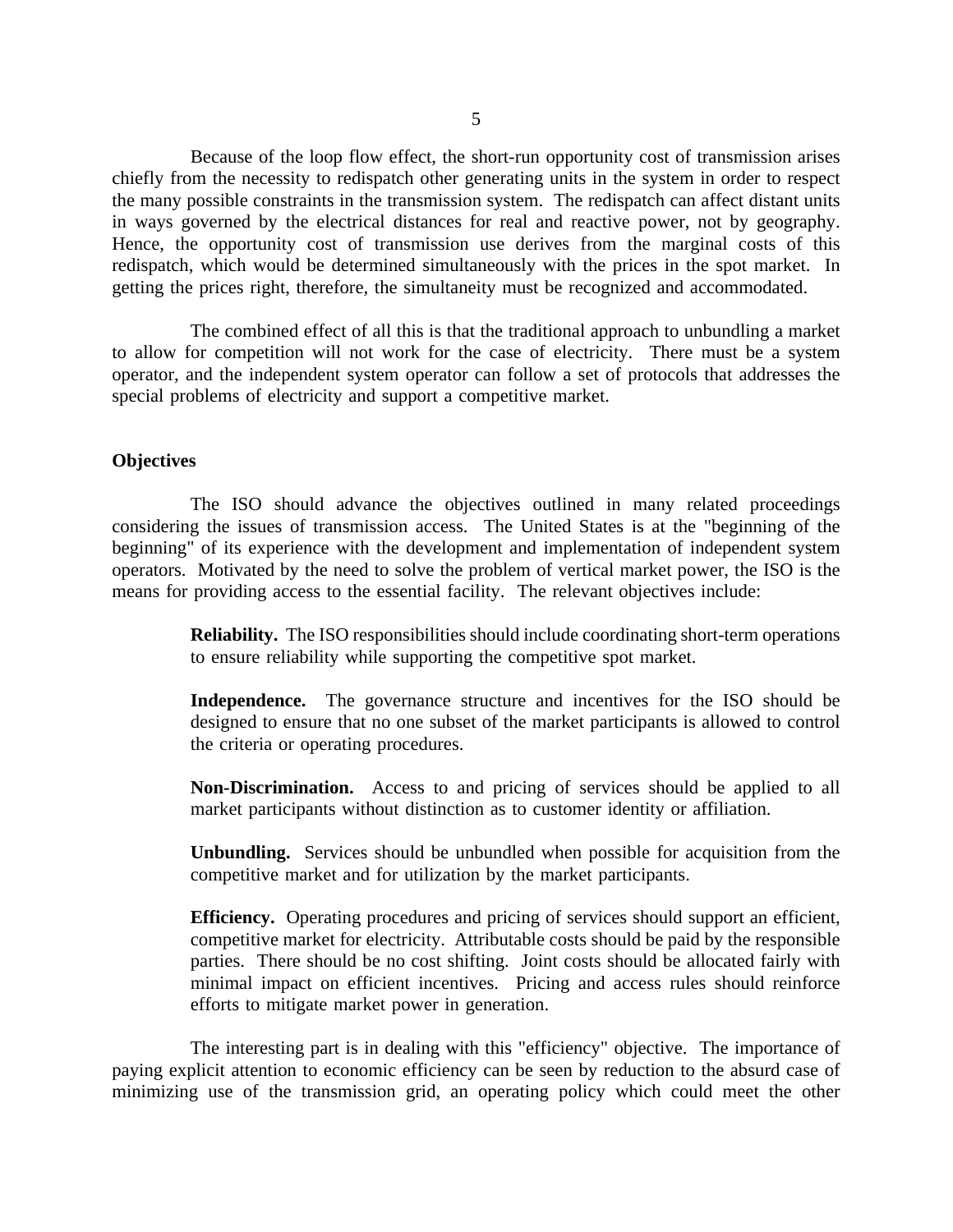objectives. The challenge is to describe efficient procedures for full use of the grid that would apply in the presence of transmission constraints; everything would be much easier with no transmission constraints, but we should not sweep the hard part under the rug. We can concentrate on two critical issues:

> **Economic Dispatch.** The short-term complexity of the interactions in the transmission grid requires the ISO to adjust the dispatch to meet transmission constraints and maintain balance in the system. The criterion for adjusting the dispatch should be to provide the most highly valued use of the grid based on the preferences of those in the market. In other words, users should provide bids, at least incremental and decremental bids around quantity schedules, and the ISO should use this information to determine the most economically rational use of the transmission system for the current dispatch.

> **Efficient Pricing.** The most significant attributable costs are the direct cost of power and the short-term cost of congestion in the transmission grid. The congestion cost arises when transmission constraints force some more expensive plants to operate. This cost of congestion would differ by location. Those causing the congestion at the margin should pay for it, and these prices should apply to everyone.

With efficient pricing, it is straightforward to achieve non-discrimination. Importantly, except in extreme circumstances, everyone in the market would be dispatched according to their stated preferences, and there would be no cost shifting due to congestion in the system. Use of the associated efficient prices would remove some of the most significant artificial incentives to game the system or exploit the externalities.

When the ISO performs these functions, the ISO is just another name for a Poolco. This approach is fully compatible with any kind of bilateral transactions that could be made without cost-shifting or without discrimination in favor of certain market participants. In fact, this approach expands the options of everyone in the market by making a virtue out of the necessity of central coordination.<sup>5</sup>

<sup>&</sup>lt;sup>5</sup> Scott M. Harvey, William W. Hogan and Susan L. Pope, "Transmission Capacity Reservations and Transmission Congestion Contracts," Harvard-Japan Project on Energy and the Environment, Harvard University, February 1997.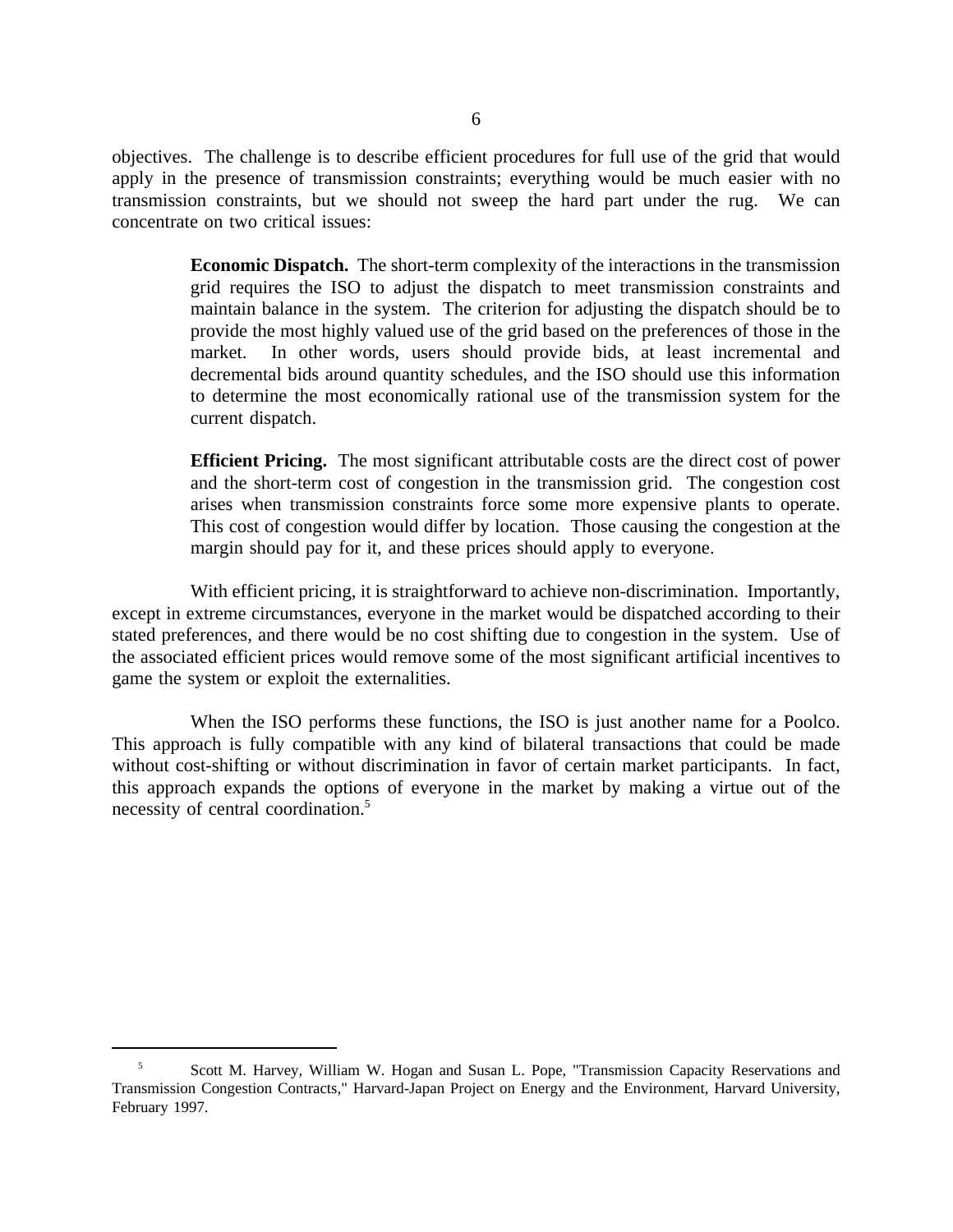## **Principles**

The broad objectives have been elaborated into regulatory principles for ISOs. In its initial comprehensive treatment of the issue, the Federal Energy Regulatory Commission (FERC) outlined eleven principles for ISOs:<sup>6</sup>

1. The ISO's governance should be structured in a fair and non-discriminatory manner.

2. An ISO and its employees should have no financial interest in the economic performance of any power market participant. An ISO should adopt and enforce strict conflict of interest standards.

3. An ISO should provide open access to the transmission system and all services under its control at non-pancaked rates pursuant to a single, unbundled, grid-wide tariff that applies to all eligible users in a non-discriminatory manner.

4. An ISO should have the primary responsibility in ensuring short-term reliability of grid operations. Its role in this responsibility should be well-defined and comply with applicable standards set by NERC and the regional reliability council.

5. An ISO should have control over the operation of interconnected transmission facilities within its region.

6. An ISO should identify constraints on the system and be able to take operational actions to relieve those constraints within the trading rules established by the governing body. These rules should promote efficient trading.

7. The ISO should have appropriate incentives for efficient management and administration and should procure the services needed for such management and administration in an open and competitive market.

8. An ISO's transmission and ancillary services pricing policies should promote the efficient use and investment in generation, transmission, and consumption. An ISO or an RTG (regional transmission group) of which the ISO is a member should conduct such studies as may be necessary to identify operational problems or appropriate expansions.

9. An ISO should make transmission system information publicly available on a timely basis via an electronic information network consistent with the Commission's requirements.

<sup>6</sup> Federal Energy Regulatory Commission, Promoting Wholesale Competition Through Open Access Non-discriminatory Transmission Services by Public Utilities & Recovery of Stranded Costs by Public Utilities and Transmitting Utilities, Docket No. RM95-8-000 and Docket No. RM94-7-001, Order No. 888, Washington, DC, April 24, 1996, pp. 279-286.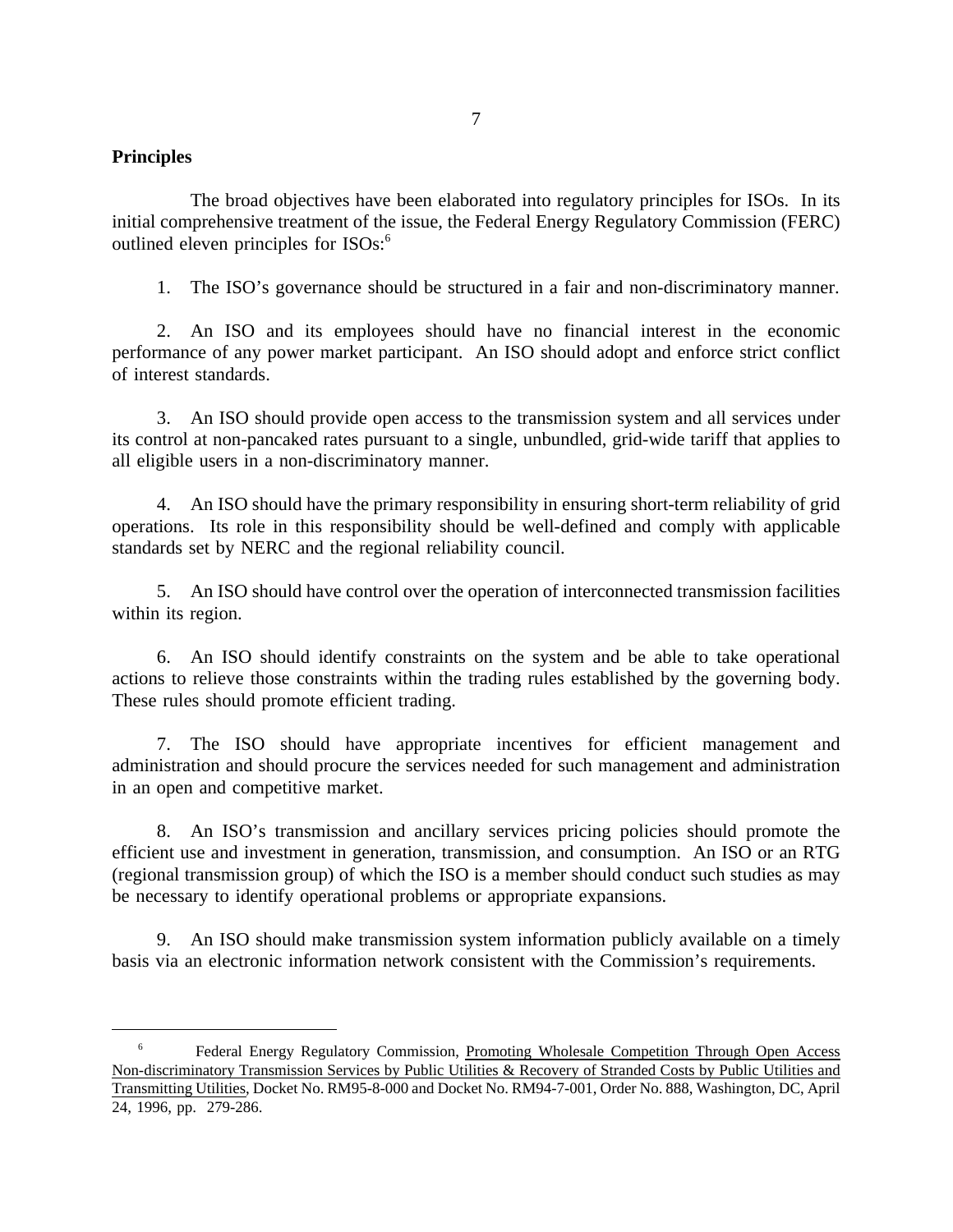10. An ISO should develop mechanisms to coordinate with neighboring control areas.

11. An ISO should establish an ADR (alternative dispute resolution) process to resolve disputes in the first instance.

These principles have served as the starting point for the development of ISOs in United States. However, given the innovation required, it is not surprising the some of the ISO developments have subsumed and then moved beyond these basic principles. Looking to the next level of detail, the practical implications emerge.

## **ISO DEVELOPMENTS IN THE UNITED STATES**

A common discovery in the transitions to an ISO in the United States is the unanticipated level of difficulty of working out the details. The process reveals that there is more to the task than regulators and other institutional designers may have assumed. The black box of the vertically integrated industry is being opened, disassembled and rebuilt. There are many moving parts. And the gears have to do more then just turn--they also have to mesh to make the system as a whole work in the face of demands for greater flexibility and choice in the competitive market. At the beginning of 1998, therefore, there were many ISOs at various stages of development, and most were facing delays in implementation of the more ambitious efforts. In the case of California, the task was complicated by the need to set up an entirely new organization and control mechanism. But transition problems have also delayed implementation in the tight power pools that are facing the narrower but still significant task of reconstituting their rules and procedures.

## **ISO Summaries**

The ISO proposals in the United States were in flux at the beginning of 1998. Some ISO plans had been approved by FERC and were in operation, but these were relatively simple in structure. Other more ambitious efforts were recently approved but not yet implemented, were awaiting regulatory approval, or were still under negotiation among the various parties. In all cases, there has been an intense process to select and specify the details. There are many common features, such as the use of access charges to cover the costs of transmission systems and the explicit treatment of bilateral transactions with scheduled transmission between locations. Governance is an issue, but not the central focus of this summary. The differences of greatest importance arise in the market design elements for coordinating the spot market and pricing transmission congestion. A brief snapshot summarizes key features related to market operations of the major ISO initiatives in the United States.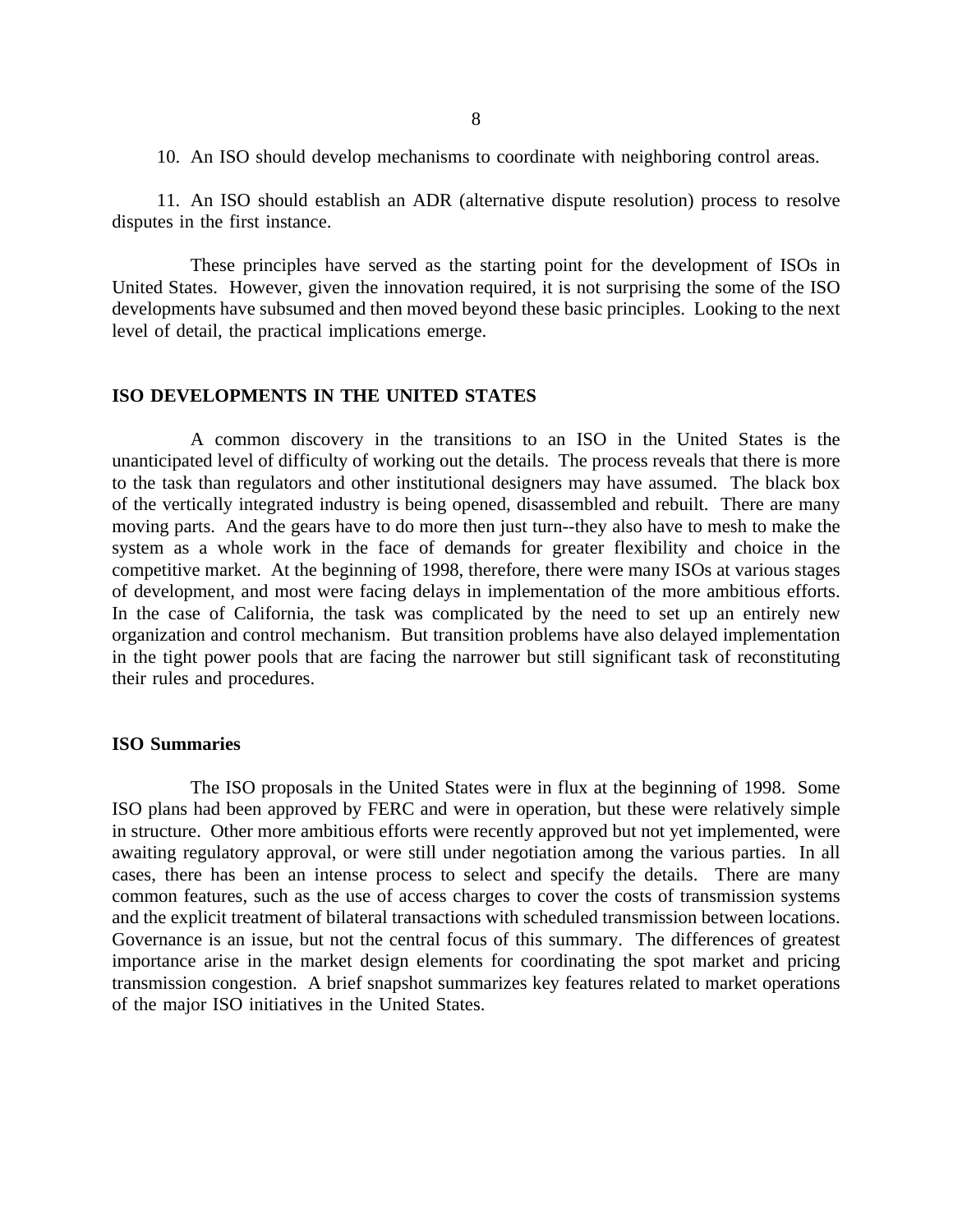**WEPEX**. The Western Power Exchange (WEPEX) comprises the California ISO and Power Exchange  $(PX)$ .<sup>7</sup> The FERC approved WEPEX's structure and governance mechanisms with independent boards and multiple advisory committees in October 1997, subject to extensive reporting requirements to monitor market performance and identify market power problems. Many details of access and pricing were unspecified or being changed up to the original January 1, 1998 start date, when system problems required delay of operations until at least March 31, 1998.

The WEPEX structure involves novel mechanisms for coordination among the ISO, the PX and parallel scheduling coordinators, with several markets for energy and services. A system design objective is to separate the "market" from "transmission" by assigning some of the dispatch functions to the PX and by restricting the operations of the ISO. Market participants trade through the PX or the competing scheduling coordinators. The PX is a special, default scheduling coordinator, and all the traditional utilities are required to use the PX for the immediate future. The PX and scheduling coordinators deal in turn with the ISO to secure transmission access and ancillary services. Coordination though the ISO is intended to be limited to the minimum requirements for reliability with an assumption that the market alone will achieve economic efficiency. The principal restrictions prevent the ISO from arranging trades across scheduling coordinators in the forward market. This has been justified as necessary for a number of reasons, including an intent to allow the traders to price discriminate and, in effect, exercise market power.<sup>8</sup> Although many other electricity systems include semantic distinctions between a "power exchange" and an ISO, all others have the short-term dispatch and spot market coordinated by a single entity, which is the functional system operator. The WEPEX system is the only electricity system in the world which purports to divide and separate these functions.<sup>9</sup>

The separation of the PX and ISO markets has been accompanied by a design feature to allow for extensive iteration of market clearing mechanisms, as a means of price discovery and convergence to a balanced dispatch. This innovation arises in part to accommodate relatively simple structures for market bids by generators and other participants.<sup>10</sup> Apparently, software and other problems of implementation will prohibit use of the iteration protocols until sometime after initial operation of the WEPEX market. The iteration feature does not depend on the market

<sup>&</sup>lt;sup>7</sup> Western Power Exchange Internet page — www.caiso.com (go to "About the ISO" or "ISO News").

<sup>8</sup> Paul R. Gribik, George A. Angelidis and Ross R. Kovacs, "Transmission Access and Pricing with Multiple Separate Energy Forward Markets," IEEE Meeting Paper, Tampa, Florida, February 3, 1998, pp 1-2.

W. Hogan, "A Wholesale Pool Spot Market Must Be Administered by the Independent System Operator: Avoiding the Separation Fallacy," The Electricity Journal, December 1995, pp. 26-37.

<sup>&</sup>lt;sup>10</sup> The WEPEX system uses only "one-part" bids, meaning energy price and quantity bids to constitute a supply curve. This is as opposed to "multi-part" bids which in addition to simple energy bids include start-up costs, minimum loads, and ramping constraints. The market in England and Wales employs multi-part bids. Victoria in Australia uses what are essentially one-part bids. No other market has introduced formal iteration with repeated bid revision.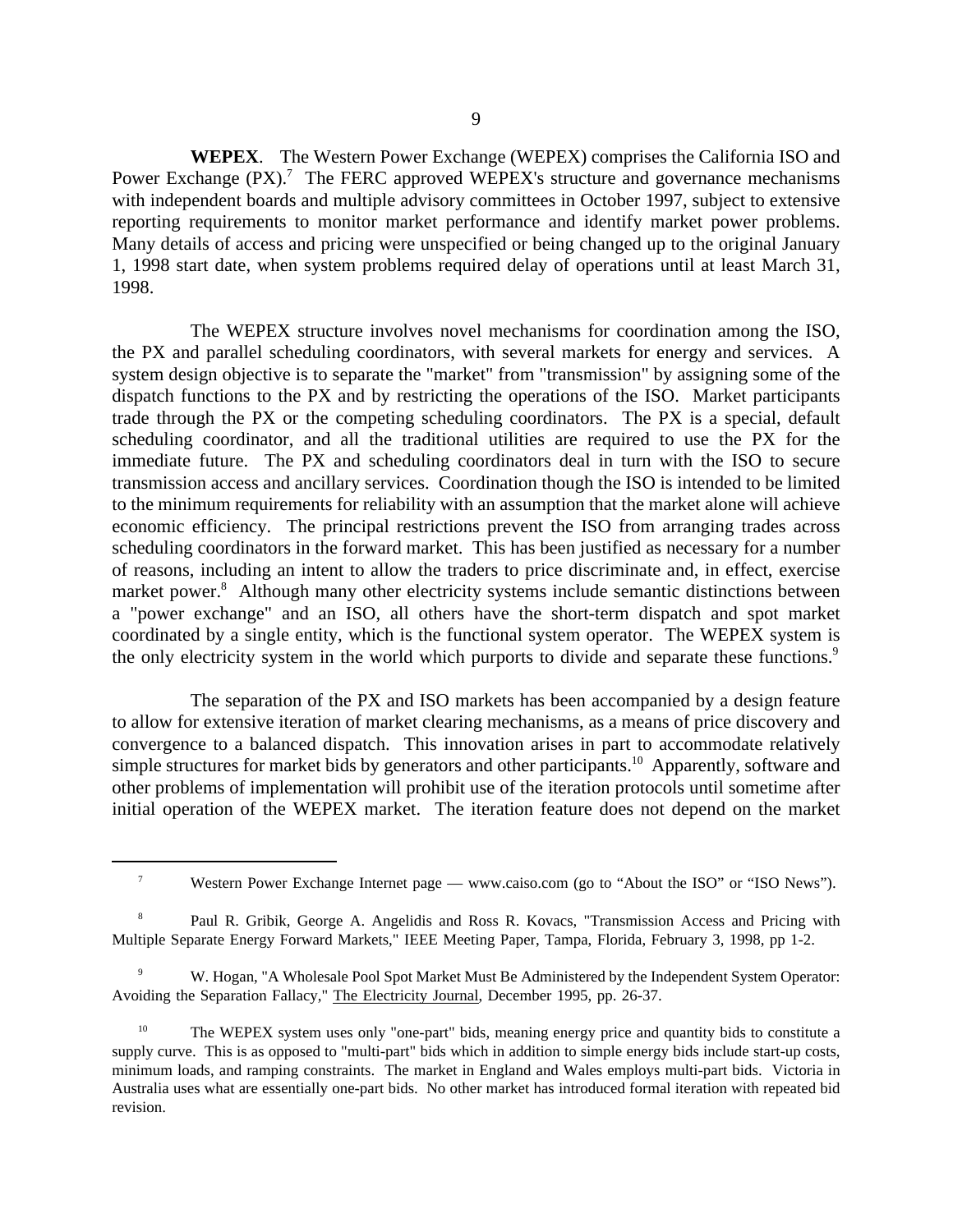separation, and if implemented could provide information about the any tradeoffs in efficiency and transaction costs compared to other systems which use more complicated bid structures but less formal iteration.

The WEPEX system includes an extensive system of "must run" contracts that are call contracts for specific generating units that might otherwise enjoy local market power. There is no separate system for securing generating capacity by ensuring long-run reserve margin requirements, with this function left to the market.

Transmission congestion pricing is based on a zonal system, with congestion giving rise to different prices for different zones. The transmission usage charge for movement between zones is the difference in the zonal prices. Congestion within zones is handled through a system of paying generators not to run in constrained areas and paying other more expensive generators elsewhere to balance the dispatch.<sup>11</sup> The congestion payments are recovered through an average charge to loads in the zone. The WEPEX designers initially planned a system of accompanying transmission congestion contracts for inter-zonal congestion, but this has been deferred and there are no transmission rights or equivalent forms of price protection administered by the ISO.

**PJM.** The Pennsylvania-New Jersey-Maryland (PJM) Interconnection is an ISO with no separate power exchange.<sup>12</sup> The PJM has a two-tiered governance structure with an independent board and a member committee to advise the board. The market structure approach is more conventional in the use of the ISO to coordinate short-term operations through bid-based economic dispatch with multi-part bids. A major innovation of the PJM plan includes locational marginal cost pricing for energy transactions through the spot market and fixed transmission rights (FTR) to deal with transmission access and price certainty.13 The FERC approved the PJM plan in November 1997 for January 1998 implementation. The PJM ISO requested a delay until April 1, 1998 to accommodate training and other transition issues.

The FERC asked for some modifications to improve price protection for market participants, and PJM plans to adopt features such as a day-ahead forward market, introduction of market hubs, auctions of FTRs, and other modifications that had been discussed with market participants. The PJM system includes a capacity reservation system that is required of loadserving entities as a way of ensuring sufficient generating reserve margins. An initial allocation of FTRs accompanies the generating capacity reservations, with other FTRs to be allocated through firm transmission rights or an auction.

<sup>&</sup>lt;sup>11</sup> This intra-zonal system is essentially the approach used in England and Wales. A key feature is paying generators not to run.

<sup>&</sup>lt;sup>12</sup> The PJM ISO Internet page— www.pjm.com.

<sup>&</sup>lt;sup>13</sup> FTRs are identical to transmission congestion contracts. An FTR provides the for payment of the congestion cost difference between two locations.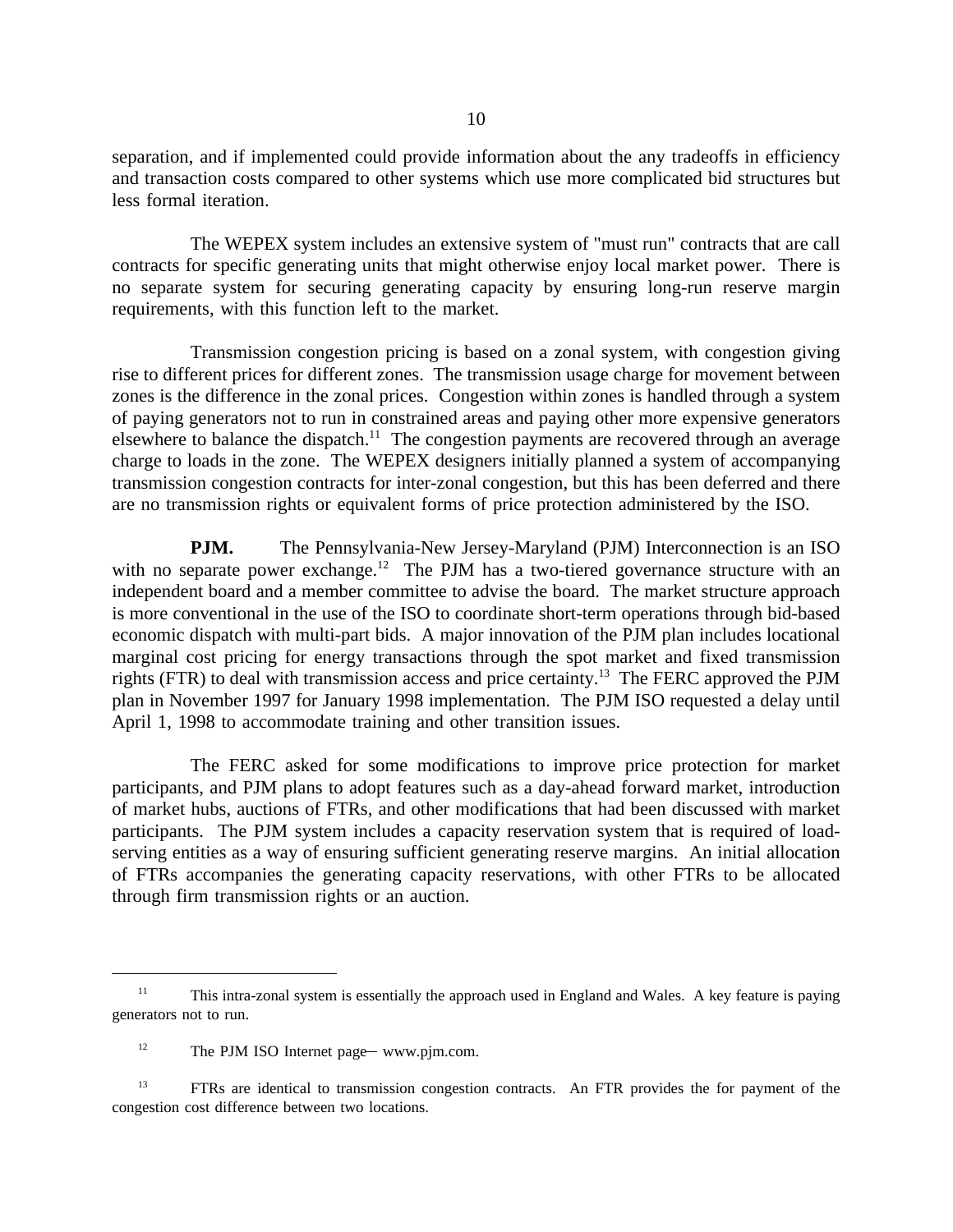The existing PJM utilities have adopted a market power mitigation plan that limits the bid price for their generating units. In effect, this is similar to the must-run contracts in WEPEX as a means for addressing the possible ability of units in constrained areas to influence market prices.

The PJM system constitutes a major step forward in the development of ISOs and the details are examined further below.

**NYPP.** In January 1997, the New York Power Pool (NYPP) filed with FERC to establish an ISO, Reliability Council, and Power Exchange.<sup>14</sup> Like PJM, but unlike WEPEX, the ISO would administer the dispatch and spot market for the Power Exchange. The Power Exchange serves principally as a default aggregator, and market participants can use the Power Exchange or another load aggregator. Like PJM, the New York plan includes locational marginal cost pricing and transmission congestion contracts to deal with transmission access. A day-ahead forward market with multi-part bids, a two settlement system, and a transmission congestion contract auction provide added flexibility and price protection for market participants. There is a separate generation capacity market to deal with long-term reserve margins. The initial allocation of TCCs is based in part on existing transmission contracts or ownership of transmission facilities. Remaining TCCs will be sold in an auction, with previously allocated TCCS available through a coordinated secondary market.

The NYPP submitted a revised filing to FERC at the end of 1997, providing for an ISO board of directors unaffiliated with any market participant; the ISO management committee, handling day-to-day operations decisions, will be made up of market players. A New York State Reliability Council would be established to oversee system reliability. Industry stakeholders have nevertheless told FERC that they are not satisfied that NYPP's governance structure is independent of transmission owner control or representative of the industry. A FERC decision on the proposal had not been reached by the end of February 1998.

**NEPOOL.** New England Power Pool.<sup>15</sup> In June 1997, FERC granted conditional approval for creation of "ISO New England." The FERC approved interim operation for July 1997, with the electricity market scheduled to open to competition on April 1, 1998. The governance structure includes an independent board of directors. The ISO will administer a bidbased dispatching system with no separate power exchange. The bidding system will include seven separate markets for energy services. Unlike PJM and New York, or WEPEX for inter-zonal transmission, the transmission congestion system would spread the costs across all users and appears similar to an earlier failed experiment in PJM. In effect, the entire system would be treated as a single zone. Difficulties in software development and other systems resulted in an postponement of initial operation until later in 1998, although no new deadline had been set by February. Apparently the market delay will not interfere with implementation of

<sup>&</sup>lt;sup>14</sup> New York Power Pool Internet page—www.nypowerpool.com (go to "ISO Filing").

<sup>&</sup>lt;sup>15</sup> ISO New England Internet page—www.iso-ne.com (go to "Document Library").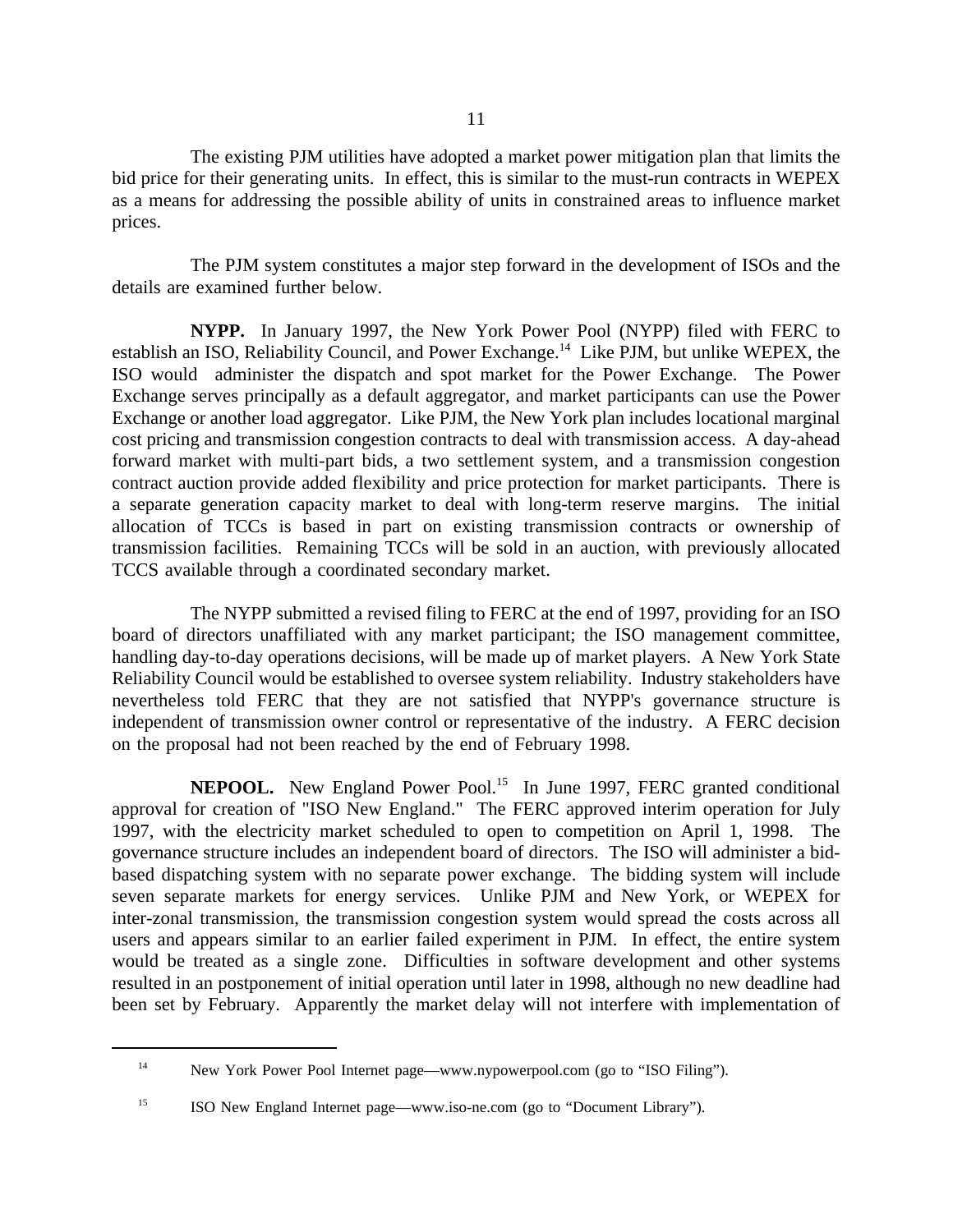retail competition this year.

**ERCOT**. The Electric Reliability Council of Texas (ERCOT) is an ISO that has been in operation in 1997 for the greater part of the state of Texas.<sup>16</sup> This version is an example of a working minimalist ISO. The ISO schedules transmission usage and administers a cost-sharing scheme to deal both with a small amount of current congestion and planned transmission expansion. Transmission congestion is reported to be small and localized. In 1997, the ISO received and approved 23,171 requests for unplanned transactions. ERCOT's Technical Advisory Committee approved ancillary service registration and verification procedures developed by the ISO. The ERCOT model has been under pressure because of the cost-sharing schemes and the disconnect between the benefits for transmission investment and the sharing of the costs.

**INDEGO.** The Independent Grid Operator.<sup>17</sup> A group of 21 utilities in the Pacific Northwest and the West signed a memorandum of understanding to create an ISO called the Independent Grid Operator (IndeGO). The proposed system includes use of transmission zones and transmission capacity reservation trading in the form of financial contracts to manage access and congestion between zones.<sup>18</sup> In January 1998, the 21 signatories hosted public comment meetings to present an overview of the current IndeGO proposal and to take public comments. In order to address implementation problems, IndeGO delayed its planned November 1997 FERC filing to early 1998. In February, however, eight members withdrew, and those remaining faced a deadline to commit to the group so that it determine whether it still has enough support to go ahead with the FERC filing. Some of the remaining members advocate an independent grid scheduler, a simpler and cheaper entity that would provide only scheduling and security. Those who left cited concerns about high costs and a large geographic spread. Given the importance of this large region, there will be some reconstitution of this initiative. Since the approach falls somewhere in between the WEPEX and PJM systems, the developments in INDEGO could provide valuable information and deserve close study.

**MISO.** Midwest ISO covering at one time as many as 26 utilities in several states.<sup>19</sup> After a long process of working towards a December 1997 filing at FERC, the Midwest ISO (MISO) appeared to collapse at the last minute, with only four of the original 26 utilities pledging to support implementation. However, it came back to life in January, with backers filing at FERC for approval. As proposed then, the MISO has the backing of seven investor-owned

<sup>&</sup>lt;sup>16</sup> Electric Reliability Council of Texas Internet page—www.ercot.com (go to "Independent System Operator").

<sup>17</sup> Independent Grid Operator Internet page—www.idahopower.com/ipindego1.htm.

<sup>&</sup>lt;sup>18</sup> The developing proposals for transmission capacity reservations in INDEGO are financial rather than physical rights. These financial contracts are similar to transmission congestion contracts, but have a different definition based on distribution factors and multiple transmission paths. Unlike TCCs, the INDEGO financial contracts do not provide a perfect congestion hedge between locations.

<sup>&</sup>lt;sup>19</sup> Midwest ISO Internet page—www.midwestiso.org.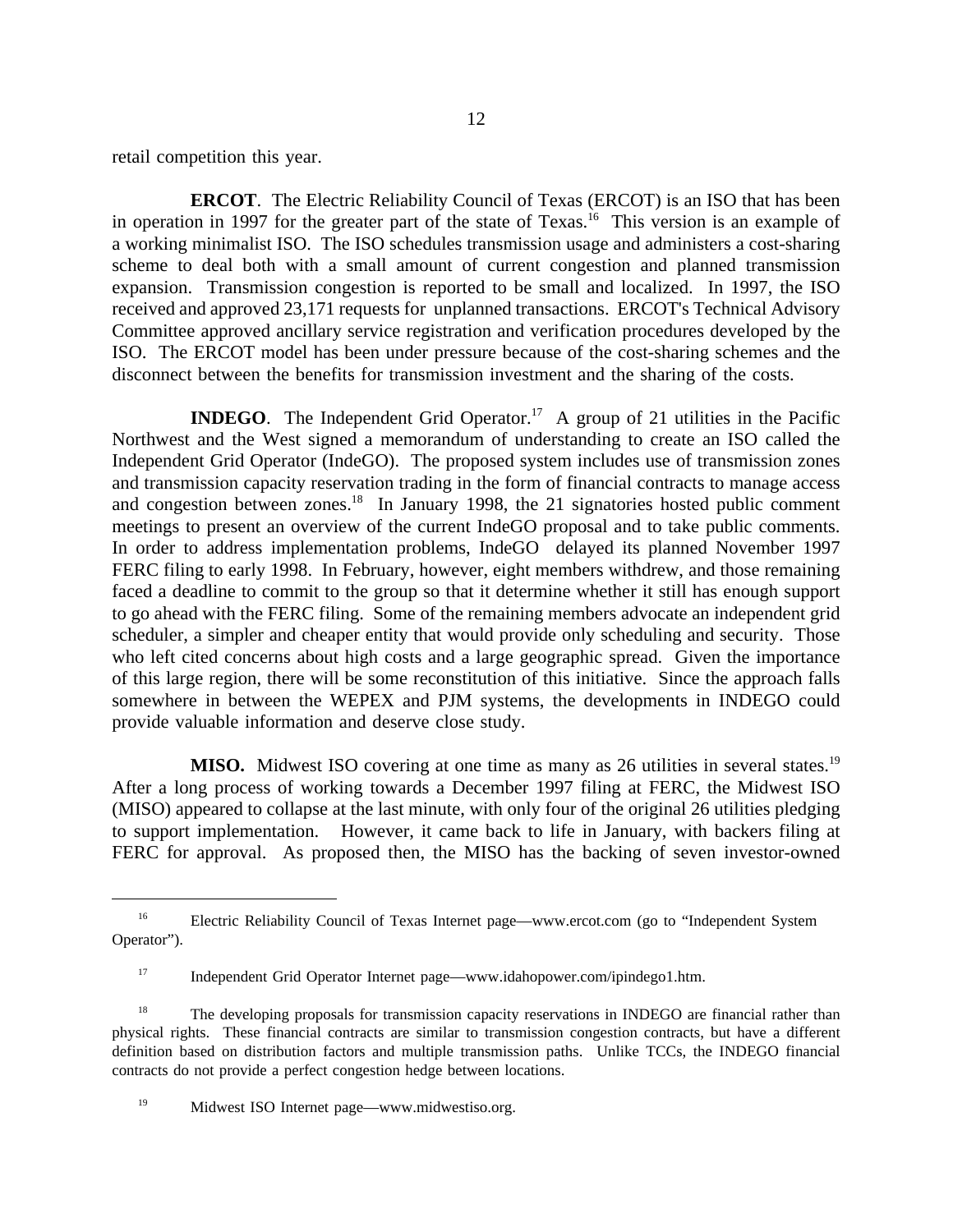utilities and two cooperatives. Its miles of transmission lines, megawatts of generation, customers, and territory would make it the largest ISO proposed so far. The group pressed FERC to find that a larger group, including the eleven that pulled out in December (the GAPP group, discussed below), would make MISO more efficient, competitive, and reliable. MISO's request raises issues about FERC's authority to define an appropriate ISO and require it to form. Provisions of the MISO proposal include non-pancaked zonal rates for the first six years of operation. As with PJM and ISO New England, members would elect a disinterested board to oversee operations. The details of market operations have not been specified.

**GAPP**. Eleven of the original MISO group. The eleven that pulled out of MISO announced in December 1997 that they would pursue an alternative ISO based on the longstanding investigations of the General Agreements on Parallel Paths (GAPP). This group of utilities covers the eastern and northern borders of the MISO group. No details have been specified.

**DesertSTAR.** Desert Southwest Transmission and Reliability Operator.<sup>20</sup> Participating utilities in DesertSTAR concluded in late October 1997 that an ISO for the areas of Arizona, New Mexico, southern Nevada and West Texas would be feasible. In December 1997, parties signed a development agreement. Thirty-one companies have signed the agreement, and others have expressed interest. Four working groups, formed in the feasibility phase, are continuing with their work, with pricing issues currently the main focus. The group hopes to have the basic design set by July, with a FERC filing scheduled for the end of 1998.

**Wisconsin.** The Wisconsin Public Service Commission (WPSC) urged creation of an ISO in 1996. In September 1997, the WPSC told three Wisconsin utilities that if the state is to approve their proposed merger, they must form an ISO by 2000. In December 1997, the merger partners announced their own proposal for a regional ISO for Wisconsin and the Midwest. In January, the WPSC staff concluded that the proposed ISO does not meet WPSC standards concerning control area operation, governance, and system planning. If the Commission agrees with the staff, the partners will have to submit to FERC the ISO proposal which was earlier drawn up by Wisconsin Public Power Inc. and found to meet the WPSC's standards.<sup>21</sup> General principles have been announced, but the market operations details have not been specified.

**Virginia.** A bill introduced by a Virginia state legislator in January would create an ISO and regional power exchange for that state starting in January, 2001. Full competition would be implemented among generators, and utilities, co-ops and other generators in Virginia and elsewhere would offer power to the pool on a daily basis. While the bill does not call for retail choice, that is seen as following later. The market operations details have not been specified.

<sup>&</sup>lt;sup>20</sup> Desert Southwest Transmission and Reliability Operator Internet page—www.swrta.org.

<sup>&</sup>lt;sup>21</sup> Wisconsin Public Power Inc. Internet page—www.wppisys.org.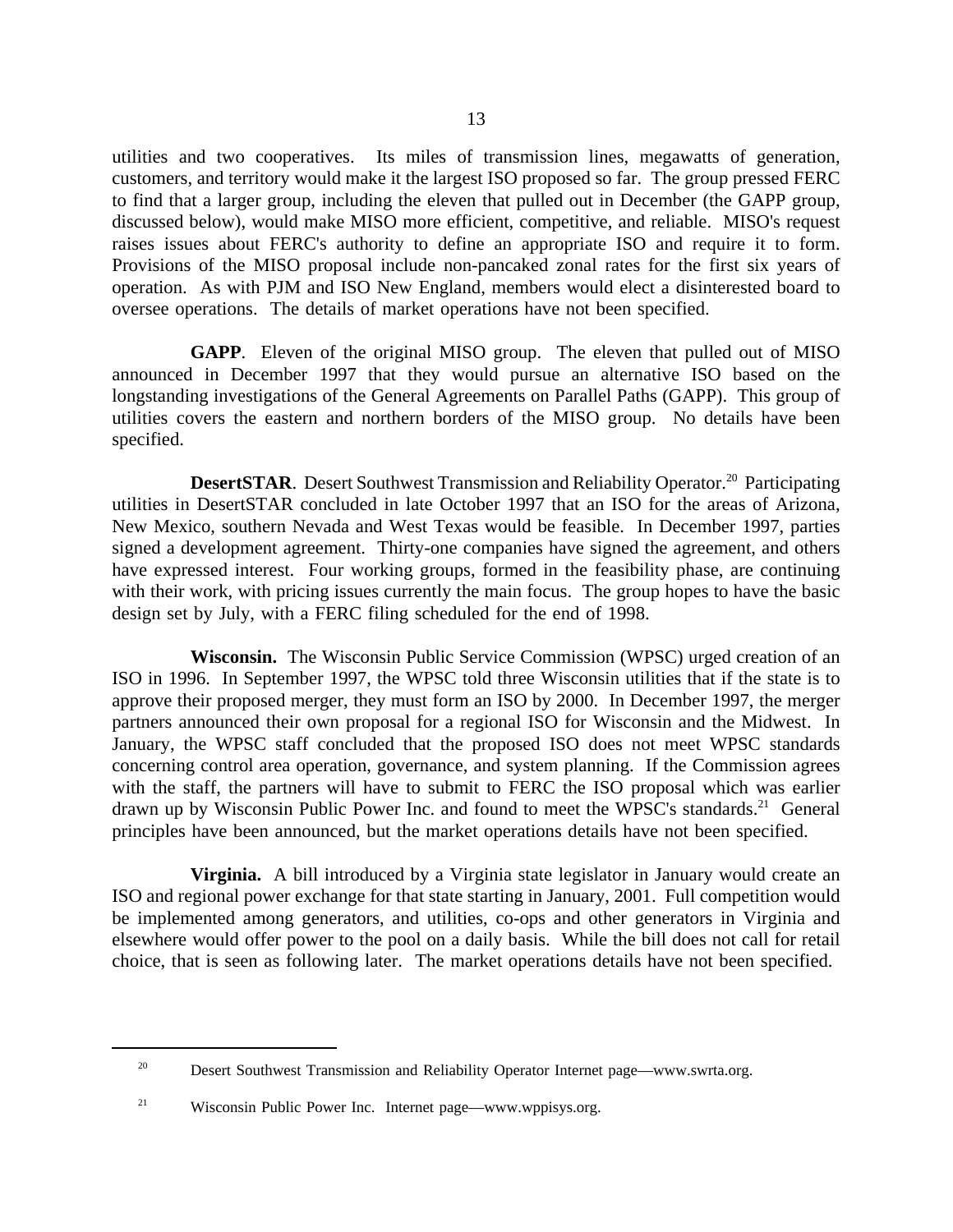## **Flexible Markets and Consistent Pricing**

The PJM plan approved by FERC and its accompanying order constitute a major breakthrough in the development of ISOs in the United States. Although the detail is difficult to extract from the formal tariffs written in the language of a different era, the FERC order on the PJM restructuring includes important elements for transmission access and pricing that support a competitive electricity market.

14

Under the PJM Transmission Tariff, PJM-OI (the ISO) will offer pool-wide open access transmission service throughout the PJM Pool via the facilities of the eight PJM Companies. All transmission services will be subject to a single, non-pancaked rate based on the costs of the individual utility's transmission system where the point of delivery is located. Supporting Companies propose the locational marginal pricing approach for calculating and recovering the costs of transmission congestion. In general, under locational marginal pricing, transmission congestion costs are calculated based on differences in the marginal price of generation at each location on the transmission grid.  $22$ 

... We are directing PJM-OI to implement Supporting Companies' proposal prospectively, effective January 1, 1998, subject to further modification in  $accordance$  with our findings herein.<sup>23</sup>

The developing PJM plan includes a number of features that support both open access and competition in the electricity generation market.

- Open access with non-discriminatory pricing. Any qualified participant in the market may trade in the bid-based spot-market or schedule transmission for bilateral transactions. The usage charges for transmission, including congestion costs, apply to everyone.
- Transmission fixed cost recovered primarily through system-wide (but not necessarily uniform) network service charges. In effect, these are intended to be transmission access charges. These charges cover the cost of the transmission system. They are postage-stamp rates in the sense that each load customer pays one charge for use of the entire

<sup>&</sup>lt;sup>22</sup> Federal Energy Regulatory Commission, "Pennsylvania-New Jersey-Maryland Interconnection: Order Conditionally Accepting Open Access Transmission Tariff and Power Pool Agreements, Conditionally Authorizing Establishment of an Independent System Operator and Disposition of Control over Jurisdictional Facilities, and Denying Rehearings," Docket No. OA97-261-000, et al., Washington, D.C., November 25, 1997, p. 6.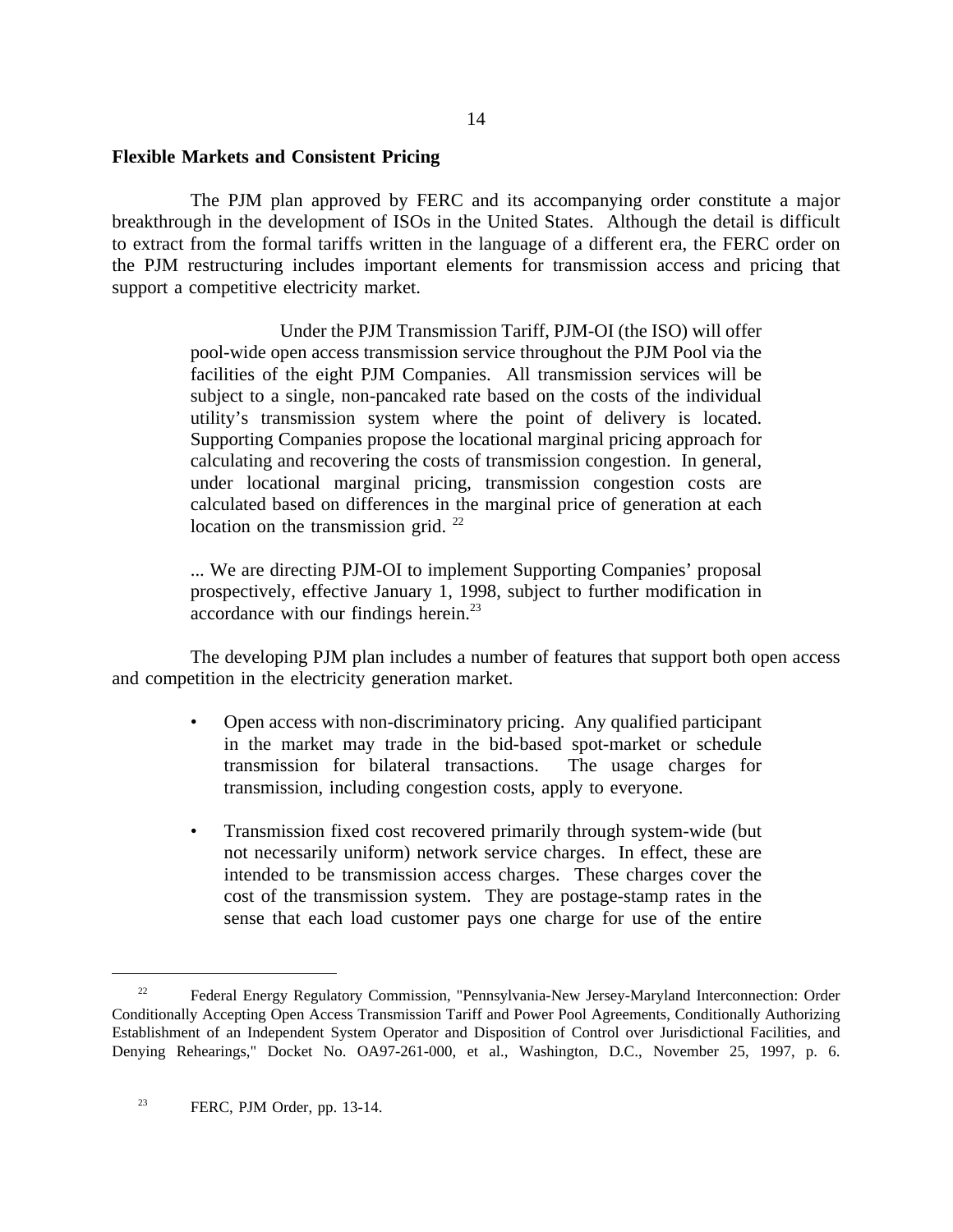transmission system. The charge does not vary depending on the source of any particular transmission schedule within the PJM system. The charges are non-uniform in the sense that they reflect the historical investment of each utility in the transmission system. Customers in each existing franchise area pay a network charge based on these historical embedded costs. There is a possibility to move to a uniform charge over a number of years.

- The ISO administers both a spot market and bilateral schedules, while maintaining reliability under principles of bid-based, economic, securityconstrained dispatch. Those participating through bilateral transactions schedule transmission through the system operator. Those using the coordinated dispatch can provide multi-part bids for economic dispatch. Participants can combine bilateral schedules and spot-market bids.
- Transmission congestion charges are determined by locational prices from the bid-based spot market. Purchases and sales through the spot market occur at the locational prices. Transmission schedules are charged at the difference in locational prices for the congestion component. The locations will include defined hubs as fixed weight aggregations of individual locations. Trading and pricing can "take place" at the hubs which are treated as additional locations.
- Fixed transmission rights (i.e., transmission congestion contracts) are available for congestion costs between locations. The ISO administers a system of payments, collecting congestion usage charges from the actual users of the system and disbursing the payments to the holders of FTRs. An FTR is a financial contract which is a hedge against the changing congestion costs between two locations.
- Future developments to include multi-settlement systems for forward markets, FTR auctions and coordinated FTR trading.

Essentially the same innovations can be found in the proposed system for New York. The PJM and New York reforms are important, in part, because of the lessons learned in the process of adoption and in their demonstration of the ability to include features that should support a competitive market.

A major objective is to support both a bilateral market and a bid-based economic dispatch with the purpose of providing market participants with the greatest possible degree of flexibility. A challenge for transmission pricing and access is to balance the goals of reliability, commercial practicality, and flexibility in customer choice.

In the vertically integrated electricity system with bundled products, the details of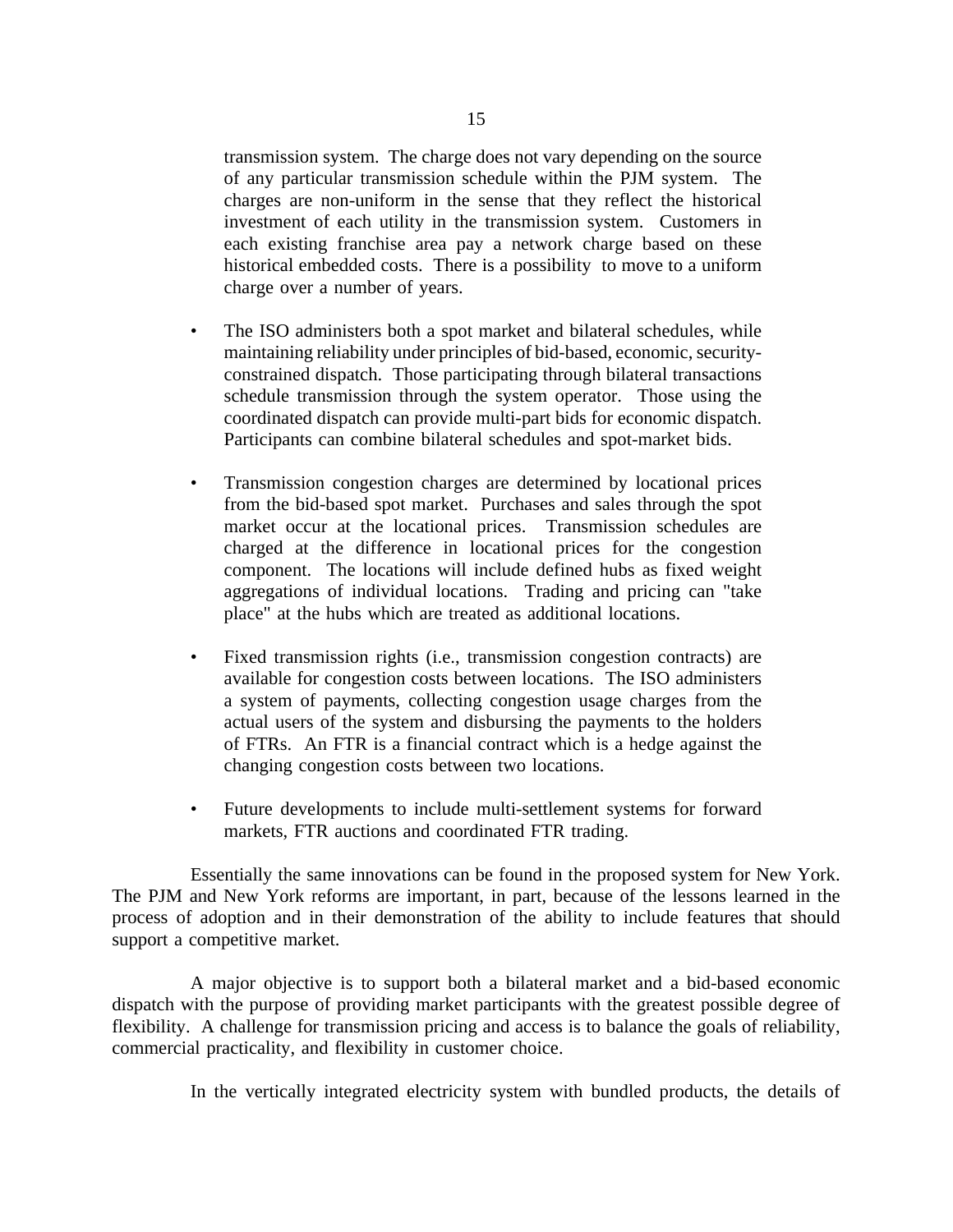energy, transmission, and distribution pricing did not matter greatly. The final price was important, to be sure, and regulatory attention focussed on the rates final customers would pay. But the decompostion of the final price into its components did not matter nearly as much. For most purposes, a slightly higher generation price and a lower transmission price would have no effect. Customers could not respond to the different component prices by changing the mix and location of generation. And the system operators typically did not use these prices in making their dispatch decisions. They used costs and efficiency criteria, with the pricing being determined after the fact according to complicated allocation rules such as "split-savings." Few understood these pricing rules, but this ignorance had little impact since the prices affected no major operating decisions.

This comfortable ignorance and cursory treatment of the connection between prices and operating decisions should be among the major casualties of the electricity restructuring process. If customers have flexibility in the choice of generation, spot purchases, bilateral transactions, and so on -- then prices matter and prices should reflect marginal cost impacts. In large part, control of operating decisions is moving from engineers motivated by principles of efficiency, to market participants motivated by profit. This is a major purpose of electricity restructuring - - to change the locus of these key decisions. However, if we want the market to be guided by prices, and we expect and intend for people to take these prices seriously, it becomes important to follow the usual advice of economists to "get the prices right."

If prices reflect marginal costs, then participants will see their individual profit motives more closely aligned with the objective of overall efficiency. They will respond to the prices and we will reap the benefits of competition. If prices do not reflect marginal cost impacts, customers will still respond according to their own profit incentives. However, in this case the result would be a less efficient and costlier system, with a gradual accretion of administrative fixes that lead to reduced choice and the de facto return of greater regulation.

The latter threat is serious and should concern all who are interested in electricity restructuring. Seemingly small inefficiencies in pricing may appear innocuous on the surface, but they can produce large changes in the response of market participants. Although the immediate economic effect may seem modest, the impact on system operations could be substantial. To the extent that the changes in generation and transmission use affect reliability, system operators have only two alternatives: (i) modify the pricing rules or (ii) impose administrative limits to foreclose the response to the prices distortions. It is one or the other. The easy or only path for the ISO may be the use of administrative rules, and this leads to constriction of the market.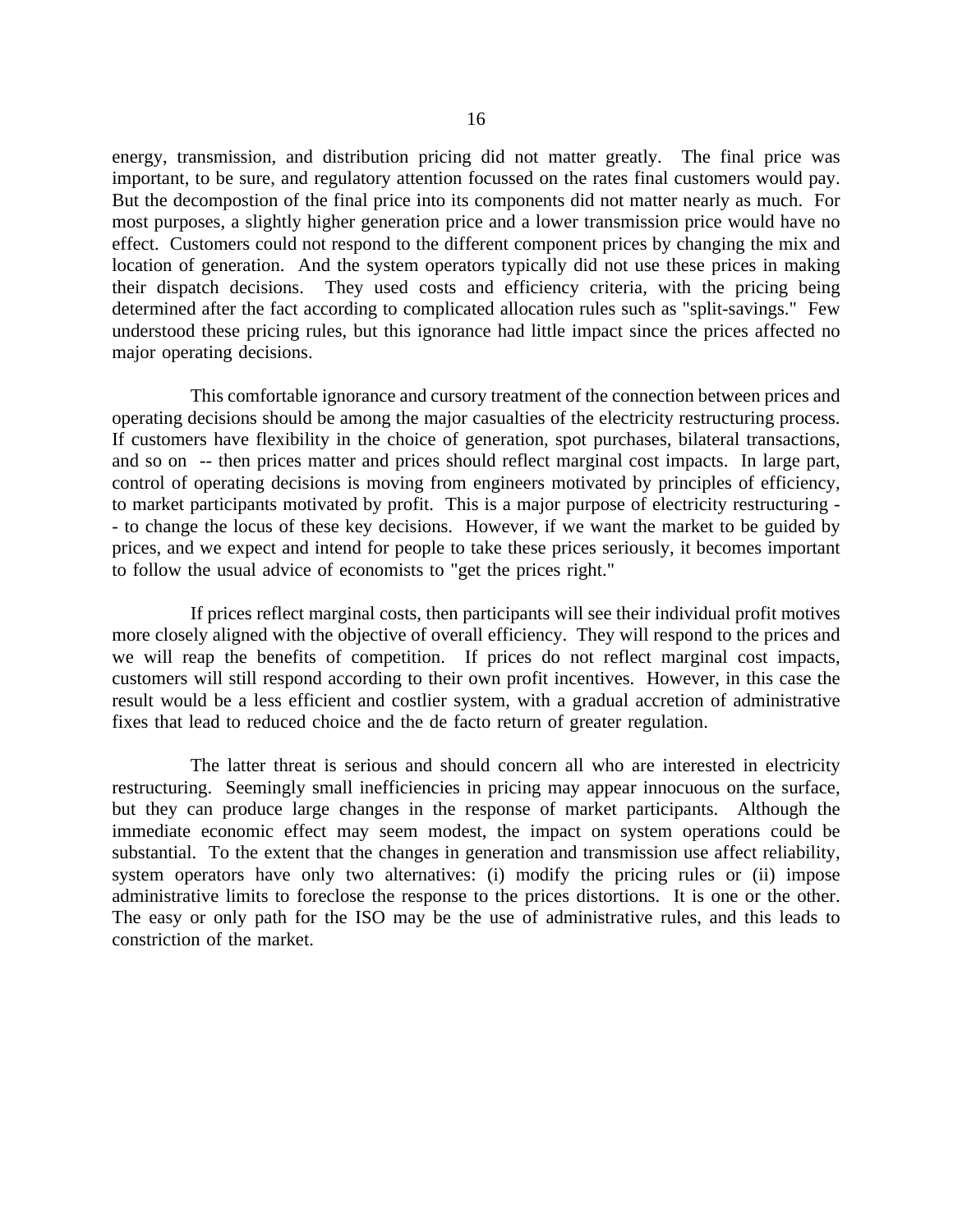## **Seeing the Future in PJM**

The debate over transmission pricing and the use of a zonal approach in the PJM system provides a stark illustration of the difficulty and the challenge. In March of 1997, the FERC approved an interim transmission access and pricing system for the PJM ISO. Faced with opposition to the full locational pricing and congestion charging mechanism, the FERC endorsed the locational approach in principle but adopted temporarily an alternative model proposed by Philadelphia Electric Company (PECO) and others. The PECO approach minimized the importance of transmission congestion and rejected the locational pricing model as too complicated and unnecessary. Instead, the PECO model would treat the entire PJM system as a single zone.

In essence, the PECO model priced all transactions through the spot-market at the "unconstrained" price, based on a hypothetical dispatch. To the extent that the actual dispatch encountered transmission constraints, the PECO model would pay the more expensive generators to run and average these congestion costs over all users.

The PECO model included two other notable features. First, the generators that were constrained not to run, even though they had bids below the "unconstrained price," would be paid nothing. There was objection to adopting any system that depended on paying generators not to run. Second, market participants had the option to schedule bilateral transactions separate from the bid-based dispatch, with a separate payment for their share of the total congestion cost. This flexibility to use bilateral transactions or to participate in the coordinated spot market was a major design objective not to be abandoned.

This PECO pricing system is representative of a zonal approach, and has much in common with zonal systems adopted elsewhere in the world. However, should the system become constrained, the two exceptional features noted above would create a powerful and perverse incentive. If there were no transmission constraints, there would be no transmission congestion and everything would work as with the locational pricing system. But when congestion appeared, everything would be different. The PECO supporters argued that the total cost of congestion would be small, summed over the year, and therefore any inefficiencies could be safely ignored.

Ignoring a difference between prices and marginal costs is a safe practice in a regulated world without flexibility and choice. The incentives don't matter and the small costs get lost in the larger system. But the cost of ignoring a gap between prices and marginal costs in the world of choice can be large indeed. Witness the events when the PJM system became constrained, starting in June 1997.

The data for a representative constrained dispatch found the marginal cost in the east at about \$89 per MWh, when at the same time the marginal cost in the west was \$12 per MWh. At the same time, the "unconstrained" price was approximately \$29 per MWh. The incentives were clear. A customer could buy from the spot-market dispatch at \$29, or it could arrange a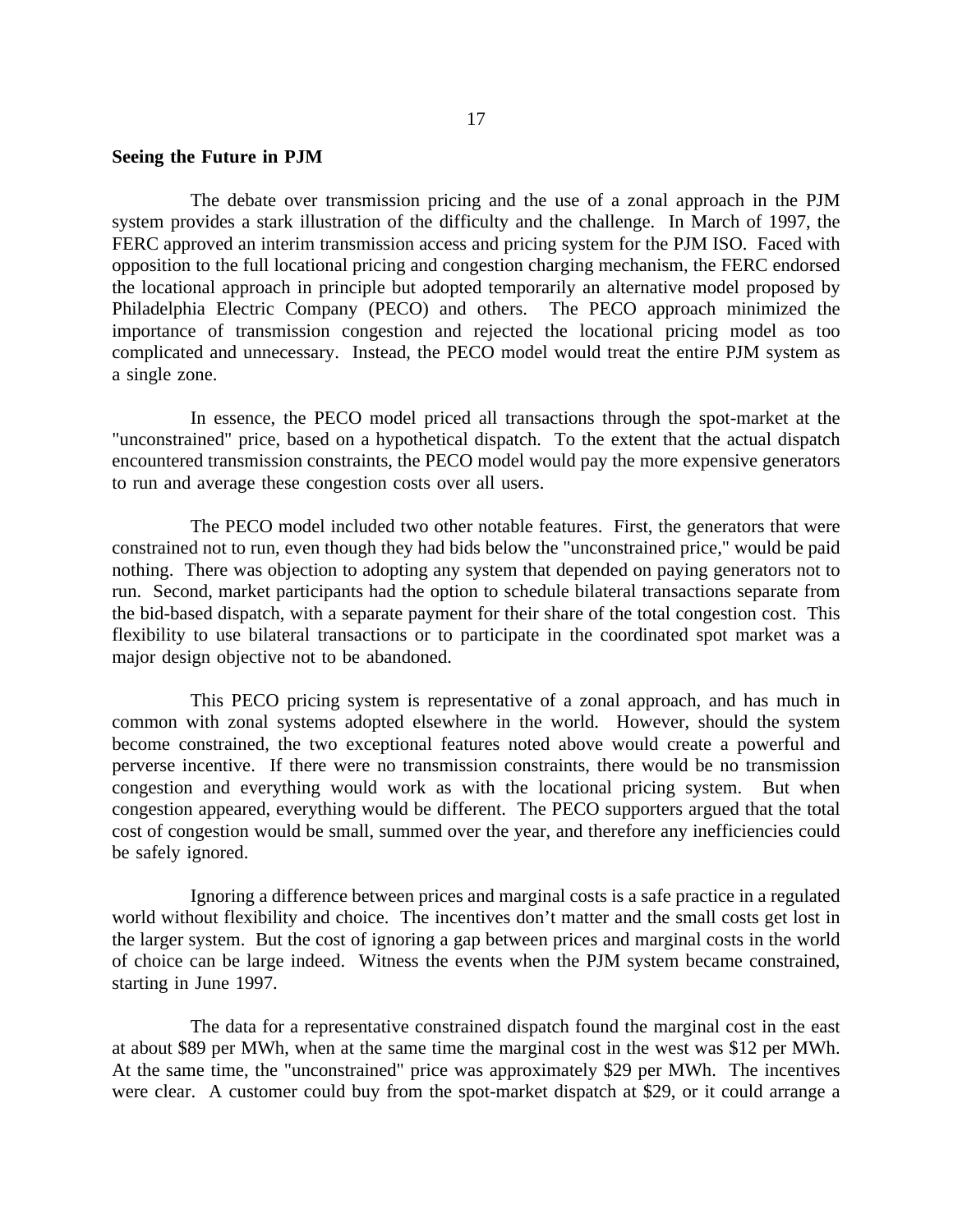bilateral transaction with a constrained-off generator in the west at a price closer to  $$12<sup>24</sup>$ . The small average congestion cost would be the same either way, and would not affect the choice.

Faced with these incentives, constrained-off generators quickly arranged such bilateral transactions and scheduled their power for delivery. This, in turn, would require the ISO to constrain the output from some other generator, who would then follow the same direct path to a bilateral schedule rather than sit idle and collect nothing. Soon the ISO had no more controllable generating units with which to manage the transmission constraints. Unable to fix the perverse pricing incentives, the ISO resorted to administrative mechanisms to prohibit bilateral transactions or declare a "minimum" generation emergency during the peak generation period. In effect, the result of restructuring to facilitate a market was to create administrative rules to prohibit the market from responding to the price incentives.

The point was made in a dramatic way. The important issue is not the total cost of congestion, which may be small on average. The point is the incentives at the margin when the system is constrained. In designing the rules for transmission pricing and access for a competitive market, it matters little what the rules are for periods when the system is unconstrained. The important question is how the rules deal with the market when the system is constrained. Even though the total cost of congestion might be modest over the year, the gap between \$29 and \$12, or \$89 and \$12, is more than sufficient to get the attention of market participants. Given the margins in this business, they will change their behavior for \$1. And the changes in behavior can substantially affect system operations; in fact, the whole point of electricity restructuring is that changes in behavior can affect system operations.

In the locational pricing system, the perverse incentives would not arise. Given the same facts as above, the locational prices would equal the marginal costs. Those customers purchasing power from the spot market in the east would have seen \$89 as the price. True, they could have arranged a bilateral transaction with a generator in the west, paying \$12 for the energy. But they would then face a transmission charge of (\$89-\$12), making them indifferent at the margin, just as intended. Likewise, customers in the west would pay \$12 and have no incentive to change. Every generator would be producing at its short-run profit maximizing output, given the prices. The market equilibrium would support the necessary dispatch in the presence of the transmission constraints. Spot-market transactions and bilateral schdeules would be compatible. Flexibility would be allowed and reliability maintained consistent with the choices of the market particpants.

The PJM ISO was fully aware of these perverse incentives and the problems they created, but without the authority to change the pricing rules it had no alternative but to restrict the market. The restrictions should now be lifted, once the locational pricing system goes into operation.

<sup>24</sup> Power Markets Week, September 1, 1997, p. 13.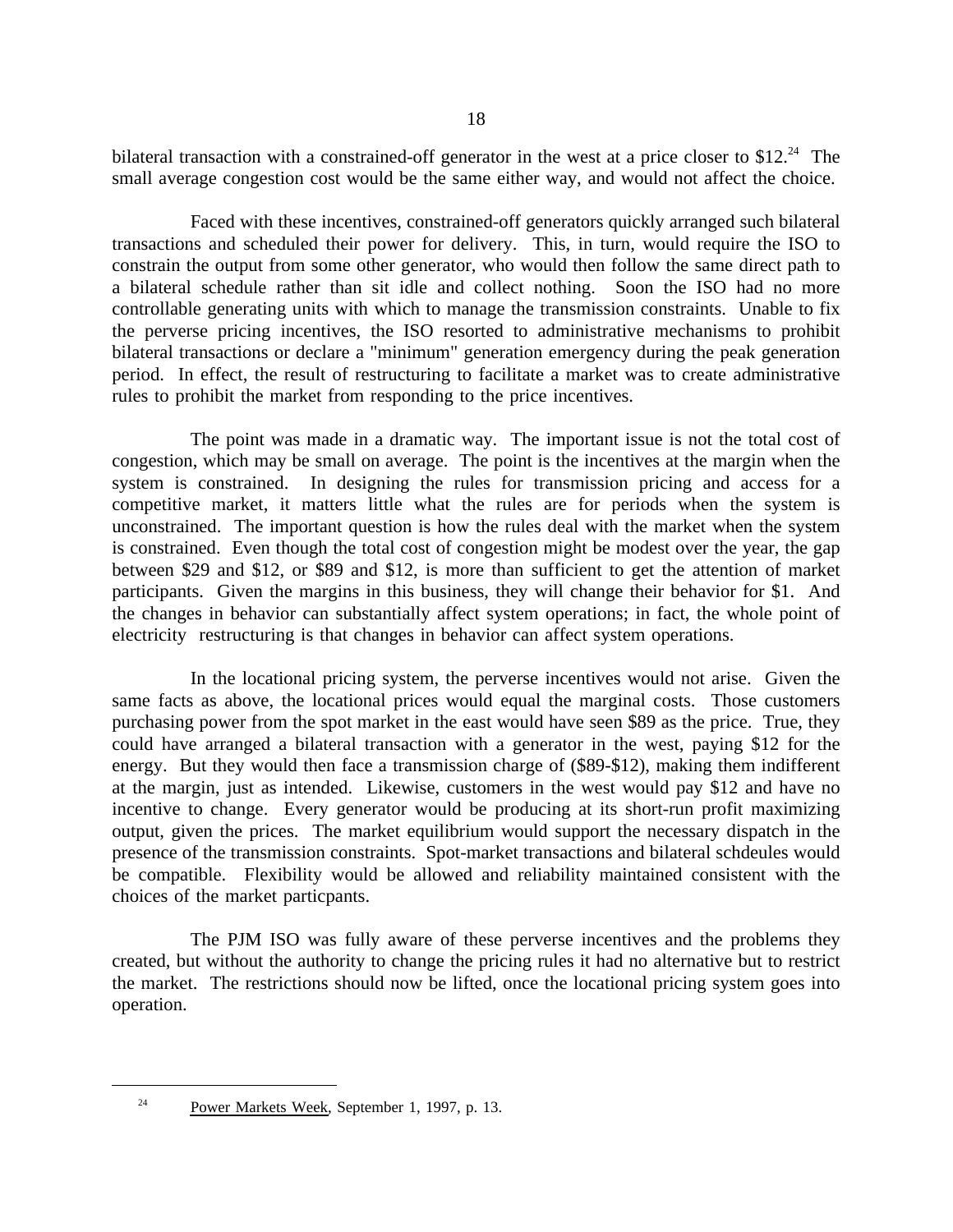In anticipation of 1998 the PJM ISO began posting the locational prices for 1277 locations plus a number of aggregations into utility service areas, hubs and interface connections. In most hours during this unseasonably warm month, the system was unconstrained and the locational prices (ex losses) were identical everywhere, even though they changed rapidly from hour to hour. For a few hours in February 1998, relatively



modest constraints arose, and locational price differences appeared. The chart in Figure 2 reports on one such hour for the aggregations reported by PJM. The details for the full set of locations are available from PJM.<sup>25</sup> These aggregate zones are to be used for billing and settlement purposes, but the prices are actually determined for every location on the high voltage grid system.

These readily available locational prices in PJM should put and end to the myth that determining locational prices is complicated. The PJM ISO has long maintained that locational pricing required only a modest and fully auditable extension of calculations already done as a part of system operations, demanding very little data storage or computation other than that which is already necessary for system monitoring and control. Once the dispatch is determined, it is a relatively simple matter to determine the locational prices. $2<sup>6</sup>$ 

Furthermore, as is evident from the data, transmission constraints on open interfaces can lead to different prices at every location. The typical network system does not lend itself to the intuition of other transportation systems. This experience and evidence from the PJM experiment highlight the issues that arise in the debate over the use of aggregate transmission zones versus determination of prices at every location or node.

If the connection between two regions is as shown in Figure 3, then our usual intuition

<sup>&</sup>lt;sup>25</sup> The Inernet address is "www.pjm.com/ferc/filings/19971231/lmp\_info.html".

<sup>&</sup>lt;sup>26</sup> William W. Hogan E. Grant Read, and Brendan J. Ring, "Using Mathematical Programming for Electricity Spot Pricing," International Transactions in Operational Research, Vol. 3, No. 3/4, 1996, pp. 209-221.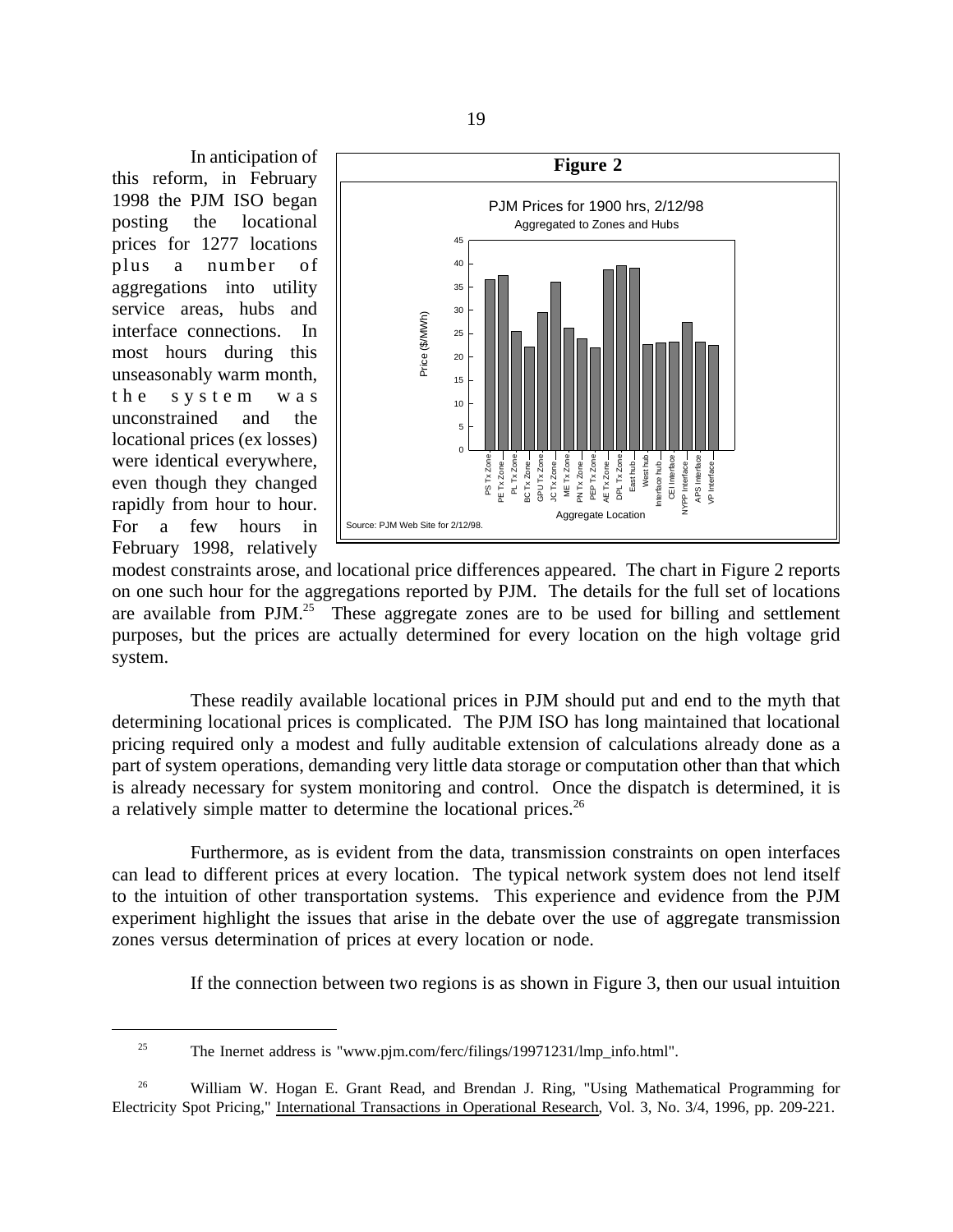applies. We have a radial The two grids in each region might be complicated, but they are assumed to be unconstrained. The only possible constraint is on the single line between the regions. In this special case, we could sensibly aggregate into two zones, A and B. The prices at all locations within a zone would be the same. The prices between the zones would differ only when the single line between them became congested.



Everything would be easy. The flaw in the PECO model might be seen as not in the zonal approach itself, but in having only one zone. Decomposition into more zones had been suggested.

In the real world, however, the obvious decomposition into zones may not be available. The real meshed networks in the United States do not consist of simple radial connections. For reliability purposes, it is much better to design free-flowing transmission grids so that they include multiple parallel connections, both locally and across regions. With parallel connections, failure of a single line need not lead to interruption of service due to failure of the system. Power flows would redistribute automatically across the parallel lines while emergency adjustments were being made. The interconnected system would be robust.

The natural evolution of transmission systems, therefore, is away from simple radial connections and towards a more interconnected design with multiple parallel paths. This reality is evident in many developments in the electricity market. For instance, the effect of parallel paths and the need for recognition of the effects of those network interactions is at the root of the extended debate about reliability and the "line loading" relief protocols being developed for managing inter-regional trade and reliability. The earlier debates over the meaning, or lack of meaning, of the concept of "available transmission capacity" sprang directly from the same root. This feature of electricity systems is unavoidable. It is not new. System operators in the vertically integrated utilities have always been aware of the network interactions and the need to modify the dispatch to respect the effects of loop flow. What is new is the exposure of this reality in the unbundled market and the recognition of its importance in the design of market institutions and transmission pricing.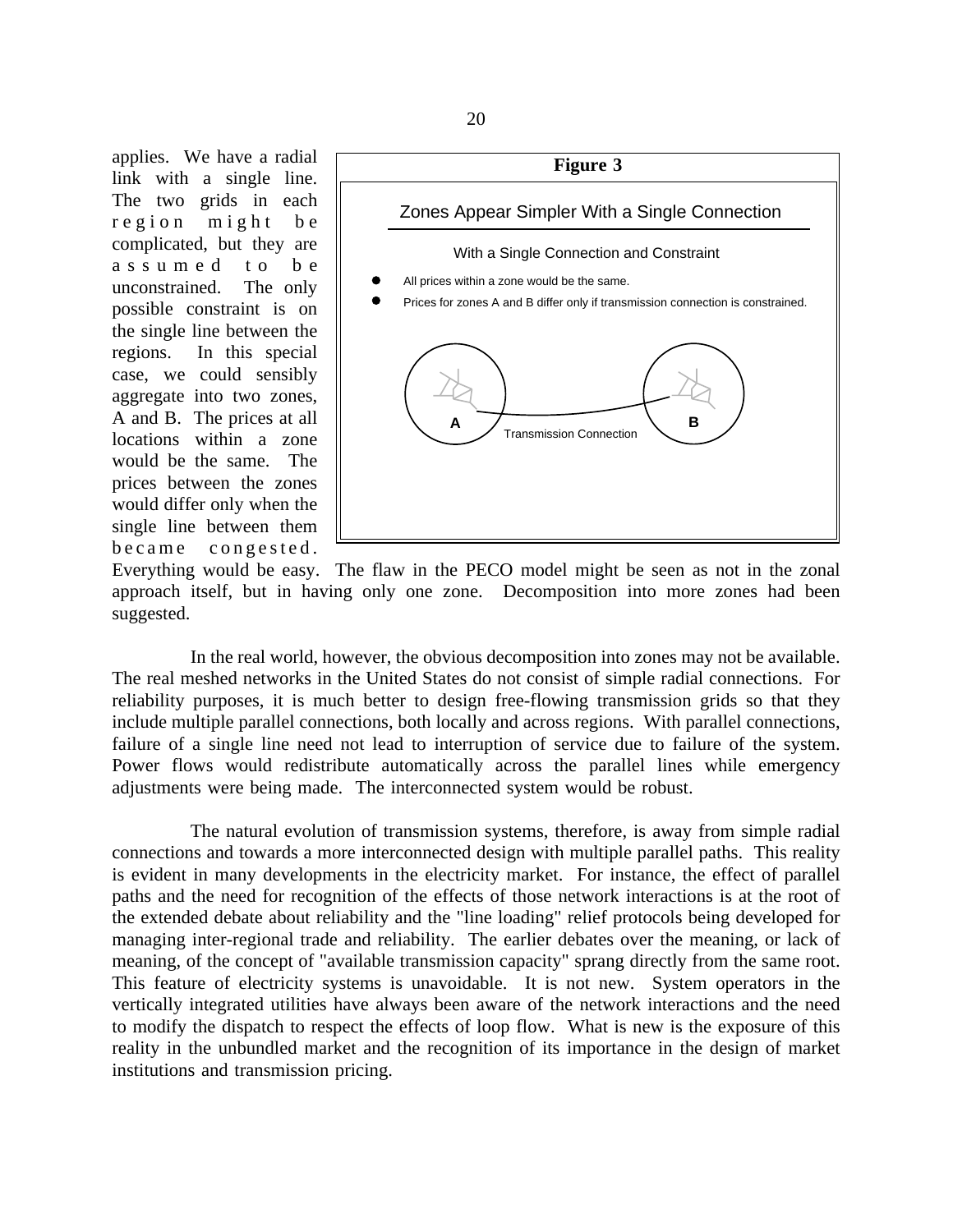These positive interconnected systems come with a burden for our intuition when analyzing market pricing for transmissions systems. In the event that there is a parallel connection between zones, as in Figure 4, then our intuition misleads. None of the previous simplifications applies. A single constraint can lead to multiple prices; constraints within zones can change prices between zones; and so on. The world can be so different



that the plausible conjecture that zonal aggregation would simplify would be turned on its head. In fact, for an interconnected system, zonal aggregation actual makes the problem more complicated. The simplicity of zones is deceptive; in the end, locational pricing at every node, as in PJM and as proposed for New York, is really simpler in the context of competitive markets and customer choice.

Having seen the perverse and unintended effects of the PECO model of zonal pricing, the FERC followed its early judgment about the appeal of full locational pricing and approved the locational model for PJM. The FERC order for PJM has set us on the right path with locational prices at nodes -- "We have seen the future and it is PJM."<sup>27</sup> The New York proposal, awaiting FERC approval at the end of February 1998, would apply the same locational pricing model and additional features to facilitate a competitive market. Other ISOs could adopt the same system. The PJM experience and comparison with other ISO proposals to date offers the opportunity and the motivation to look closely again at locational pricing and the tradeoff between zones and nodes.

<sup>&</sup>lt;sup>27</sup> James J. Hoecker, Chairman, Federal Energy Regulatory Commission, November 25, 1997.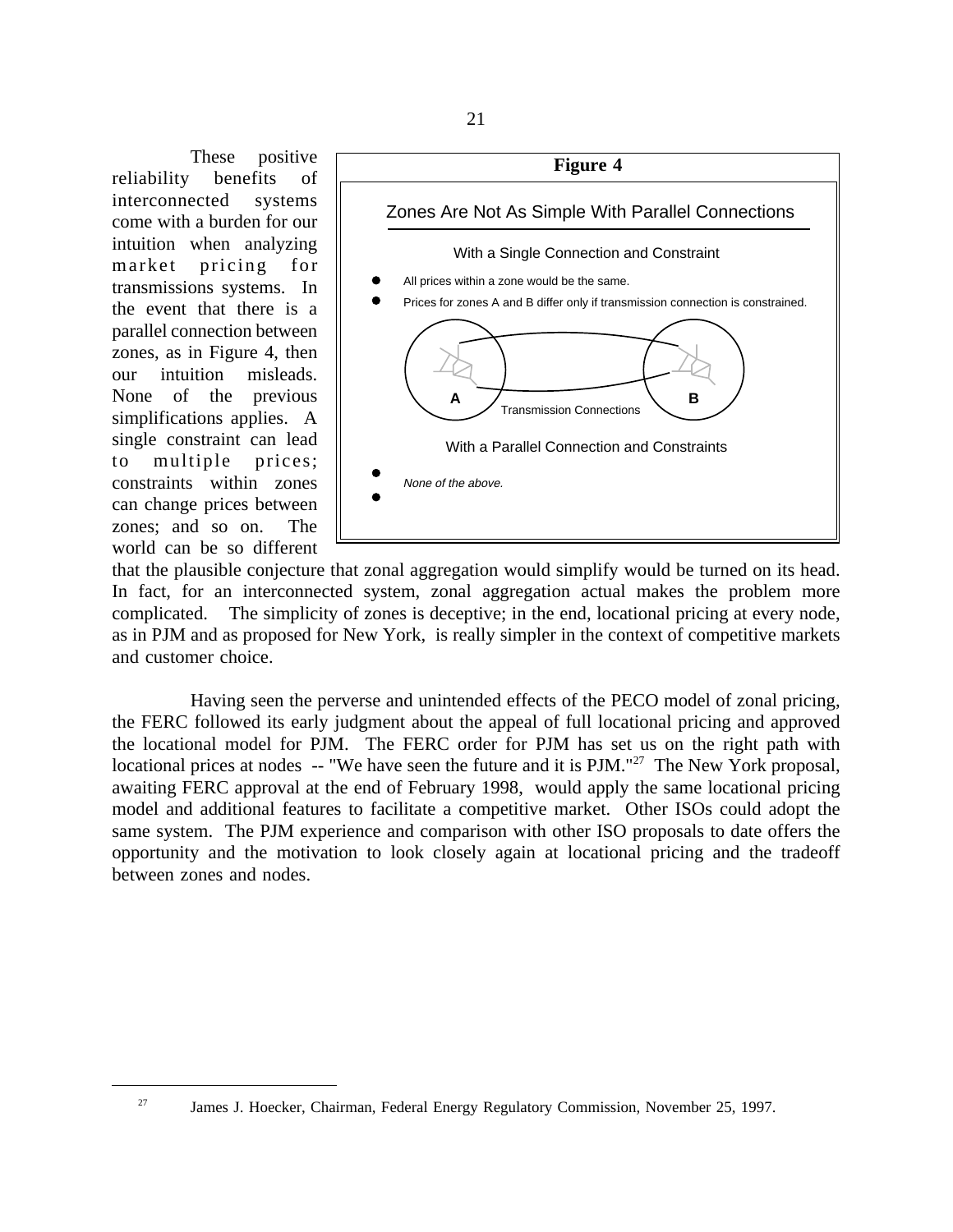#### **SHORT-RUN TRANSMISSION PRICING**

Examples of pricing in networks illustrate the issues that accompany transmission congestion in a competitive electricity market.<sup>28</sup> In theory, pricing in a competitive electricity market with price-taking participants is at marginal cost. The competitive model is equivalent to a market with a central coordinator operating a pool. The many potential suppliers compete to meet demand, bidding energy supplies into the pool. The dispatcher chooses the welfaremaximizing combination of generation and demand to balance the system.<sup>29</sup> This optimal dispatch determines the market clearing prices. Consumers pay this price into the pool for energy taken from the spot market and generators in turn are paid this price for the energy supplied.

Inherently, energy pricing and transmission congestion pricing are intimately connected. A series of examples of pricing in the competitive electricity market model illustrates the determination of prices under economic dispatch in a network and relates transmission constraints to congestion rentals that lead to different prices at different locations. Use of the real nodes in the network appears to be a requirement of locational pricing that captures the marginal costs of congestion in a competitive market. The asserted complexity of using the real nodes leads frequently to proposals to aggregate the individual nodes into zones that would appear to be simpler for commercial purposes.<sup>30</sup> The examples here explore this issue to question the reality of the "simplification." In a market with choice, it is important to get the prices right. To the extent that prices differ from true marginal costs, there will be profit incentives to exploit the inconsistency. These incentives then lead to rules to constrain the most perverse behavior. The rules then add a new form of complexity and restrict the market. In the end, to the extent that zonal prices differ from locational marginal costs, the zonal system would not be a simplification, and locational pricing at the actual locations would be simpler and allow for greater market flexibility.

<sup>&</sup>lt;sup>28</sup> These examples illustrate the elements of locational marginal cost pricing. They are adapted from William W. Hogan, "Contract Networks for Electric Power Transmission," Journal of Regulatory Economics, Vol. 4, No. 3, 1992; William W. Hogan, "A Wholesale Pool Spot Market Must Be Administered by the Independent System Operator: Avoiding the Separation Fallacy," The Electricity Journal, December 1995, pp. 26-37; William W. Hogan "Transmission Pricing and Access Policy for Electricity Competition," The Harvard-Japan Project on Energy and the Environment, February 1996; Scott M. Harvey, William W. Hogan and Susan L. Pope, "Transmission Capacity Reservations and Transmission Congestion Contracts," Harvard-Japan Project on Energy and the Environment, Harvard University, February 1997.

<sup>&</sup>lt;sup>29</sup> The welfare maximizing formulation is the natural extension of traditional least-cost dispatch to include flexible demand. See F. C. Schweppe, M. C. Caramanis, R. D. Tabors, and R.E. Bohn, Spot Pricing of Electricity, Kluwer Academic Publishers, Norwell, MA, 1988. On the same point, but with examples to illuminate the critical importance of the phenomenon of loop flow in interconnected electrical grids, see W. Hogan, "Contract Networks for Electric Power Transmission," Journal of Regulatory Economics, Vol. 4, No. 3, 1992; Hung Po Chao, and Stephen Peck, "A Market Mechanism for Electric Power Transmission," Journal of Regulatory Economics, Vol. 10, No. 1, 1996, pp. 25-59.

<sup>30</sup> S. Walton and R. Tabors, "Zonal Transmission Pricing: Methodology and Preliminary Results form the WSCC," Electricity Journal, November 1996, pp. 34-41.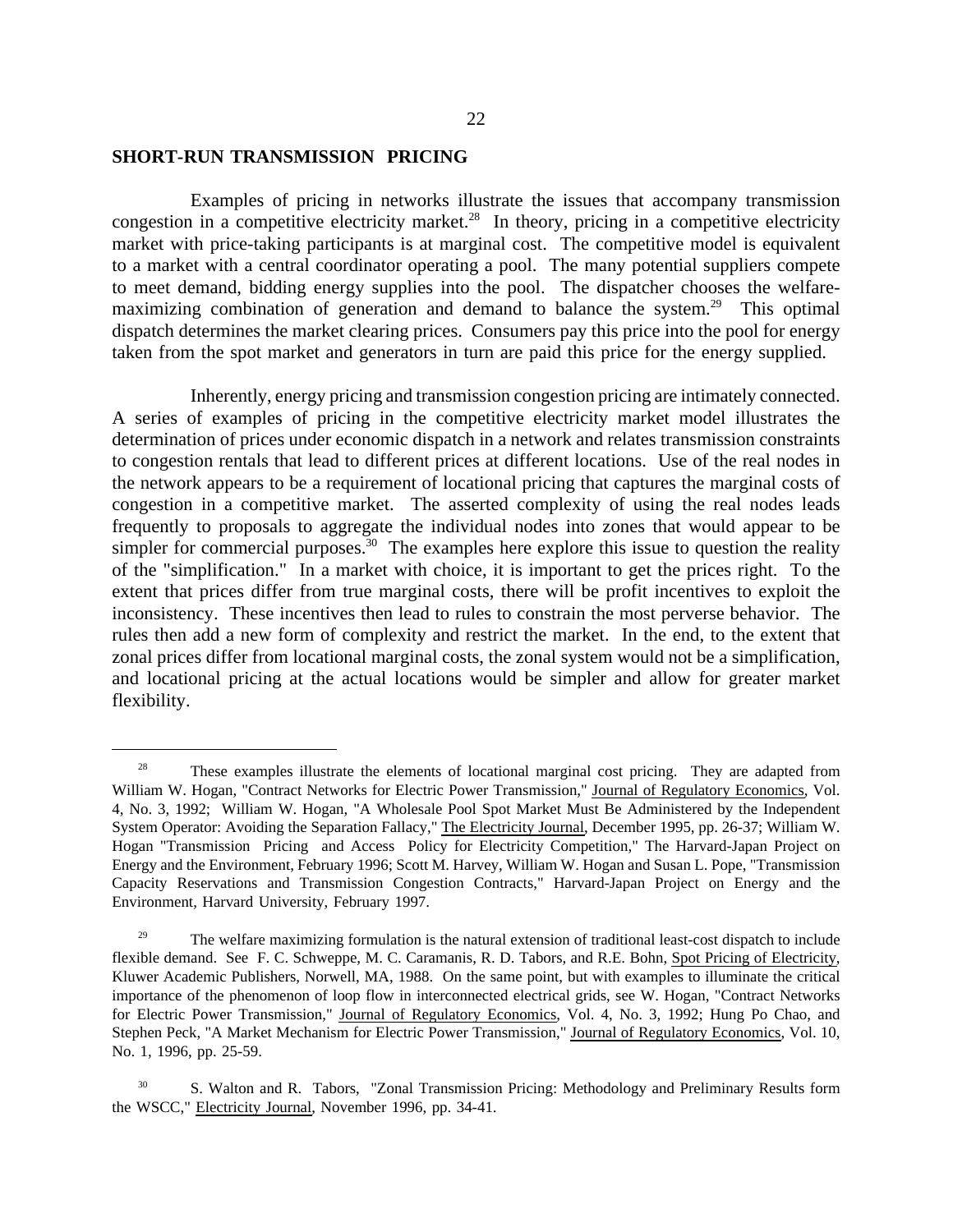An ISO can implement a pricing regime to support the competitive market. This pricing and access regime can accommodate both a pool-based spot market and more traditional "physical" bilateral contracts. The key is in how the ISO provides balancing services, adjusts for transmission constraints and charges for transmission usage. The ISO would match buyers and sellers in the short-term market. The ISO would receive "schedules" that could include both quantity and bidding information. For the participants in the pool, these schedule-bids would be for loads or generation with maximum or minimum acceptable prices. For the self-nominations of bilateral transactions, the schedule-bids would be for transmission quantities with increment and decrement bids for both ends of the transaction. These incremental and decremental bids would apply only for the short-term dispatch and need not be the same as the confidential bilateral contract prices.

The responsibility of the ISO would be to integrate the schedules and the associated bids for deviations from the schedules to find the economic combination for all market participants. This range of schedule-bids would be more varied and flexible, giving everyone more choices.

## **Basic Transmission Pricing Examples**

A set of examples can illuminate the treatment of spot-market transactions and bilateral transactions, under the ISO's responsibility to achieve an economic dispatch. These examples are simple, but they capture the essential points in terms of the alternatives available for bilateral transactions. The test of no conflict of interest and non-discrimination is that, other things being equal, there should be no incentive in the dispatch or pricing mechanism to favor either the spot market or the bilateral transaction.

For simplicity, we ignore here any complications of market power or long-run issues, such as the creation of transmission congestion contracts, and focus solely on the short-run dispatch and pricing issues. A market with a single transmission line, as shown in the accompanying Figure 5, allows an illustration of the basic principles. What is less obvious, however, is that these same principles in no way depend on the special case of a single transmission line. Unlike many other approaches, such as ownership and physical control of the line, or the contract-path fiction, as expanded below in further examples for a grid, these pricing principles extend to a framework to support open access in a complicated network that includes the effects of loop flow.

The assumptions include:

- Two locations, A and B.
- Total load is for 600 MW at location B. For simplicity, the load is fixed, with no demand bidding.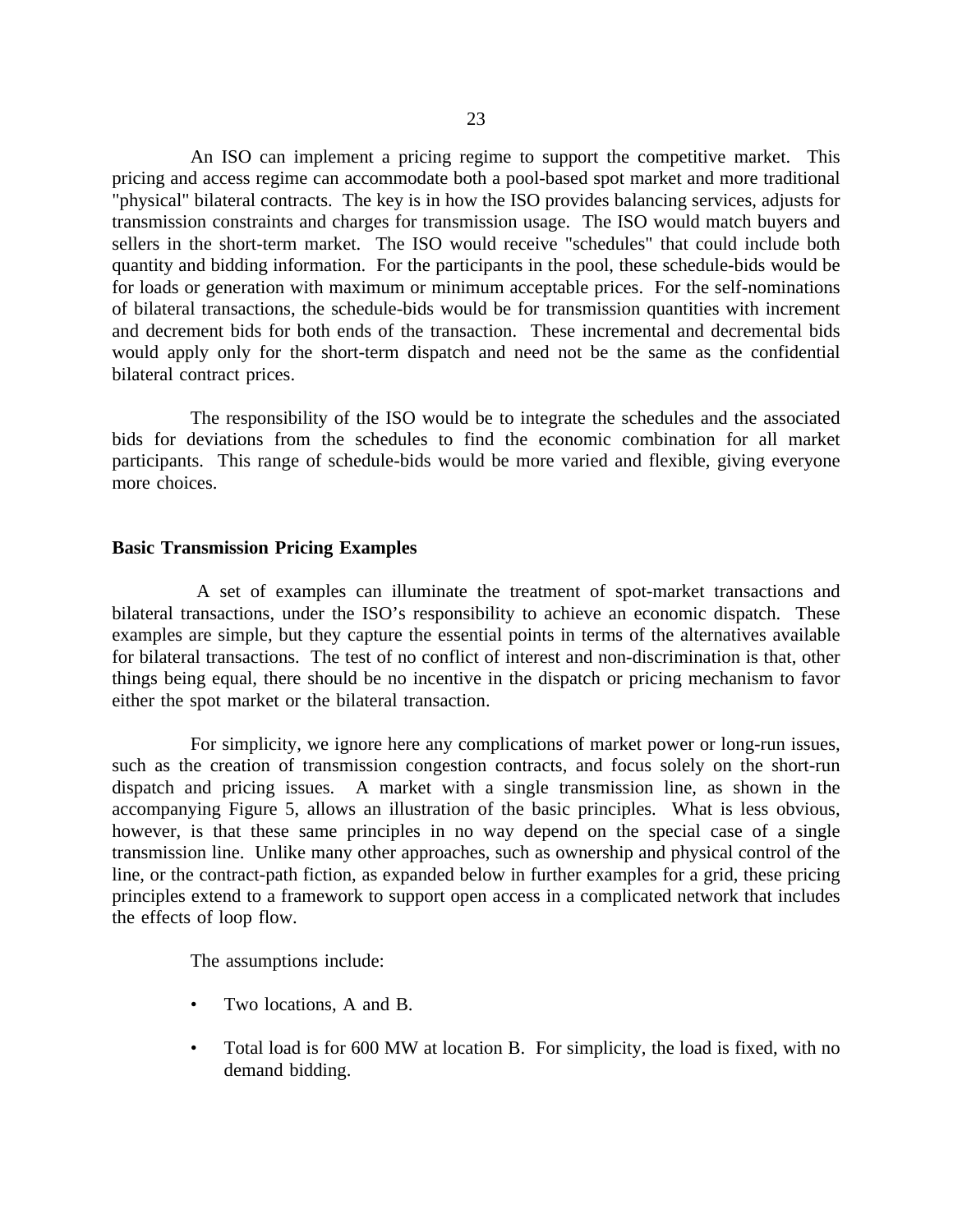

- A transmission line between A and B with capacity that will be varied to construct alternative cases.
- Pool bid generation at both A and B. To simplify, each location has the same bid curve, starting at 2 cents/kWh and increasing by 1 cent/kWh for each 100 MW. Hence, a market price of 5 cents at A would yield 300 MW of pool-based generation at that location. Likewise for location B.
- Two bilateral transaction schedules, Blue and Red, each for 100 MW from A to B. Each bilateral transaction includes a separate contract price between the generator and the customer; the ISO does not know this contract price.

Blue provides a (completely discretionary) decremental bid at A of 3.5 cents. In other words, if the price at A falls to 3.5 cents, Blue prefers to reduce generation and, in effect, purchase power from the pool. Blue may do this, for example, if the running cost of its plant is 3.5 cents, and it would be cheaper to buy than to generate.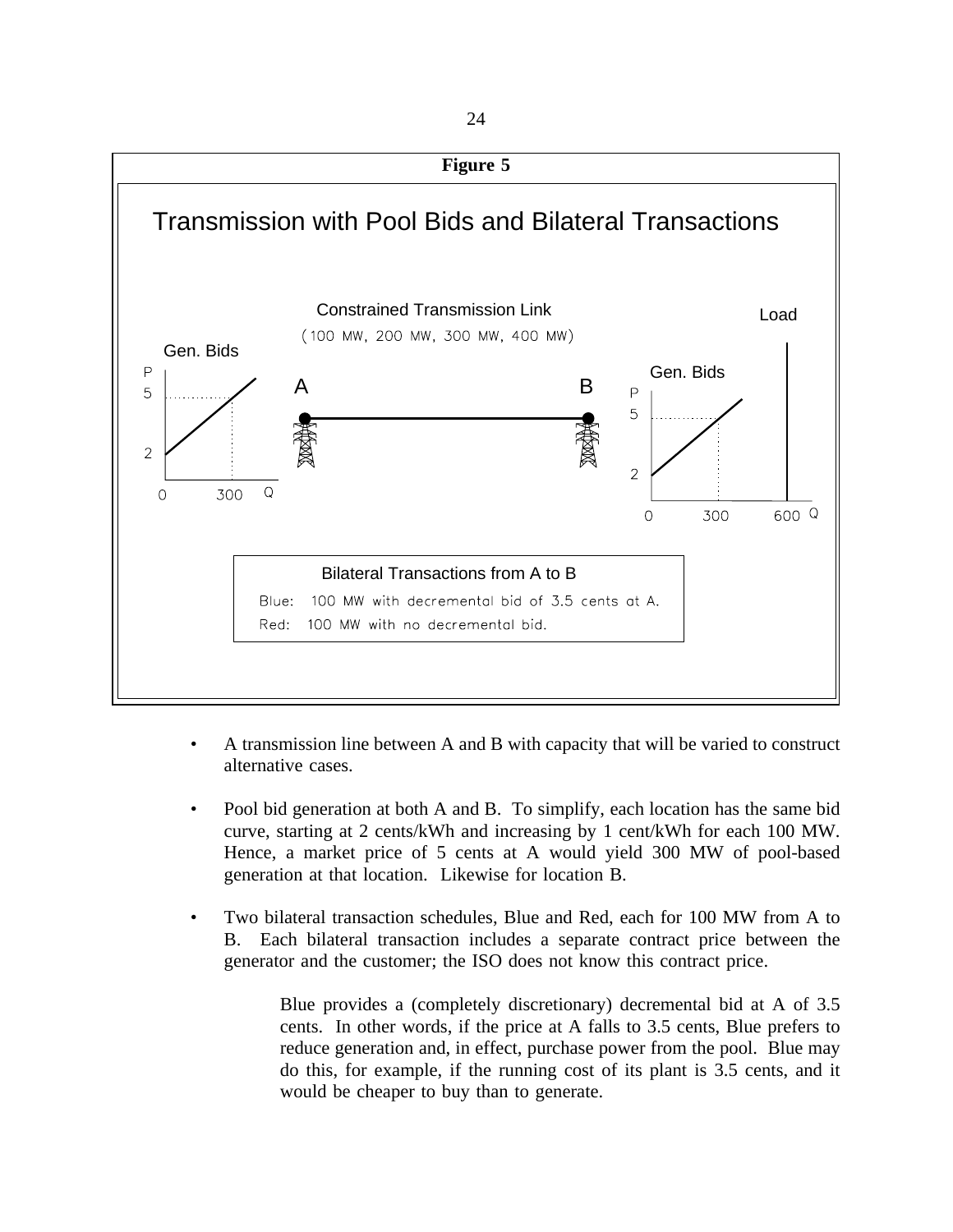## Red provides no such decremental bid, and requests to be treated as a must run plant.

The ISO accepts the bids of those participating in the spot market at A and B and the bilateral schedules. The load is fixed at 600 MW. The bilateral transactions cover 200 MW, or the person responsible for the bilateral transaction must purchase power at B to meet any deficiency. The remaining 400 MW of load must be met from the spot market to include production at A or B, and use of the transmission line.

In determining the economic dispatch, the system operator treats the pool generation bids in the usual way. The Blue bilateral transaction is treated as a fixed obligation, with the 3.5 cent decrement bid as an alternative source of balancing adjustment at A. The Red bilateral transaction is treated as a fixed obligation, with no such balancing adjustment.

| <b>Power Flows and Locational Prices</b> |                          |                |     |          |                  |  |  |
|------------------------------------------|--------------------------|----------------|-----|----------|------------------|--|--|
|                                          | <b>Alternative Cases</b> |                |     |          |                  |  |  |
|                                          |                          |                |     |          |                  |  |  |
| Link Capacity A to B                     | <b>MW</b>                | 400            | 300 | 200      | 100              |  |  |
| Total Load at B                          | <b>MW</b>                | 600            | 600 | 600      | 600              |  |  |
|                                          |                          |                |     |          |                  |  |  |
| Price at A                               | cents/kWh                | $\overline{4}$ | 3.5 | 3        | $\overline{2}$   |  |  |
| Price at B                               | cents/kWh                | 4              | 5   | 6        | 7                |  |  |
|                                          |                          |                |     |          |                  |  |  |
| <b>Transmission Price</b>                | cents/kWh                | $\theta$       | 1.5 | 3        | 5                |  |  |
|                                          |                          |                |     |          |                  |  |  |
| Pool Generation at A                     | <b>MW</b>                | 200            | 150 | 100      | $\boldsymbol{0}$ |  |  |
| Pool Generation at B                     | <b>MW</b>                | 200            | 300 | 400      | 500              |  |  |
|                                          |                          |                |     |          |                  |  |  |
| Blue Bilateral Input at A                | <b>MW</b>                | 100            | 50  | $\theta$ | $\boldsymbol{0}$ |  |  |
| Red Bilateral Input at A                 | <b>MW</b>                | 100            | 100 | 100      | 100              |  |  |

Assuming that the net of the fixed obligations with no balancing adjustments is feasible, which is the interesting case, we can vary the capacity on the link to see the results of the economic dispatch and the payments by the participants. The examples cover four cases, starting at 400 MW of transmission capacity, and reducing in increments of 100 MW. The details are in the accompanying table.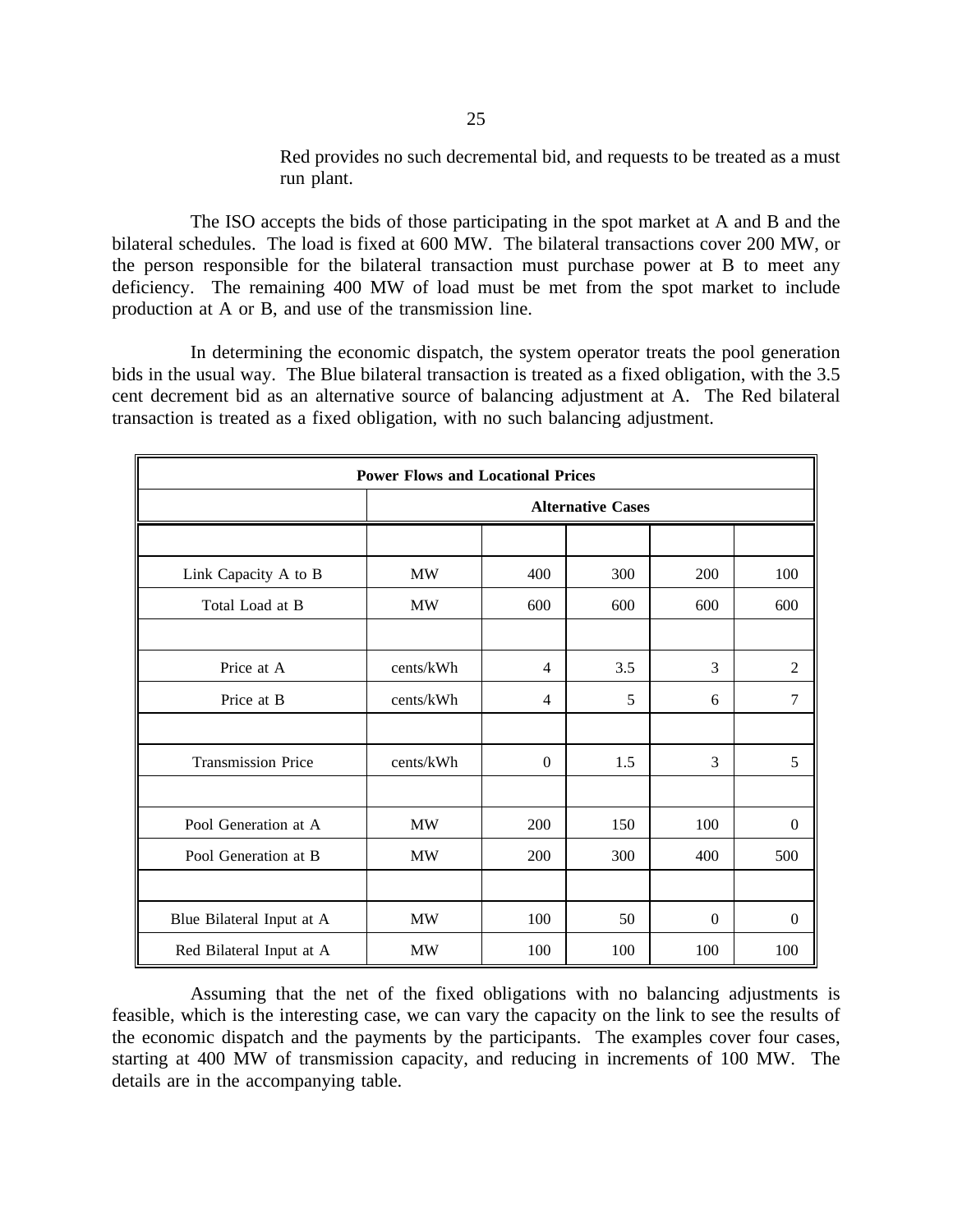**400 MW**. In the case of 400 MW of transmission capacity, the economic dispatch solution is just balanced with no congestion. Everyone sees the same price of 4 cents. The payments for each party include:

- Pool Generation at A: Paid 4 cents for 200 MW.
- Pool Generation at B: Paid 4 cents for 200 MW.
- Pool Load at B: Pays 4 cents for 400 MW.
- Blue Bilateral: Pays zero cents for transmission of 100 MW.
- Red Bilateral: Pays zero cents for transmission of 100 MW.

Everybody is happy.

**300 MW**. In the case of 300 MW of transmission capacity, the economic dispatch solution encounters transmission congestion, and the prices differ by location. The price at A drops to 3.5 cents, and the price at B rises to 5 cents. The opportunity cost of transmission is 1.5 cents. The payments for each party include:

- Pool Generation at A: Paid 3.5 cents for 150 MW.
- Pool Generation at B: Paid 5 cents for 300 MW.
- Pool Load at B: Pays 5 cents for 400 MW.
- Blue Bilateral: Pays 1.5 cents for transmission of 50 MW. Blue makes up the remaining 50 MW obligation at B at a price of 5 cents.
- Red Bilateral: Pays 1.5 cents for transmission of 100 MW.

Everybody would prefer less congestion, but everyone is paying the opportunity cost of the transmission congestion. Note that at these prices, Blue is indifferent to bidding in its generation at 3.5 cents in the pool at A, or continuing as a bilateral transaction. Further, note that the ISO reduced both pool and Blue transactions. There is no artificial bias induced by the ISO fulfilling the directives of the economic dispatch.

**200 MW**. In the case of 200 MW of transmission capacity, the economic dispatch solution encounters more transmission congestion, and the prices differ more by location. The price at A drops to 3 cents, and the price at B rises to 6 cents. The opportunity cost of transmission is 3 cents. The payments for each party include:

Pool Generation at A: Paid 3 cents for 100 MW.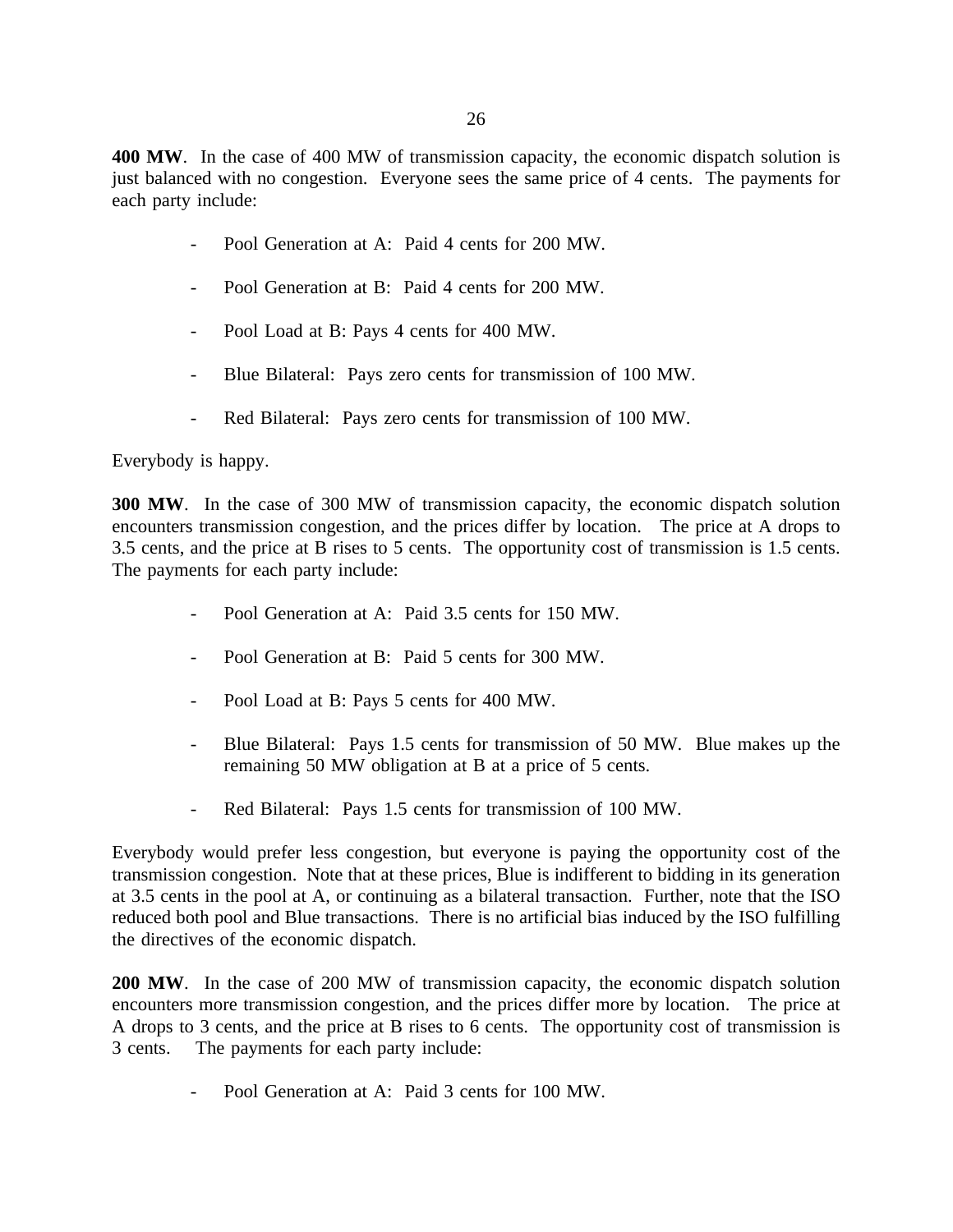- Pool Generation at B: Paid 6 cents for 400 MW.
- Pool Load at B: Pays 6 cents for 400 MW.
- Blue Bilateral: Prefers not to generate and has no transmission. Blue makes up the 100 MW obligation at B at a price of 6 cents.
- Red Bilateral: Pays 3 cents for transmission of 100 MW.

Everybody would prefer less congestion, but everyone is paying the opportunity cost of the transmission congestion. Note that at these prices, Blue is better off than if it had actually generated. Of course, Blue would still be indifferent to bidding in its generation at 3.5 cents in the pool at A, or continuing as a bilateral transaction. Further, note that the ISO reduced both pool and Blue transactions. There is no artificial bias induced by the ISO fulfilling the directives of the economic dispatch.

**100 MW**. In the case of 100 MW of transmission capacity, the economic dispatch solution encounters transmission congestion to the point of eliminating everything other than the must run plant, and the prices differ more by location. The price at A drops to 2 cents, and the price at B rises to 7 cents. The opportunity cost of transmission is 5 cents. The payments for each party include:

- Pool Generation at A: No generation.
- Pool Generation at B: Paid 7 cents for 500 MW.
- Pool Load at B: Pays 7 cents for 400 MW.
- Blue Bilateral: Prefers not to generate and has no transmission. Blue makes up the 100 MW obligation at B at a price of 7 cents.
- Red Bilateral: Pays 5 cents for transmission of 100 MW.

Everybody would prefer less congestion, but everyone is paying the opportunity cost of the transmission congestion. Note that at these prices, Blue is better off than if it had actually generated. Of course, Blue would still be indifferent to bidding in its generation at 3.5 cents in the pool at A, or continuing as a bilateral transaction. Further, note that the ISO reduced both pool and Blue transactions. There is no artificial bias induced by the ISO fulfilling the directives of the economic dispatch.

The net spot-market payments that are made to and from the ISO are summarized in the accompanying table. Note that the cases of transmission congestion include net payments to the ISO. These net payments are equal to the value of the constrained transmission capacity. These are the congestion payments which would be redistributed through a system of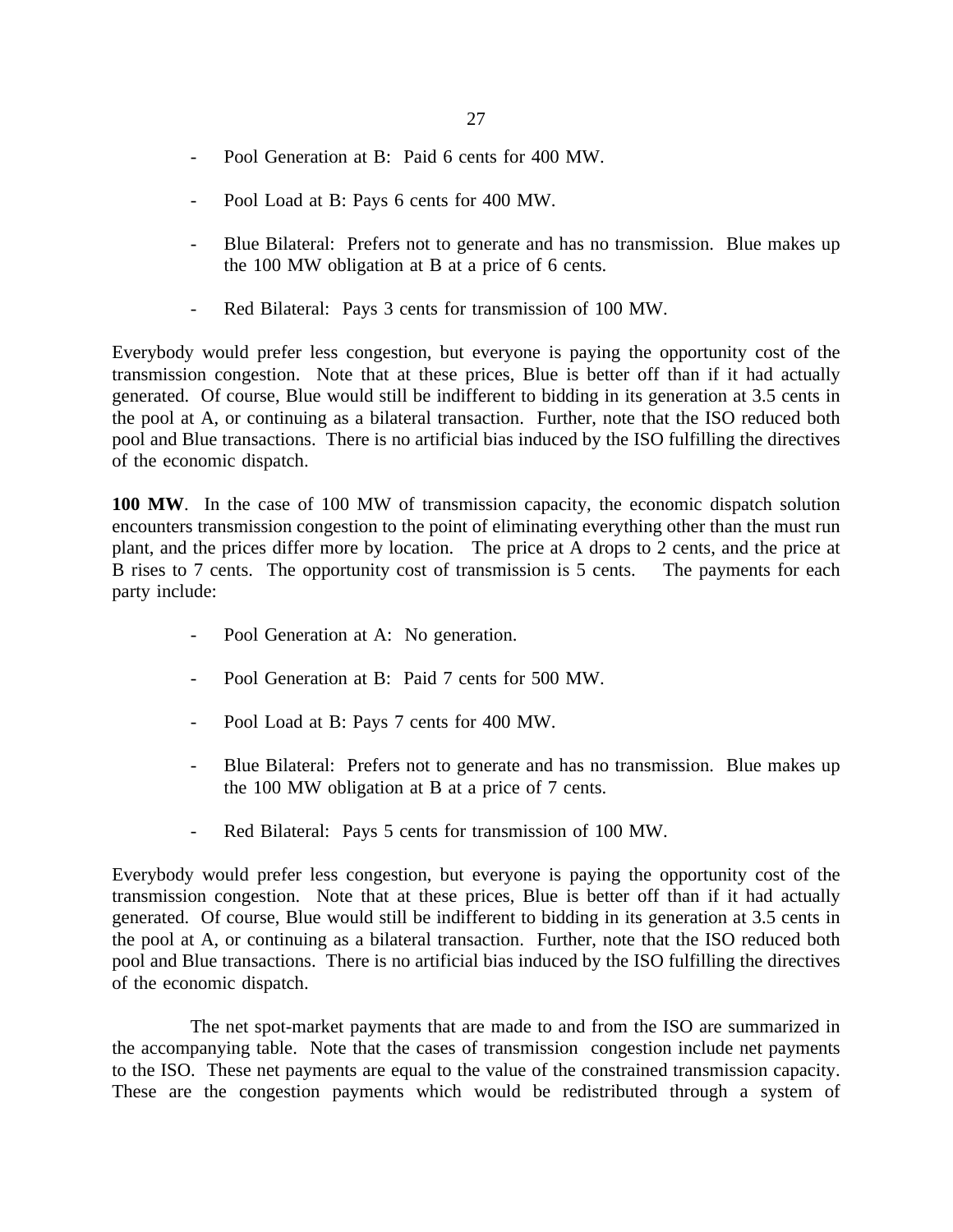| <b>Power Flows and Locational Prices</b>       |                          |          |          |          |                |  |  |
|------------------------------------------------|--------------------------|----------|----------|----------|----------------|--|--|
|                                                | <b>Alternative Cases</b> |          |          |          |                |  |  |
| Link Capacity A to B                           | <b>MW</b>                | 400      | 300      | 200      | 100            |  |  |
| Price at A                                     | cents/kWh                | 4        | 3.5      | 3        | 2              |  |  |
| Price at B                                     | cents/kWh                | 4        | 5        | 6        | 7              |  |  |
| <b>Transmission Price</b>                      | cents/kWh                | $\Omega$ | 1.5      | 3        | 5              |  |  |
| <b>Payments to Independent System Operator</b> |                          |          |          |          |                |  |  |
| Pool Load at B (400 MW)                        | cents $(x1000)$          | 1,600    | 2,000    | 2,400    | 2,800          |  |  |
| Contract Load at B (200 MW)                    | cents $(x1000)$          | $\Omega$ | $\Omega$ | $\Omega$ | $\Omega$       |  |  |
| Generation at A                                | cents $(x1000)$          | (800)    | (525)    | (300)    | $\overline{0}$ |  |  |
| Generation at B                                | cents $(x1000)$          | (800)    | (1,500)  | (2,400)  | (3,500)        |  |  |
| <b>Blue Transmission</b>                       | cents $(x1000)$          | $\Omega$ | 75       | $\Omega$ | $\overline{0}$ |  |  |
| Blue Imbalance at B                            | cents $(x1000)$          | $\Omega$ | 250      | 600      | 700            |  |  |
| Red Transmission                               | cents $(x1000)$          | $\Omega$ | 150      | 300      | 500            |  |  |
| Red Imbalance at B                             | cents $(x1000)$          | $\Omega$ | $\Omega$ | $\Omega$ | $\Omega$       |  |  |
| Net to ISO                                     | cents $(x1000)$          | $\Omega$ | 450      | 600      | 500            |  |  |

transmission congestion contracts, as illustrated below in further examples.

## **Implications**

These examples for a single, isolated line are simple, but they capture the essential features. These features generalize to a more complicated network under the economic dispatch model in the sense that participants can provide bids at their discretion. Some of the bids can be "must run." The locational prices are easily determined from the economic dispatch considering all the bids and schedules, not just those included in the power exchange. And although everyone would prefer a less congested system, all users would pay the short-run opportunity costs of their contribution to the congestion. Other things being equal, there would be no bias between spot market and bilateral transactions.

Note that if Blue and Red did not pay the opportunity cost of transmission, there would be a substantial bias in favor of the bilateral transactions. Furthermore, the locational prices are consistent with the efficient competitive outcome, as is best illustrated by Blue's willingness to adjust a bilateral transaction.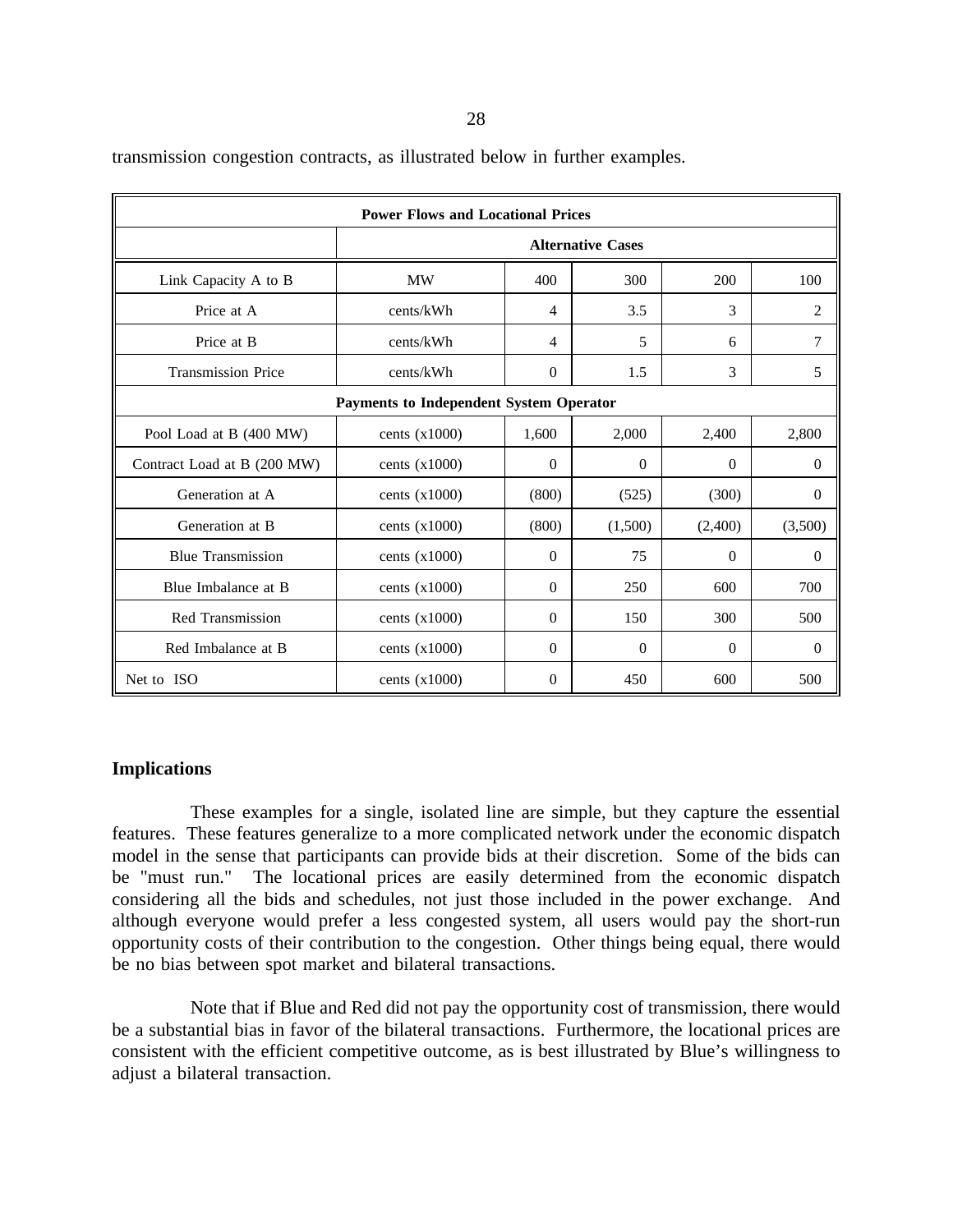Contrary to a common argument -- that the ISO would have a bias in favor of spot market transactions -- the treatment of the Red bilateral transaction might lead to an accusation that there is a reverse bias in favor of the bilateral transaction. However, there are two important features of the pricing and access rules that run counter to this assertion.

First, the spot market participants could achieve the same result by bidding in generation at A at a zero reservation price, or lower. In fact, in performing the economic dispatch, the ISO treats the Red transaction as just this type of bid. Under these circumstances, the price at A could drop to zero, or lower, with a corresponding increase in the opportunity cost of transmission.

Furthermore, suppose that Red's true short-term generation cost is 3 cents, but it refused to make a decremental bid to the ISO. Then in the 100 MW case above, Red would have acted irrationally and would be worse off than if it offered such a decremental bid. It can also be shown that the cost thus imposed on Red is at least as large as the total cost imposed on everyone else in the market. Thus Red would pay for its own mistakes; the effect would be a net gain for the other generators and load (although there could be winners and losers, in aggregate everyone else would win).

Hence, the single line examples illustrate the use of locational prices for the various types of transactions that might take place in the short-term market. Locational pricing provides the opportunity costs price signals and transmission pricing is at the difference between the locational prices at source and sink. This ideas generalize from the single, radial to a more general network that includes free-flowing loops and the strong network interactions that are characteristic of electric grids. However, most of the intuition about the determination of prices and the relationships of prices across locations do not extend to the real grid. In the presence of loop flow, the interactions are complicated and important. This reality needs to be understood to appreciate the arguments for and against zonal aggregation of spot prices.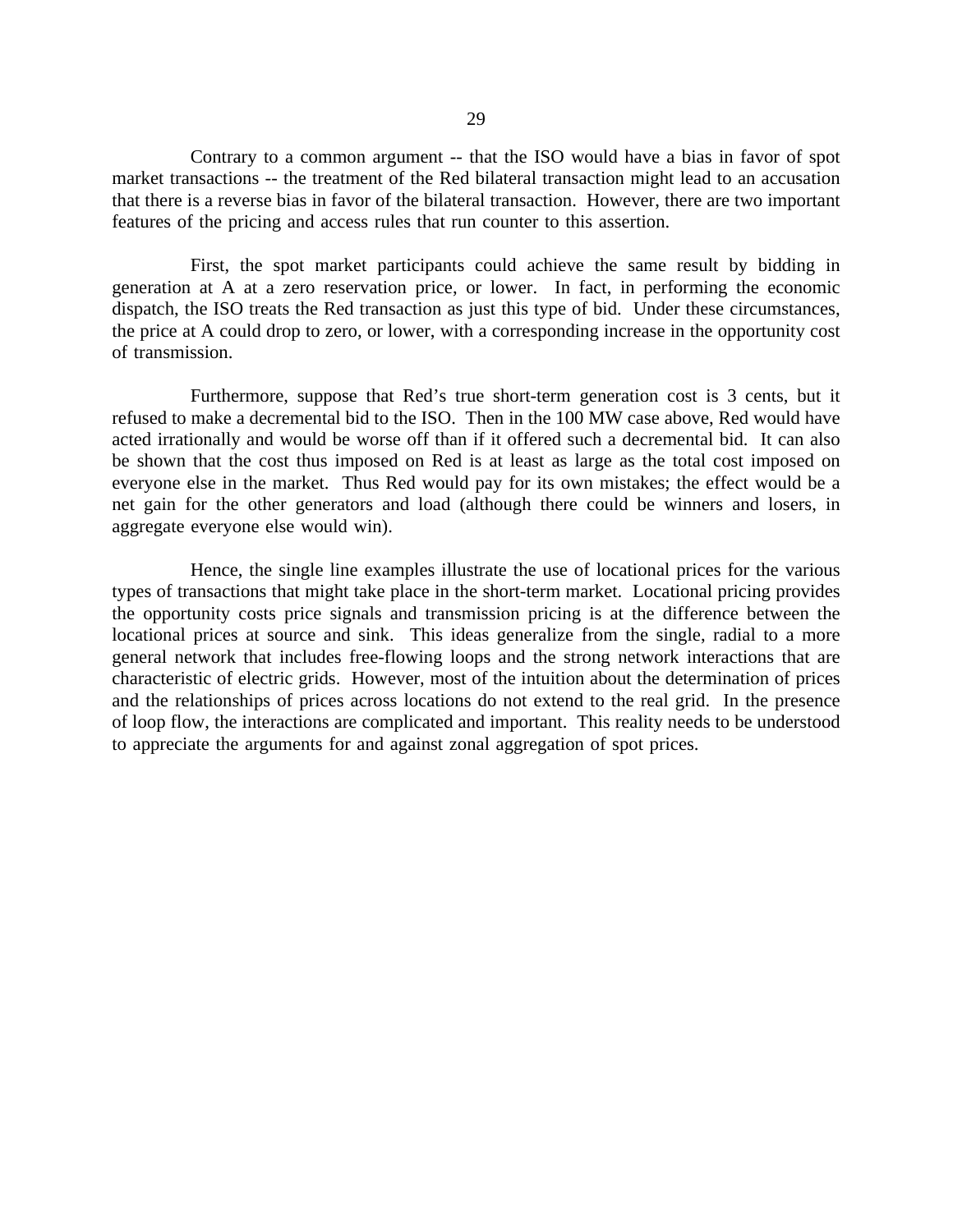#### **ECONOMIC DISPATCH ON A GRID**

The pricing results for network can be quite different than those found for a single transmission line or a radial connection. The key difference is in the existence of loops that give rise to network interactions and create the phenomenon of "loop flow." Analogies built on the case of a single line can be misleading. The determination of market clearing prices at equilibrium, equal to the marginal costs that would arise from an economic dispatch, follows from the same principles. But the application and interpretation of these principles requires an extension of our intuition.



Consider the simple market model in Figure 6, which will serve as the starting point for a set of a succeeding examples for a grid that move from the analogy of a single line to a grid with multiple loops. In this market there is one load center, a city in the east, supplied by generators located far away in the west, connected by transmission lines, and by local generators who are in the same region as the city customers. The plants in the west consist of an "Old Nuke" which can produce energy for a marginal cost of  $2 \frac{\varphi}{kWh}$  and a "New Gas" plant that has an operating cost of 4  $\phi$ /kWh. These two plants each have a capacity of 100 MW, and are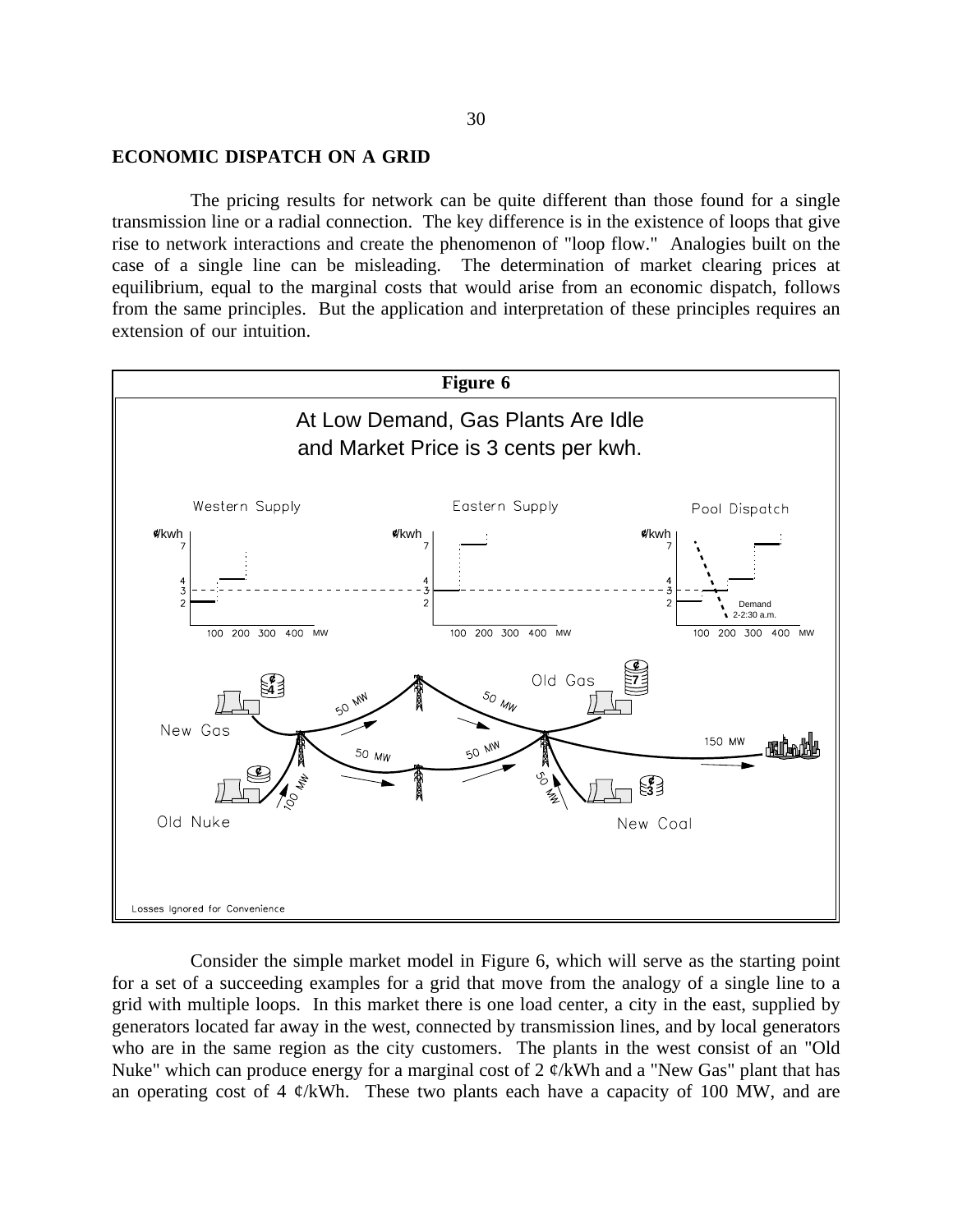connected to the transmission grid which can take their power to the market in the east.

The competing suppliers in the east are a "New Coal" plant with operating costs of 3  $\phi$ /kWh and an "Old Gas" plant that is expensive to use with a marginal cost of 7  $\phi$ /kWh. Again these eastern plants are assumed to have a capacity of 100 MW. The two plants in the west define the "Western Supply" curve, and the two plants in the east define the corresponding "Eastern Supply" curve. These supply curves could represent either engineering estimates of the operating costs or bids from the many owners of the plants who offer to generate power in the competitive market. For simplicity, we ignore transmission losses and assume that the same supply curves apply at all hours of the day.

Under low demand conditions, as shown in Figure 6 for the early hours of the morning, the supply curves from the two regions define an aggregate market supply curve that the poolbased dispatchers can balance with the customer demands. The aggregate market supply curve stacks up the various generating plants from cheapest to most expensive. The pool-based dispatchers choose the optimal combination of plants to run to meet the demand at this hour. In Figure 6, the result is to provide 150 MW. The inexpensive Old Nuke plant generates its full 100 MW of capacity, and the New Coal plant provides another 50 MW. The New Coal plant is the marginal plant in this case, and sets the market price at  $3 \phi/kWh$  for this hour. Hence the customers in the city pay 3  $\phi$ /kWh for all 150 MW. The New Coal plant receives 3  $\phi$ /kWh for its output, and this price just covers its running cost. The Old Nuke also receives  $3 \phi/kWh$  for all its 100 MW of output. After deducting the 2  $\phi$ /kWh running cost, this leaves a 1  $\phi$ /kWh contribution towards capital costs and profits for Old Nuke owners.

In this low demand case, and ignoring losses, there is no additional opportunity cost for transmission. The 100 MW flows over the parallel paths of the transmission grid. But there is no constraint on transmission and, therefore, no opportunity cost. Hence the price of power is the same in the east and in the west. In the short run, there is no charge for use of the transmission system.

If demand increases, say at the start of the business day, the system operator must move higher up on the dispatch curve. For example, consider the conditions defined in Figure 7. This hour presents the same supply conditions, but a higher demand. Now the pool-based dispatchers must look to more expensive generation to meet the load. The Old Nuke continues to run at capacity, the New Coal plant moves up to its full capacity, and the New Gas plant in the west also comes on at full capacity. The New Gas plant in the west is the most expensive plant running, with a marginal cost of 4  $\phi$ /kWh. However, this operating cost cannot define the market price because at this price demand would exceed the available supply, and the system operator must protect the system by maintaining a balance of supply and demand.

In this case, the result is to turn to those customers who have set a limit on how much they are willing to pay for electric energy at that hour. This short-run demand bidding defines the demand curve which allows the system operator to raise the price and reduce consumption until supply and demand are in balance. In Figure 7 this new balance occurs at the point where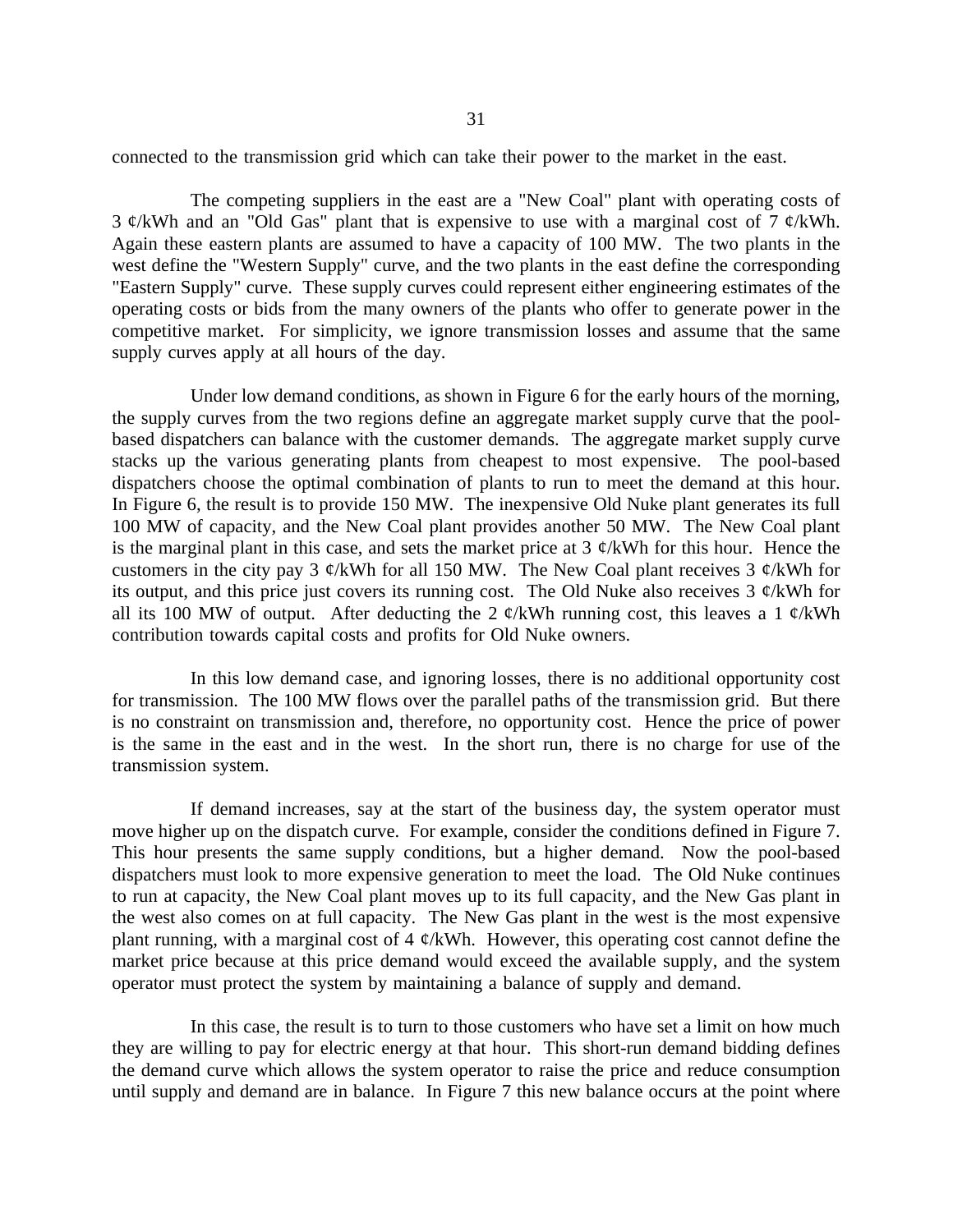

the market price of electricity is set at 6  $\phi$ /kWh. Once again, the customers who actually use the electricity pay this 6  $\mathcal{C}/kWh$  for the full 300 MW of load at that hour. All the generators who sell power receive the same 6  $\psi$ /kWh, which leads to operating margins of 2  $\psi$ /kWh for New Gas, 3  $\mathcal{C}/kWh$  for New Coal, and 4  $\mathcal{C}/kWh$  for Old Nuke.

Once again, the pool-based dispatch in Figure 7 depends on excess capacity in the transmission system. The plants in the western region are running at full capacity, and the full 200 MW of power moves along the parallel paths over the grid to join with New Coal to meet the demand in the east. There is a single market price of  $6 \phi/kWh$ , and there is no charge for transmission other than for losses, which are ignored here for convenience in the example.

## **Transmission Constraints**

With the plants running at full capacity, there might be a transmission constraint. To illustrate the impact of a possible transmission limit, suppose for sake of discussion that there is an "interface" constraint between west and east. According to this constraint, no more than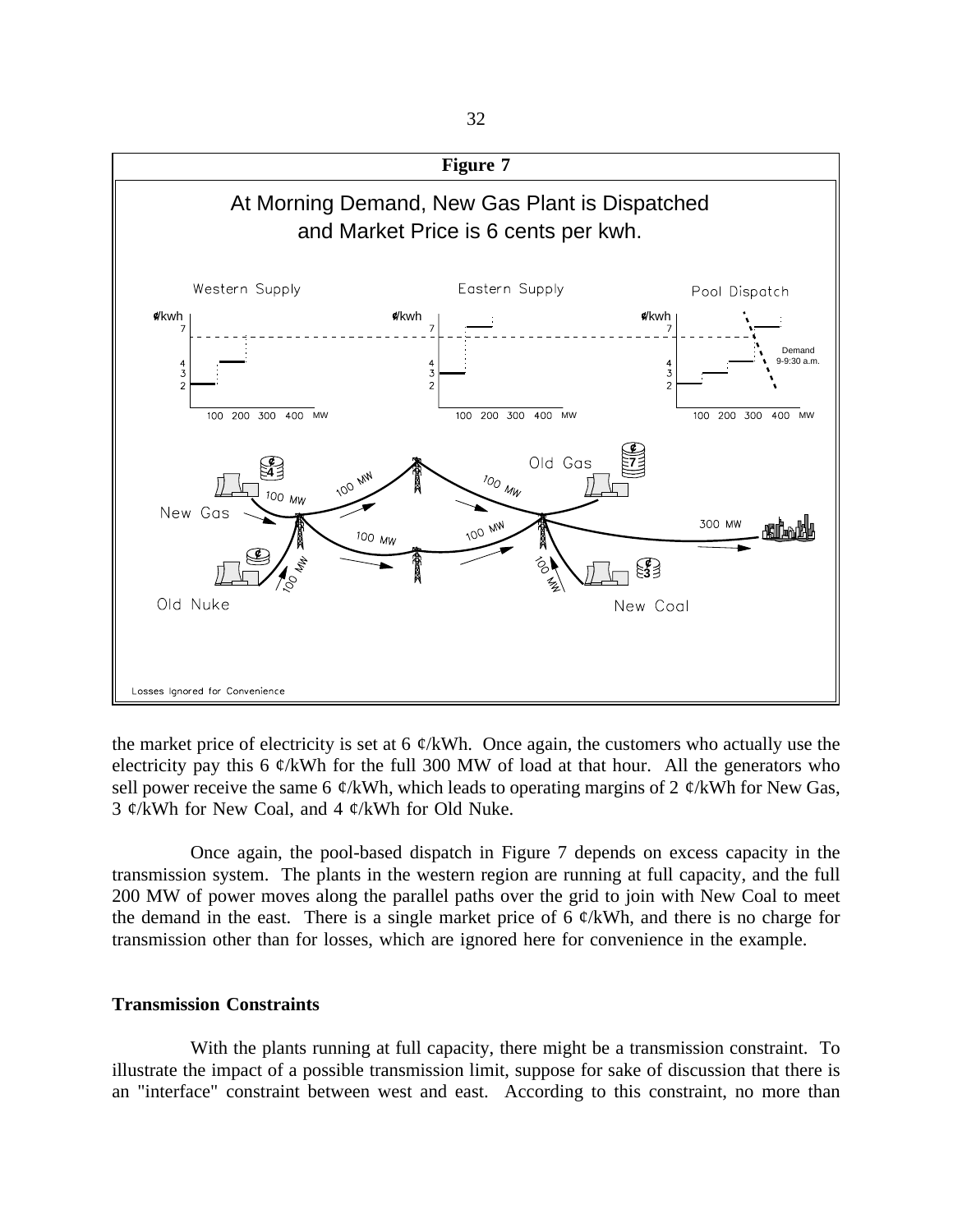150 MW of power can flow over the interface.



dispatch and market prices based on short-run marginal costs. In Figure 8 the level of demand from the city in the east is assumed to be the same as in the case of Figure 7. However, now the pool-based dispatcher faces a different aggregate market supply curve. In effect, only half of the New Gas output can be moved to the east. To meet the demand, it will be necessary to simultaneously turn off part of the New Gas output and substitute the more expensive Old Gas generation which is available in the East. This new dispatch increases the market price in the east to 7  $\varphi$ /kWh and necessarily induces a further reduction in demand, say to a total of 290 MW. The New Coal and Old Gas plants receive this full price of 7  $\varphi$ /kWh for their 140 MW, which provides a 4 ¢/kWh operating margin or short-run profit for New Coal and allows Old Gas to cover its operating costs.

In the western region, however, a different situation prevails. The transmission interface constraint has idled part of the output of the New Gas plant. Clearly the market price in the west can be no more than the operating cost of the plant. Likewise, since the plant is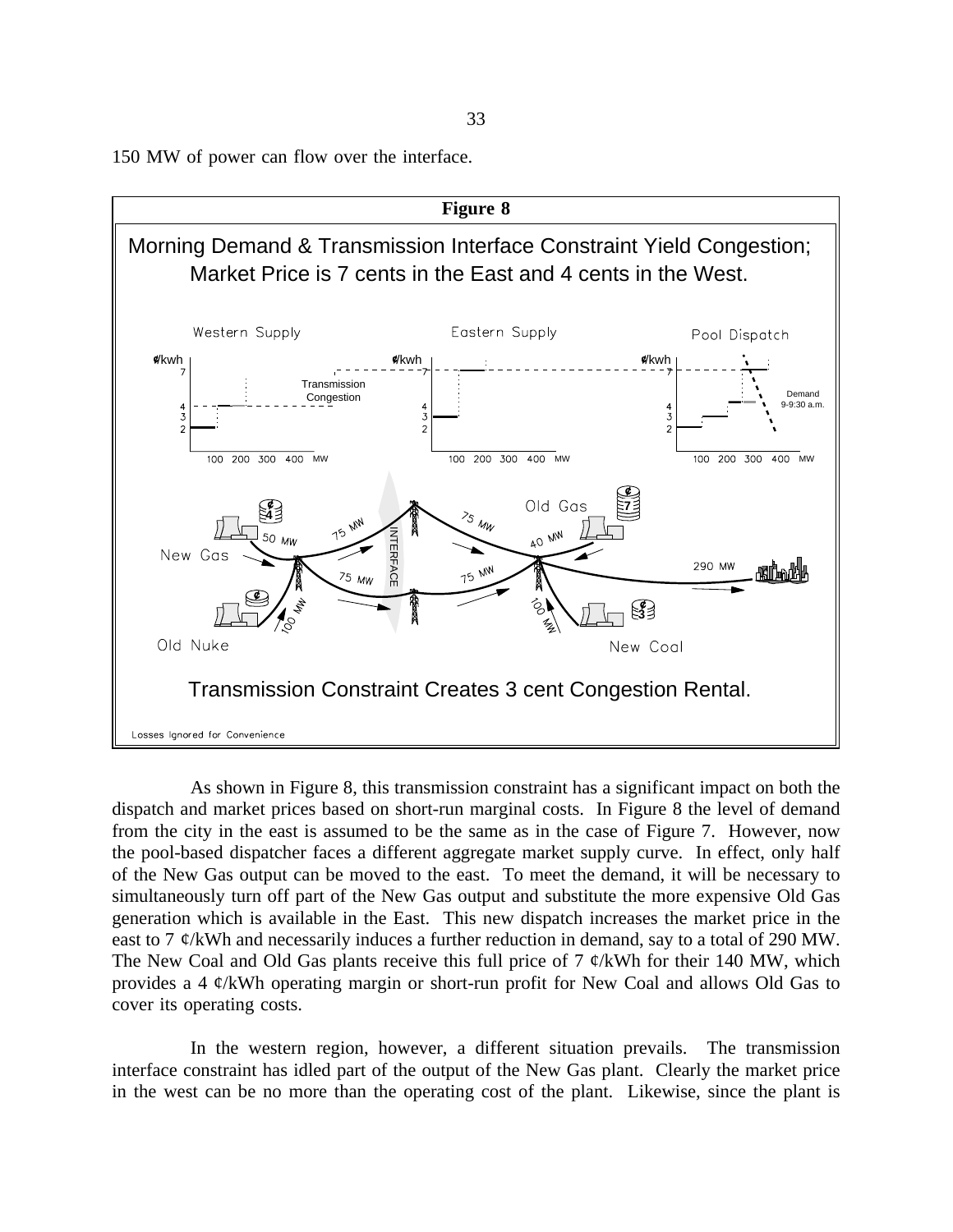running at partial output, the market price can be no less than the operating cost of 4  $\varphi$ /kWh. This is the price paid to New Gas and Old Nuke, which covers New Gas operating costs and provides Old Nuke an operating margin of 2 ¢/kWh.

The 3  $\psi$ /kWh difference between the market price in the east and the market price in the west is the opportunity cost of the transmission congestion. In effect, ignoring losses, the marginal cost of transmission between west and east is  $3 \phi$ /kWh, and this is the price paid implicitly through the transactions with the system operator. Electricity worth 4  $\mathcal{C}/kWh$  in the western region becomes worth 7  $\phi$ /kWh when it reaches the eastern region.



The transmission "interface" constraint is a convenient shorthand for a more complicated situation handled by the pool-based dispatchers. The interface limit depends on a number of conditions, and can change with changing loads. Typically it is not the case that there is a 75 MW limit on one or both of the parallel lines through which power is flowing in the grid. In normal operation, it may well be that the transmission lines could individually handle much more flow, say 150 MW each or twice the actual use. At most normal times, the lines may be far from any physical limit. However, the pool-based dispatchers must protect against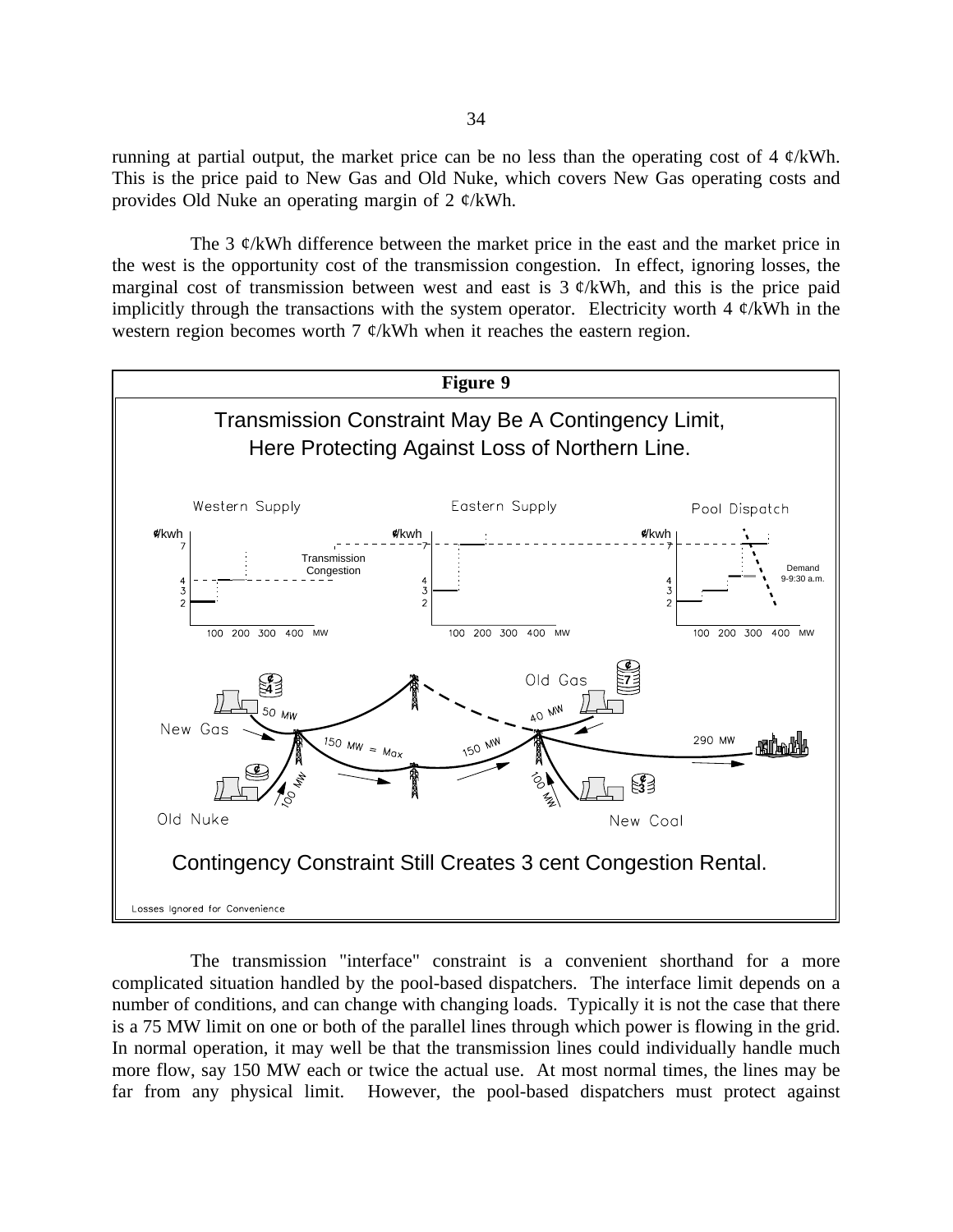contingencies--rare events that may disrupt operation of the grid. In the event of these contingencies, there will not be time enough to start up new generators or completely reconfigure the dispatch of the system. The power flow through the grid will reconfigure immediately according to the underlying physical laws. Hence, generation and load in normal times must be configured, and priced, so that in the event of the contingency the system will remain secure.

For instance, suppose that the thermal capacity of the transmission lines is 150 MW, but the pool-based dispatchers must protect against the loss of a northern transmission line. In this circumstance, the actual power flows may follow Figure 8, with 75 MW on each line, but the pool-based dispatchers must dispatch in anticipation of the conditions in Figure 9. Here the northern line is out, and in this event the flow on the southern line would hit the assumed 150 MW thermal limit. This contingency event may never occur, but in anticipation of the event, and to protect the system, the system operator must dispatch according to Figure 9 even though the flows are as in Figure 8. In either case, the transmission constraint restricts the dispatch and changes the market prices. The price is 4  $\phi$ /kWh in the west and 7  $\phi$ /kWh in the east, with the 3 ¢/kWh differential being the congestion-induced opportunity cost of transmission. This "congestion rental" defines the competitive market price of transmission.

Buying and selling power at the competitive market prices, or charging for transmission at the equivalent price differential provides incentives for using the grid efficiently. If some user wanted to move power from east to west, the transmission price would be negative, and such "transmission" would in effect relieve the constraint. The transmission price is "distance- and location-sensitive," with distance measured in electrical rather than geographical units. And the competitive market prices arise naturally as a by-product of the optimal dispatch managed by the system operator.

The simplified networks in Figure 6 through Figure 9 illustrate the economics of leastcost dispatch and locational prices. However, these networks by design avoid the complications of loop flow that can be so important in determining prices and creating the difficulties with physical transmission rights. These examples differ from the single line case only in the explicit representation of the parallel flows on the lines, but as yet this has no effect on the prices. The extension of these examples and the basic pricing properties to more complicated networks includes the possibility of inputs and load around loops in the system. Here assume a transmission system as before but with the basic available generations and loads as shown in Figure 10. Our attention will focus on the prices at L-M and N-P, where the introduction of generators and load will reveal the impacts of the loops. The generators in Figure 10 define a basic supply configuration with quantities and prices, coupled with the associated loads, and all with the following characteristics:

- Generation available at four locations in the East  $(Y, Z)$  and West  $(A, B)$ .
- **•** Load in the East, consisting of the Yellow LDC at V and the Orange, Red and Blue LDCs at W.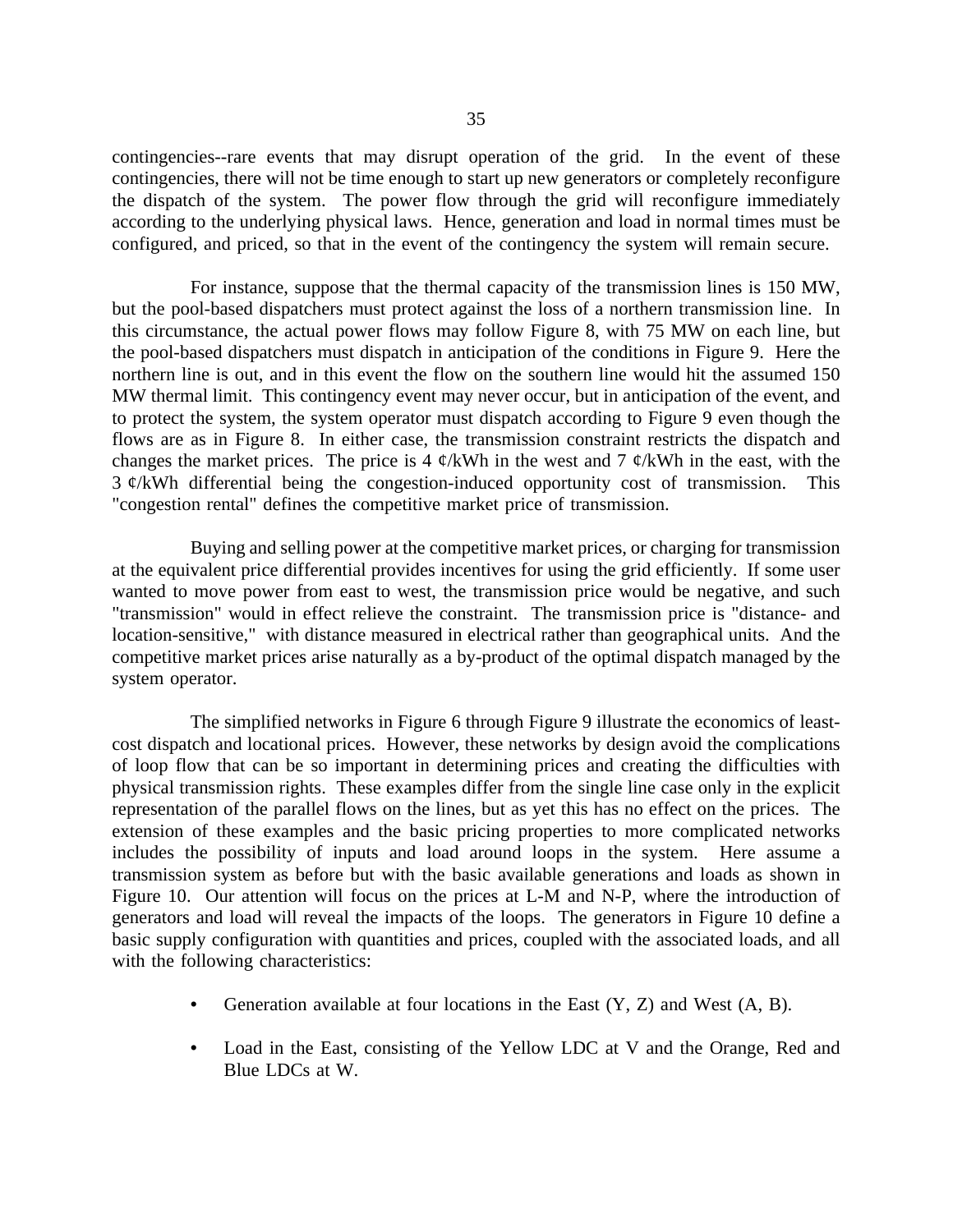

- **•** Load in the West, consisting of a Green LDC at C.
- **•** Interface constraint of 150 MW between bus D and buses M and N.
- **•** Thermal constraints of 90 MW between M and X and between N and X.
- The New Gas and Old Gas generating facilities each consist of two generating units whose marginal costs of production differ.

Loads in Figure 10 are illustrative and will vary systematically in each example. For convenience, losses are ignored in all examples.

The first example to introduce the effect of loop flow involves a new sources of supply at a location on the loop. Here a low cost, large capacity generator becomes available in Figure 11 at bus "P." An IPP at bus "L" has bid in a must run plant at 25 MW, having arranged a corresponding sale to the Yellow distribution company at bus "V". Were it not for the IPP sale, more power could be taken from the inexpensive generators at bus "P" and at bus "A".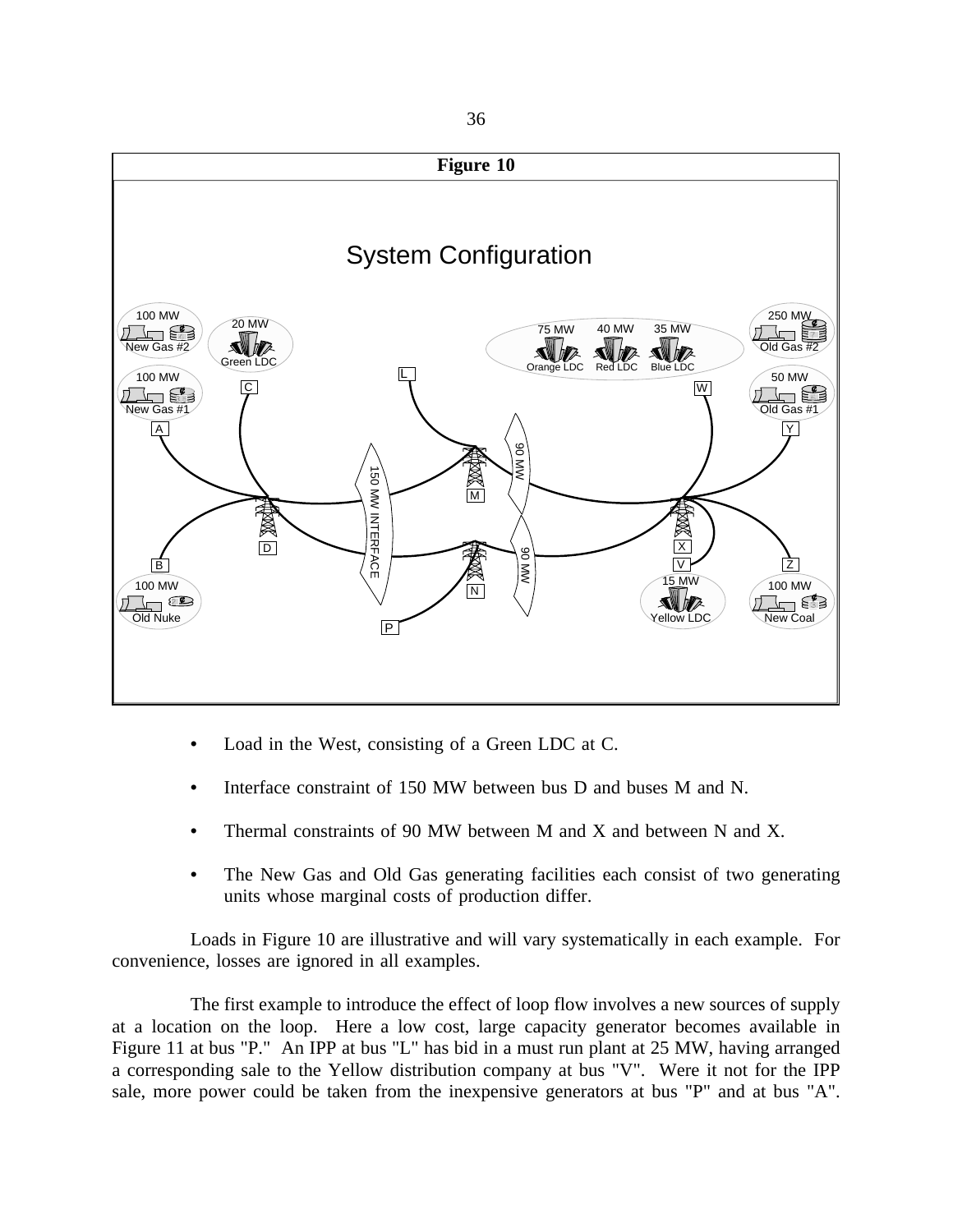

However, because of the effects of loop flow, these plants are constrained in output, and there are different prices applicable at buses "D", "M", "N", and "X".

In a further example the constraints are modified to replace the interface limit with limits on the flows on individual lines. Here every line in the main loop is constrained by a thermal limit of 90 MW, replacing the interface limit. With these constraints in Figure 12, an added load of 150 MW at bus "L" alters the flows for the market equilibrium. In this case, the combined effect of the increased load and the constraints leads to a price of 8.25¢ per kWh at bus "L". This illustrates that it is possible to have market clearing prices at some locations that are higher than the  $7¢$  marginal running cost of the old gas plant at bus "Y", the most expensive plant in the system. The interaction of the network constraints is such that with a reduction of load at bus "L" it would be possible to reduce out put of the most expensive plant by even more, and make up the difference with cheaper sources of supply, causing the high price for load at bus "L".

Changing the network further adds new loops and even more examples of the effect on prices and dispatch caused by the network interactions. In this case, a new line has been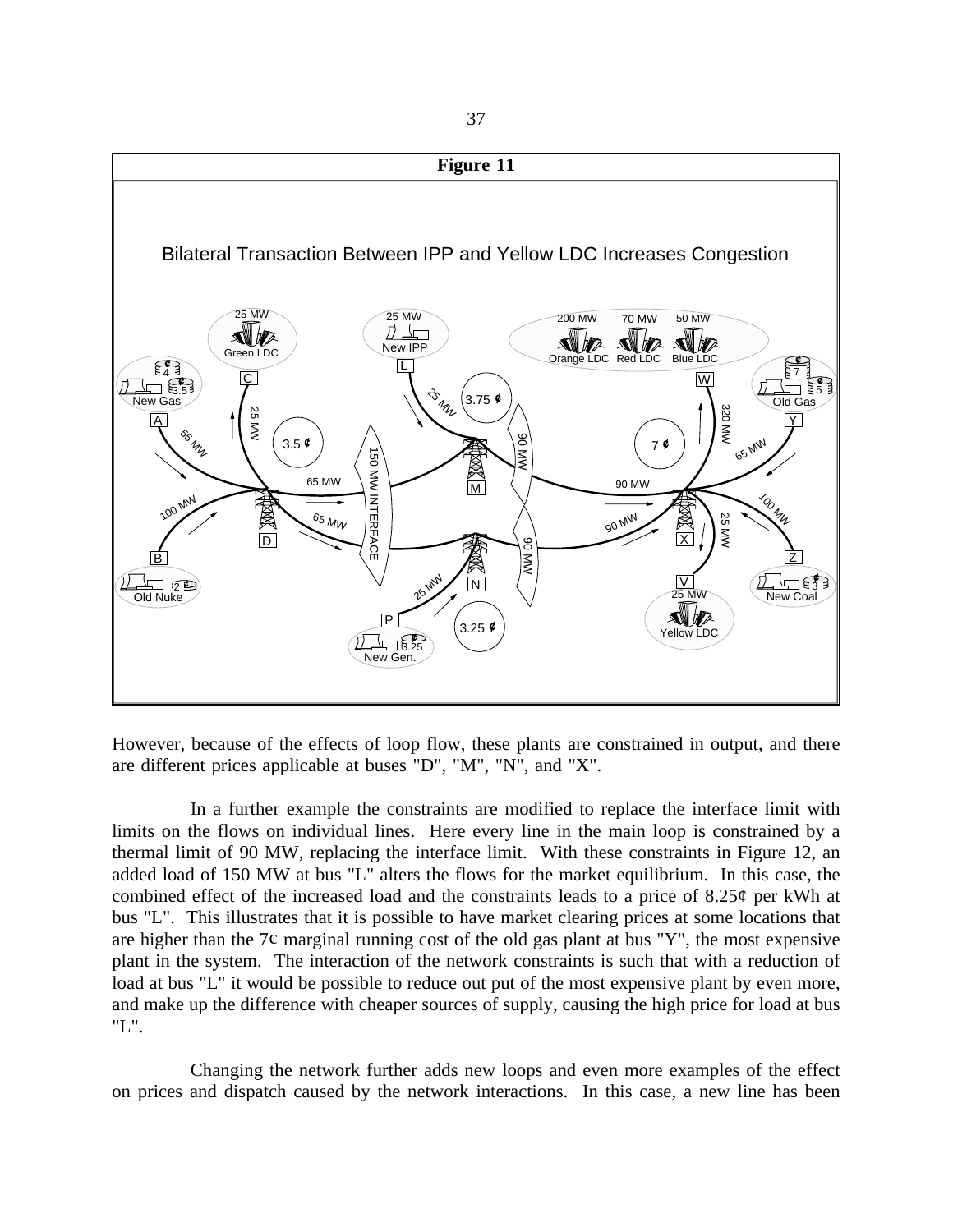



added to the network in Figure 13, connecting bus "N" to bus "M". This line is assumed to have a thermal limit of 50 MW. The new line adds to the capability of the network in that the new pattern of generation lowers the overall cost of satisfying the same load. The total cost reduces from \$20,962.50 in Figure 12 to \$19,912.50 in Figure 13. Although the average cost of power generation fell, the marginal cost of power increased at bus "L", where the price is now  $10.75\phi$ per kWh. The new loop provides more options, but it also interacts with other constraints in the system. This set of interactions is the cause of the high price as it appears at bus "L".

As a final example that confirms the sometimes counterintuitive nature of least-cost dispatch and market equilibrium prices, add a new bus "O" between bus "M" and bus "N" in Figure 14, and lower the limit to 30 MW between bus "O" and bus "M". Bus "O" has a small load of 15 MW. The increased load of 15 MW at bus "O" actually lowers the total cost of the dispatch, as reflected in the negative price. Each additional MW of load at bus "O" changes the flows to allow a dispatch that lowers the overall cost of meeting the total load. The optimal solution would be to pay customers at "O" to accept dump power, thereby relieving congestion elsewhere and providing benefits to the overall system.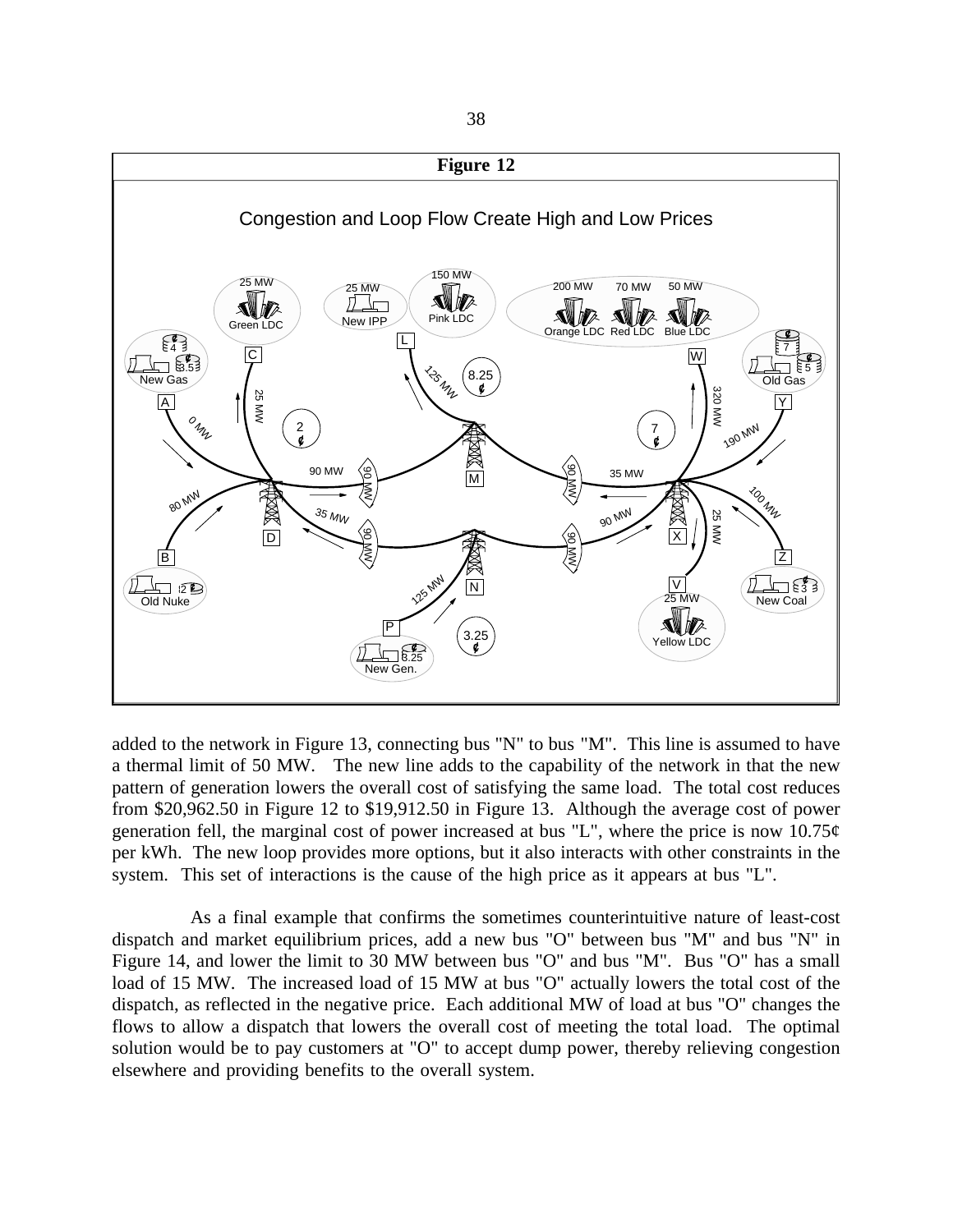

This final example, therefore, illustrates and summarizes the types of interactions that can develop in a network with loop flow. Power can flow from high price nodes to low price nodes. The competitive market clearing price, equivalent to the marginal costs for the least-cost dispatch, can include simultaneously at different locations prices higher than the cost of the most expensive generation and lower than the cost of the cheapest generation source. Application of the principle of locational pricing implies that transmission congestion would lead to many prices. Even with only a single constraint, there could be a different price at each location.

## **Zonal Versus Nodal Pricing**

The use of locational prices has been described as being too complex, with the implication that an alternative approach would produce a simpler system. A common response to this assertion has been to recommend a "zonal" approach that would aggregate many locations into a smaller number of zones. The assumption has been that this would tend to reduce complexity. However, in the presence of real constraints in the actual network, the zonal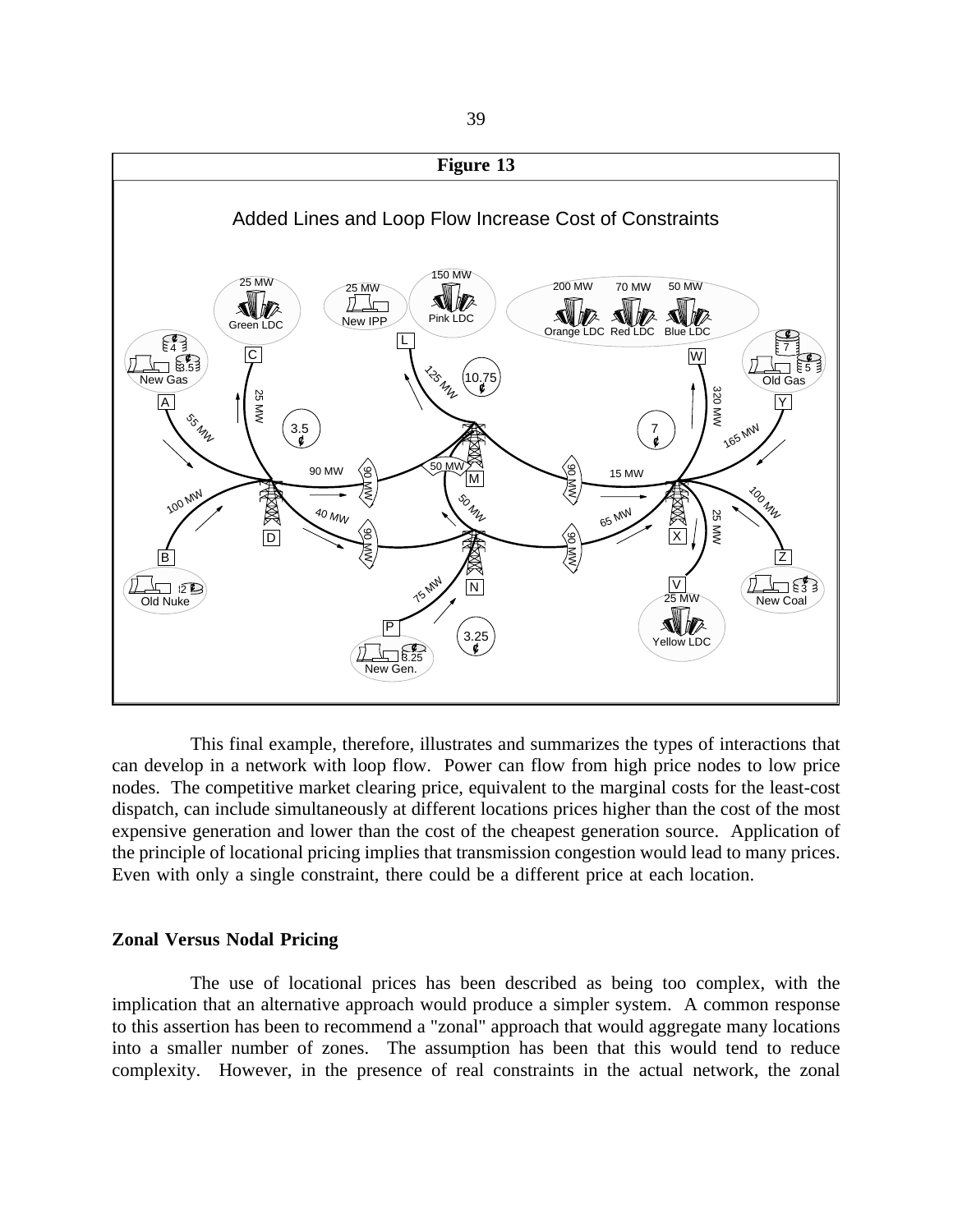

approach may not be as simple as it might appear without closer examination.<sup>31</sup>

The difficulties would arise in the context of a competitive market where participants have choices. If the actual operation of the network system does not conform to the pricing and zonal assumptions, there will be incentives created to deviate from the efficient, competitive solution. In the presence of a vertical monopoly that can ignore the formal pricing incentives, this has not been a problem. But under the conditions of a market, where participants will respond to incentives, the complications created by a zonal approach may be greater than any complications that would exist with a straight locational approach to pricing and transmission charging.

Consider the simplified example in Figure 15. The network has been constructed so that there are only radial connections. With strictly radial connections, locations within and

<sup>&</sup>lt;sup>31</sup> For a similar analysis with similar conclusions, see Steven Stoft, "Analysis of the California WEPEX Applications to FERC," Program on Workable Energy Regulation, University of California, PWP-042A, October 15, 1996.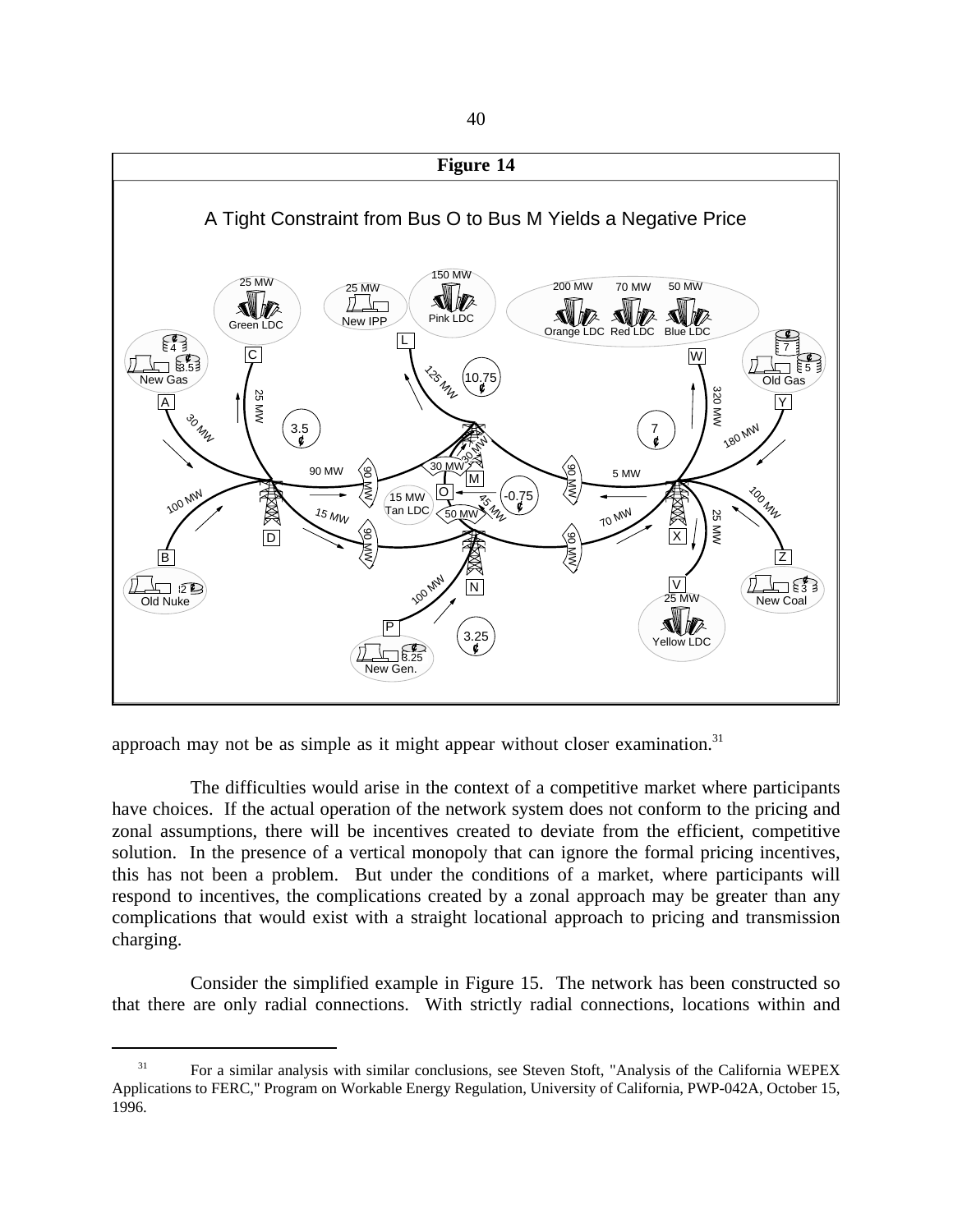

between unconstrained zones would have a common price. Hence, aggregation of locations offers an apparent simplification by reducing to a few distinct zones. This motivation from a typical radial examples leads to the assumption that in general there could be areas in a real network that would have the same prices and, therefore, these locations could be aggregated into zones that would be simpler for participants in market operations.

There are two problems with this line of argument. First, if the multiple locations truly do have the same prices, then there is no need to aggregate into zones. The point of the aggregation was to reduce the number of prices, and in the case where the assumption of common prices holds, aggregation would be unnecessary.

Second, the definition of a zone, which appears easy in the case of a radial network, becomes more problematic in the case of a more realistic network with loop flows. The radial examples can be a poor guide to thinking about interactions in networks. For example, it is often argued, or assumed, that congestion or differences in prices between zones would be caused only by transmission constraints that could be defined for lines that connect the zones. Furthermore, it is often assumed that differences in prices within zones can only be caused by congestion on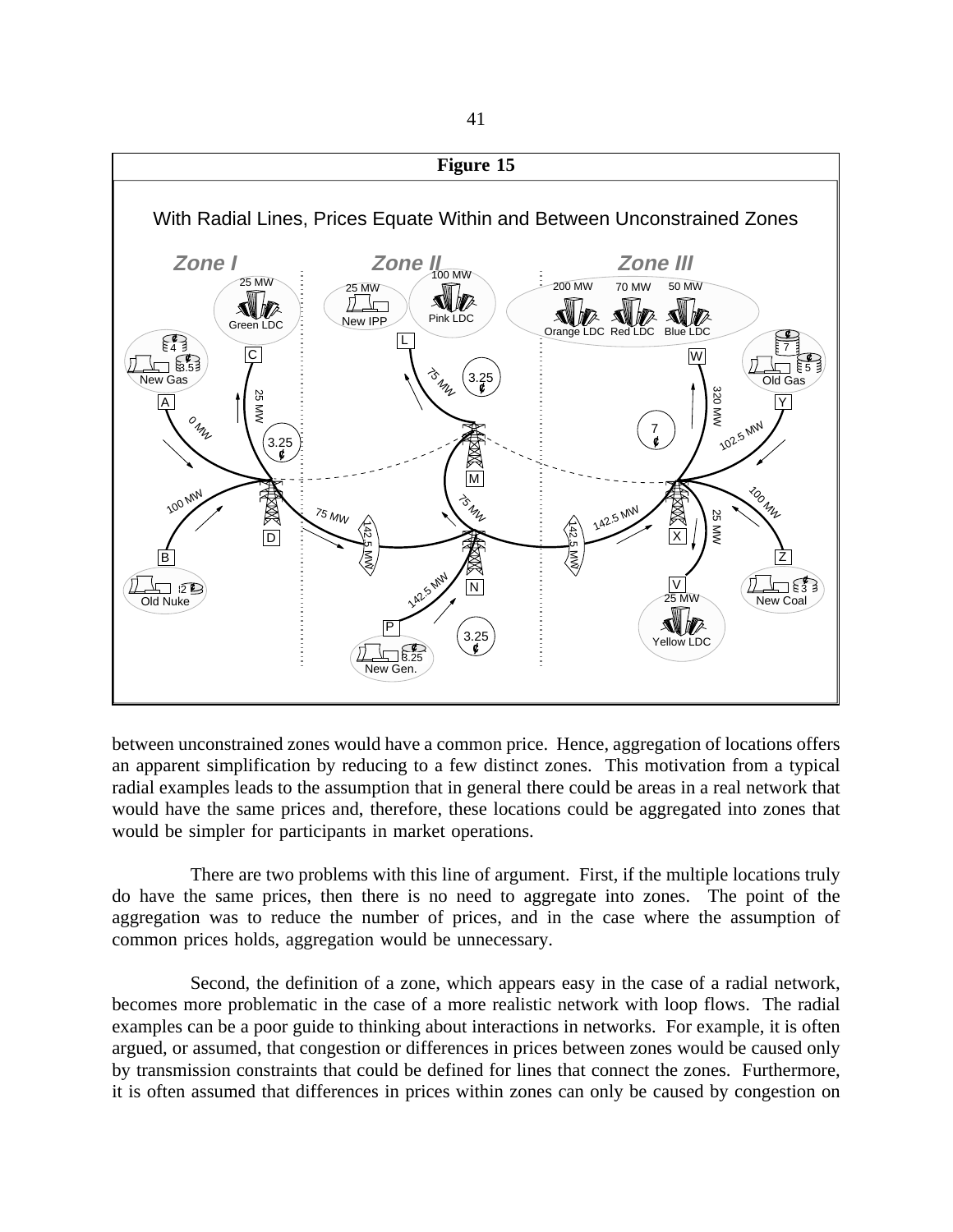lines within the zone. Under these simplifying assumptions, therefore, it is assumed that zones can be well defined and that what happens within a zone can be treated independently of what happens between zones, or independently of what happens in other zones. When we move beyond the radial examples, however, these assumptions and the associated conclusions can be false.



With the more typical case of loops in a network, prices could differ within and between "unconstrained" zones due to the indirect effects of "distant" constraints. Consider the slightly modified example in Figure 16. In this case, the zones developed from the radial analogy produce a very different outcome from the assumptions derived from the radial case in Figure 15. In this example, the prices within "Zone II" differ, but there is no binding constraint in the zone. The lines within the zone are operating below their thermal limits. The difference in prices between buses M and N arises not due to constraints within the zone but because of the loop flow effects interacting with the binding constraints between the zones. Apparently the determination of prices within a zone can not be made independent of the effects on constraints outside the zone.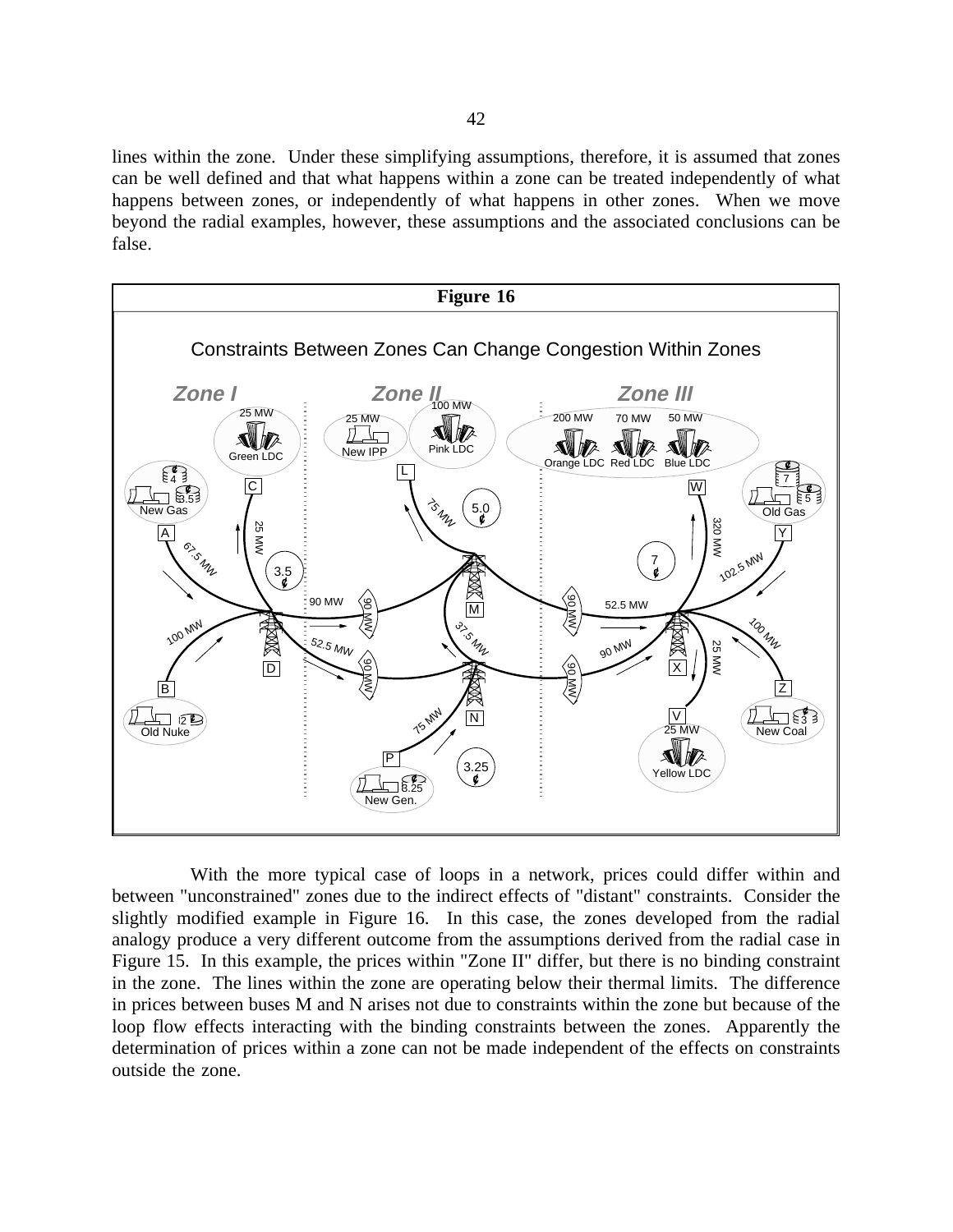

A symmetric result appears in Figure 17 with a different pattern of loads and flows. In this case, there is no constraint binding between Zones II and III, but the price in Zone III differs from the prices in Zone II. Again this effect cannot be seen in radial networks, but it is easy to create in real networks with loop flow. The price in Zone III differs from all the other prices in part because of the interaction with the constraints in Zone II. In a sufficiently interconnected network, these examples suggest that a wide variety of pricing patterns would be possible. In fact, with loop flow, it is possible for a single binding constraint to result in different prices at every location in the system, reflecting the fact that every location has a different impact on the constraint.

Aggregation into zones may add to complexity and distort price incentives. The assertion that conversion to zones will simplify the pricing problem is not supported by analysis of the conditions that can exist in a looped network. Furthermore, aggregating networks presents a number of related technical problems that follow from the fact that exact aggregation requires first knowing the disaggregated flows. In other words, the first step in calculating consistent aggregate flows and prices is to calculate the disaggregated flows and prices. Hence aggregation produces no savings in computation, and no additional simplicity. If no price dispersion exists,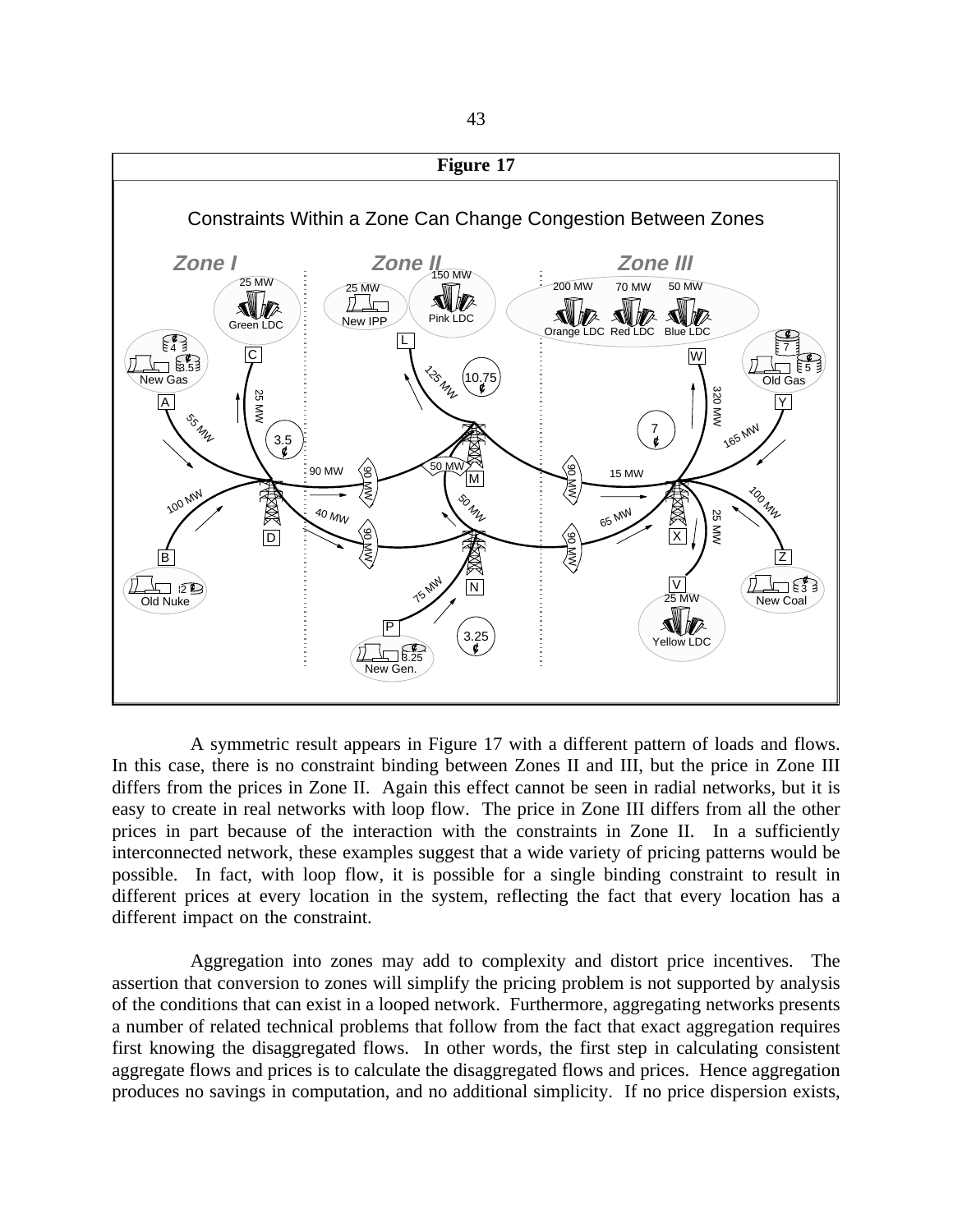no aggregation is necessary. And if price dispersion does exist, aggregation only sends confused price signals. In the end, the simplest solution may be to calculate and use the locational prices at the nodes, without further aggregation.

## **NODES AND ZONES FOR SHORT-RUN PRICING**

With this somewhat tedious review of locational pricing principles available, we can turn to the issue of the "simplification" offered by the proposal to implement short-run pricing by aggregating into nodes into zones. The approach is to postulate and then examine a series of canonical arguments or questions.

## **If Zones are Defined by Nodes with Common Prices, Why Bother?**

The definition of a zone is sometimes offered as a group of locations that would have the same locational price. As we have seen from the above examples, for this to be literally true the connections must be radial connections. In a sufficiently interconnected system, with parallel flows, there will be different prices across any collection of locations, even with constraints that appear to be external to the putative zone. Hence, the case of true equality of the locational prices would be a limited and special set of conditions.

The more general argument would be to aggregate locations where the locational prices do not differ by very much. There may be collections of such locations, but with this definition the natural question arises as to what is the need for the zones? If the locational prices differ by only trivial amounts, then locational pricing and zonal aggregation produce the same end result. There would be no need to aggregate.

Hence, it appears that the real application of zonal aggregation must be in situations where the underlying rationale is compromised. In other words, zonal aggregation would be interesting only in those situations where the aggregation results violated the premise of the creation of the zone. In particular, zonal aggregation produces a material difference from locational pricing only in those cases where the locational prices being aggregated are materially different, in contradiction of the original justification for the definition of the zone.

#### **How Would We Define the Zonal Prices?**

If the real application of zones is important only when there is a material difference in the locational prices, then there must be some rule specified for determining the price in the zone. The answer is not obvious. Here the intuition derived from the analysis of the single radial transmission line connection can mislead. Contrary to the case of the single line, the price in the zone is not determined by the highest cost generator operating in the zone. Rather, as illustrated above, it is entirely possible for the true price to be more than the operating cost of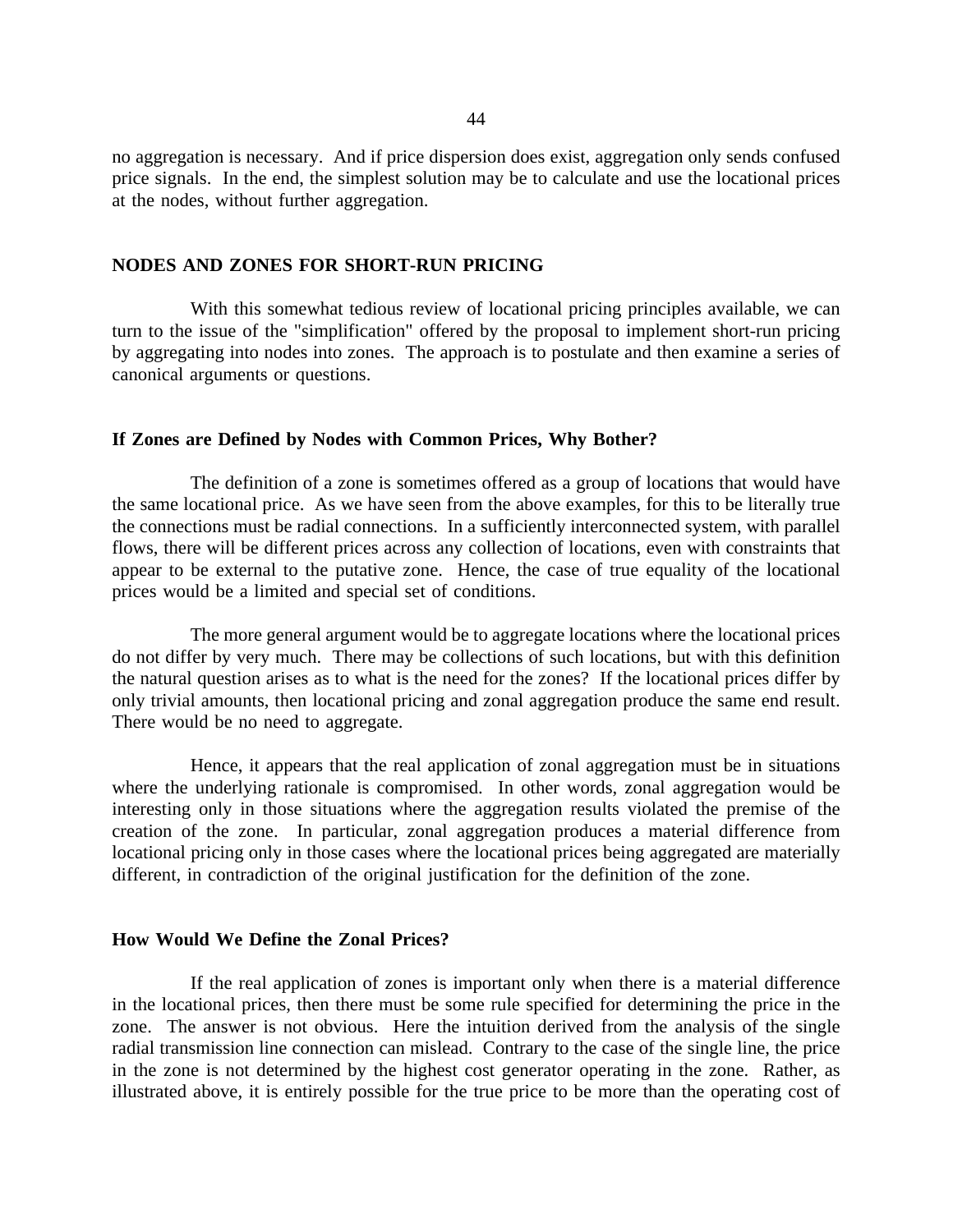the most expensive generator in the zone, driven by the effects of loop flow and the interaction with transmission constraints.

The usual proposals for price aggregation involve some form of averaging. A typical approach, as in England and Wales, is to determine a hypothetical unconstrained price in the zone, which is then charged to all customers and paid to all generators. For those generators that are needed but operate a locations with truly higher prices, they would be paid their opportunity costs. The difference above the "unconstrained" price is collected in an uplift that is averaged over all customers.

Any such rule immediately raises the question of what happens to the constrained off generators, those that would have run at the unconstrained price but whose true locational value is less than the unconstrained price. Clearly they would want to operate, but they cannot be allowed to run because of the transmission constraint.

The solution to this problem in England and Wales has been to pay the generators the profit they would have made if they had run and received the unconstrained price, with the costs added to the uplift and collected again from all customers. This adds to the total cost as seen by all customers and has the perverse effect of providing and incentive to build or maintain generation in locations where there is excess capacity.

In addition, the English pool prohibits bilateral transactions to avoid the problem of the constrained-off generators going around the price averaging system. This obviously limits the flexibility of the market and has been a principal source of complaint by market participants in that system. However, the importance of such rules was dramatically illustrated by the events in the Pennsylvania-New Jersey-Maryland Interconnection (PJM) system starting in June 1997.

During June, the PJM system was operating under an interim tariff provision that followed English zonal model with two critical exceptions. The PJM market was treated as one zone, with a hypothetical unconstrained dispatch setting the so-called market clearing price. In the event of transmission congestion, some generators bidding into the pool were constrained on while others were constrained off. The cost of the more expensive generation was rolled into an average congestion charge that applied to all loads. So far this was the same as the English system. The difference is that constrained-off generators were not compensated for their lost profits, and non-firm bilateral transactions were allowed at only the price of the average congestion cost uplift.

The result when the system because constrained was predictable and predicted. Some low cost generators bidding into the pool were constrained off. The corresponding loads would then be charged the "unconstrained" price of 2.9 cents plus the uplift. However, the marginal cost of the constrained off generators was as low as 1.5 cents. If the same loads arranged a bilateral transaction with these constrained off generators, who would now withdraw from the pool dispatch, the loads could have the energy for this 1.5 cents price plus the same uplift. Given this incentive, this is precisely what happened. The loads and constrained-off generators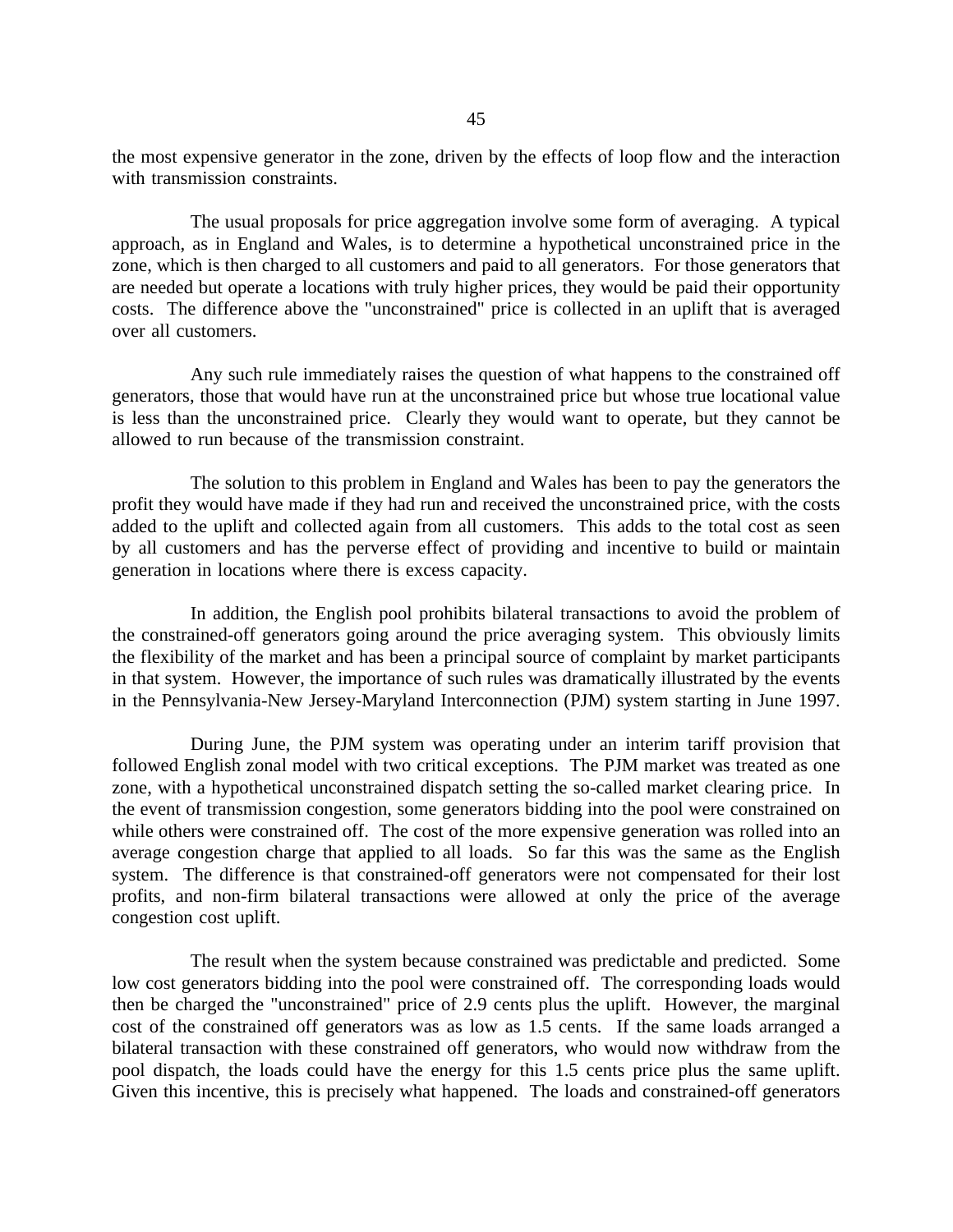arranged bilateral transactions that brought the generators back on line. This, in turn, forced the ISO to back off other generators, who then faced the same incentive to leave the pool and schedule themselves.<sup>32</sup>

The end state of this downward spiral was that the ISO was left with virtually no controllable generation to redispatch in order to respect the transmission constraints. Under the existing tariff provisions, there was nothing the ISO could do to correct the perverse pricing incentives. Hence, the ISO invoked a "temporary fix" by immediately modifying the rules to prohibit such bilateral transactions, which it did with subsequent FERC approval.<sup>33</sup>

The net effect was to subsidize consumers in the high price areas, by charging more to consumers in low price areas, and to remove the flexibility for bilateral transactions that was an objective of the market restructuring and would be a natural result of locational pricing. Apparently, the zonal simplification contained a hidden complexity.

## **Would Locational Prices Be Hard to Calculate and Come from a Black Box?**

The locational prices would be determined by the actual dispatch, which makes the problem simple. The computations are easy, and have been available for years in power pools; they just haven't been used for pricing purposes. Calculating locational marginal costs for the actual dispatch is easier than the familiar and widely used split-savings methodology. Furthermore, since locational pricing is already done (almost in full) in Argentina, Chile, New Zealand, and Norway, there is a demonstration that the technical computation is straightforward.

Once the method is explained, system operators always say the prices could be computed easily. Part of the misunderstanding on this point is the distinction between determining an economic dispatch (difficult) and determining the prices given the dispatch (easy). The hard part in dispatching is both unavoidable and already done. The easy part of calculating the prices is a detail. At a FERC Technical Conference, the ISO for PJM explained how to calculate the prices and described the software which is operating in parallel to determine the prices.<sup>34</sup> An independent auditor verified that the system was understood and auditable.<sup>35</sup>

<sup>&</sup>lt;sup>32</sup> PJM Supporting Companies, "Motion to Intervene and Comments of the PJM Supporting Companies in Support of PJM interconnection, Inc. Filing." FERC Docket No. ER97-3463-000, p.5.

<sup>&</sup>lt;sup>33</sup> PJM Interconnection, Inc., FERC Section 201 filing, June 27, 1997.

<sup>&</sup>lt;sup>34</sup> Pennsylvania-New Jersey-Maryland Interconnection, "Responses to FERC's March 28 Questions on Implementation of Locational Marginal Pricing," FERC Docket Nos. OA97-261-000 and ER97-1082-000, April 14, 1997.

<sup>&</sup>lt;sup>35</sup> Price Waterhouse comments, FERC Technical Conference, Docket Nos. OA97-261-000 and ER97-1082-000, May 9, 1997.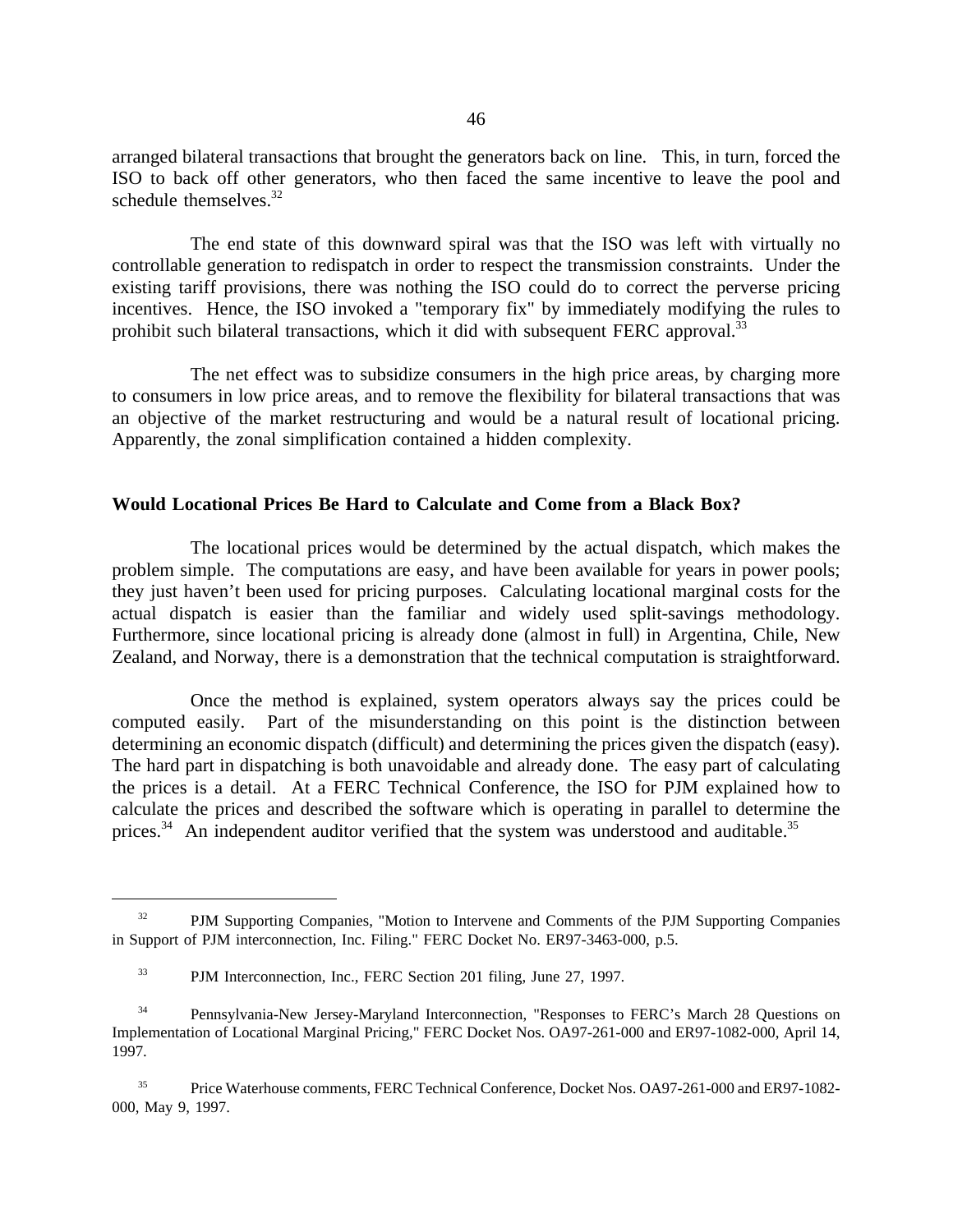This brings us to the issue of the perception and comprehension of the market participants. At the moment the majority of market participants would claim that the idea of using locational prices is too complicated. However, the view of the moment should not be all that concerns us. So far, every simple alternative proposed has turned out to be pretty complicated, once the implications of the full package unfolded to include the extensive regulatory rules needed to negate the incentives of incorrect prices.

#### **Would It Be an Easy Matter to Set and Later Change the Zonal Boundaries?**

The rationale for zones rests in part on the assumption that the zones would be easy to define and would be stable for long periods. However, when conditions changed, the zones would be redefined to come back into compliance with the original definition that there would be no difference in locational prices within the zones.

Each of these points raises a number of complications that must be recognized. First, it is not so obvious where the zonal boundaries should be set. For example, recent PJM "[O]perating data show that, during the past 14 months, 70 percent of the out-of-merit costs for transmission control in PJM resulted from thermal contingencies."36 These thermal limits are exactly the type of constraints that create the looped interactions as illustrated in the previous sections by the numerous examples. They are not typically radial lines, and the impact of the constraints give rise to different prices throughout the system.

If the zones are not stable, then there would be again little or no distinction between the prices reported by a locational pricing system and the zonal prices. In Norway, for example, the system is described as a zonal system, but the system operator can and does change the definition of the zones daily or hourly. Hence, the Norwegian systems is more like a locational pricing system.

If the zones are intended to last for extended periods, but change when there is a material and sustained difference in locational prices within the zone, then a number of other complications arise. For instance, it would still be necessary to calculate the locational prices on a regular basis just to evaluate the suitability of the zonal definition. This means that there will be regular information available that some people are being subsidized and other people are paying the subsidy required by the zonal configuration. The reconfiguration step, by definition, amounts to rearranging the pattern of these subsidies just when the threshold criteria indicates that the reconfiguration really matters.

Since establishment and reconfiguration of the pattern of subsidies will depend on extensive analysis of prospective conditions, there will be many assumptions and points of debate about what the appropriate boundaries should be next week or next year. Although the

<sup>&</sup>lt;sup>36</sup> PJM Supporting Companies, "Motion to Intervene and Motion to reject CCEM Filing Submitted by the PJM Supporting Companies," FERC Docket Nos. OA97-261-000 and ER97-1082-000, July 23, 1997 p. 30.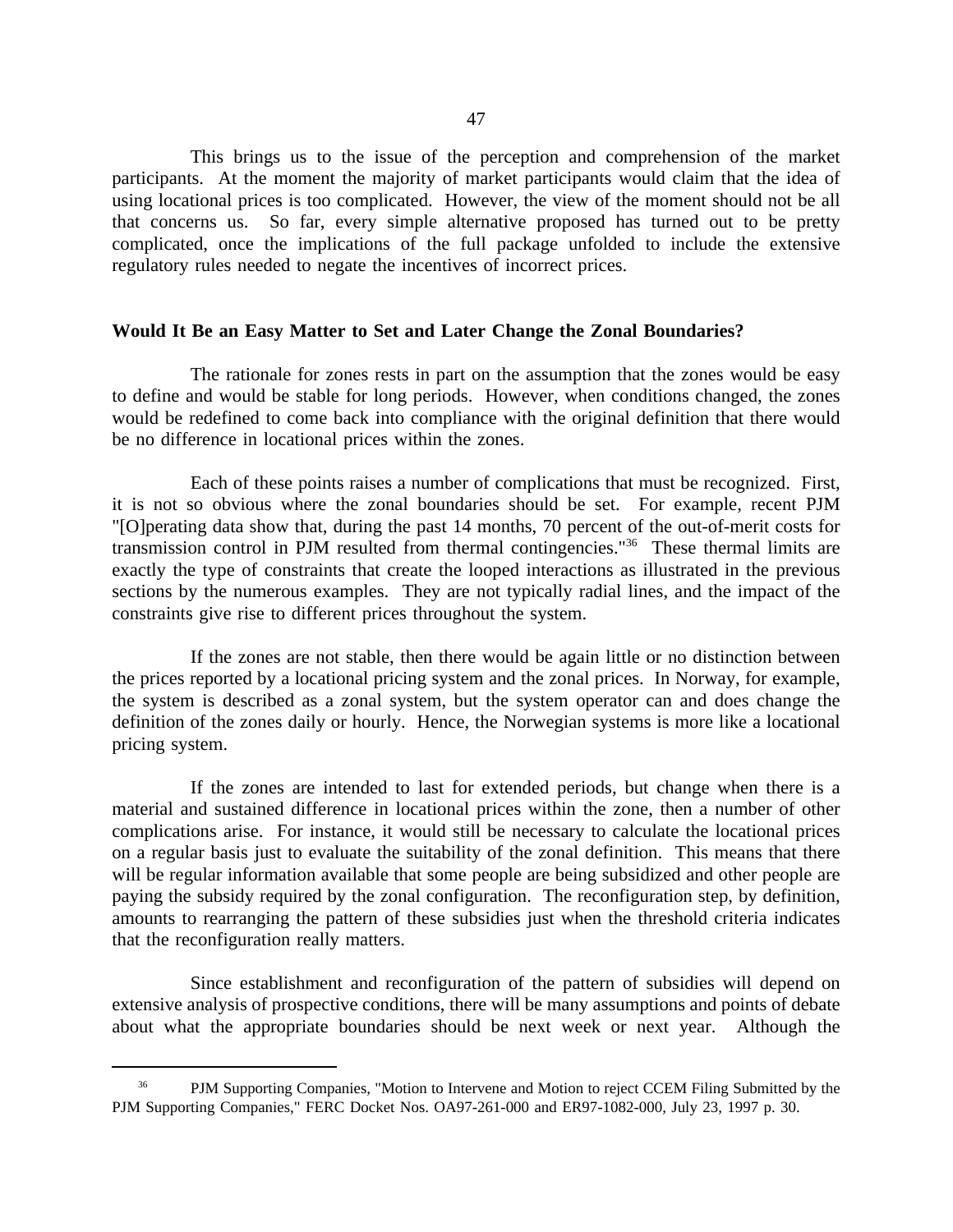computational challenge of determining locational prices for the actual dispatch is trivial, the process of forecasting these prices is another matter entirely, one that promises to be controversial. At the risk of understatement, there is little in past regulatory experience which gives confidence that this creation and rearrangement of subsidies will be either swift or simple. Policy makers who think that zonal aggregation and cross subsidies will simplify the process should look again.

## **Is Transmission Congestion a Small Problem?**

To argue that transmission congestion is and will be minor is to argue that there should be no interest in gaining transmission rights. Given the keen interest in tradable transmission capacity rights, the behavior of the market participants already contradicts the assertion that this is a minor issue. Furthermore, if it is a minor issue, then the locational prices will not differ most of the time, except for losses, and nothing could be simpler than this outcome. Even if congestion costs were small in the past under the regime of vertically integrated utilities, the incentives will be different in the competitive market where customers have choices. As seen elsewhere, small differences in costs could be a large part of the profit on a transaction, and would lead to substantial differences in behavior. If we give market participants choices, such as between pool and bilateral transactions, it will be important to get the prices right.

Furthermore, the improving understanding of the importance of this matter indicates that when the constraints do apply, the price differences can be surprisingly large. In August for example, the reports were that PJM single zone again was operating with "dispatch rates," which would be similar to the locational prices if they were being charged, that were \$89 per MWh in the constrained-on regions and \$12 per MWh in the constrained-off regions of the zone. The "widely differing dispatch rates were repeated for several days last week."<sup>37</sup> When constraints bind, therefore, the incentives created can be much larger than most people imagine. If participants were given the choice and flexibility that we think of as appropriate for the competitive market, these incentives would overwhelm the system as long as the prices charged diverged from the underlying locational marginal prices.

## **Would Zonal Pricing Mitigate Market Power?**

To the extent that there is a high concentration of control of generation or load, there will continue to be a potential for an exercise of market power. This potential creates demand for continued regulatory oversight. The analysis of market power in the face of significant

<sup>37</sup> Power Markets Week, September 1, 1997, p. 13.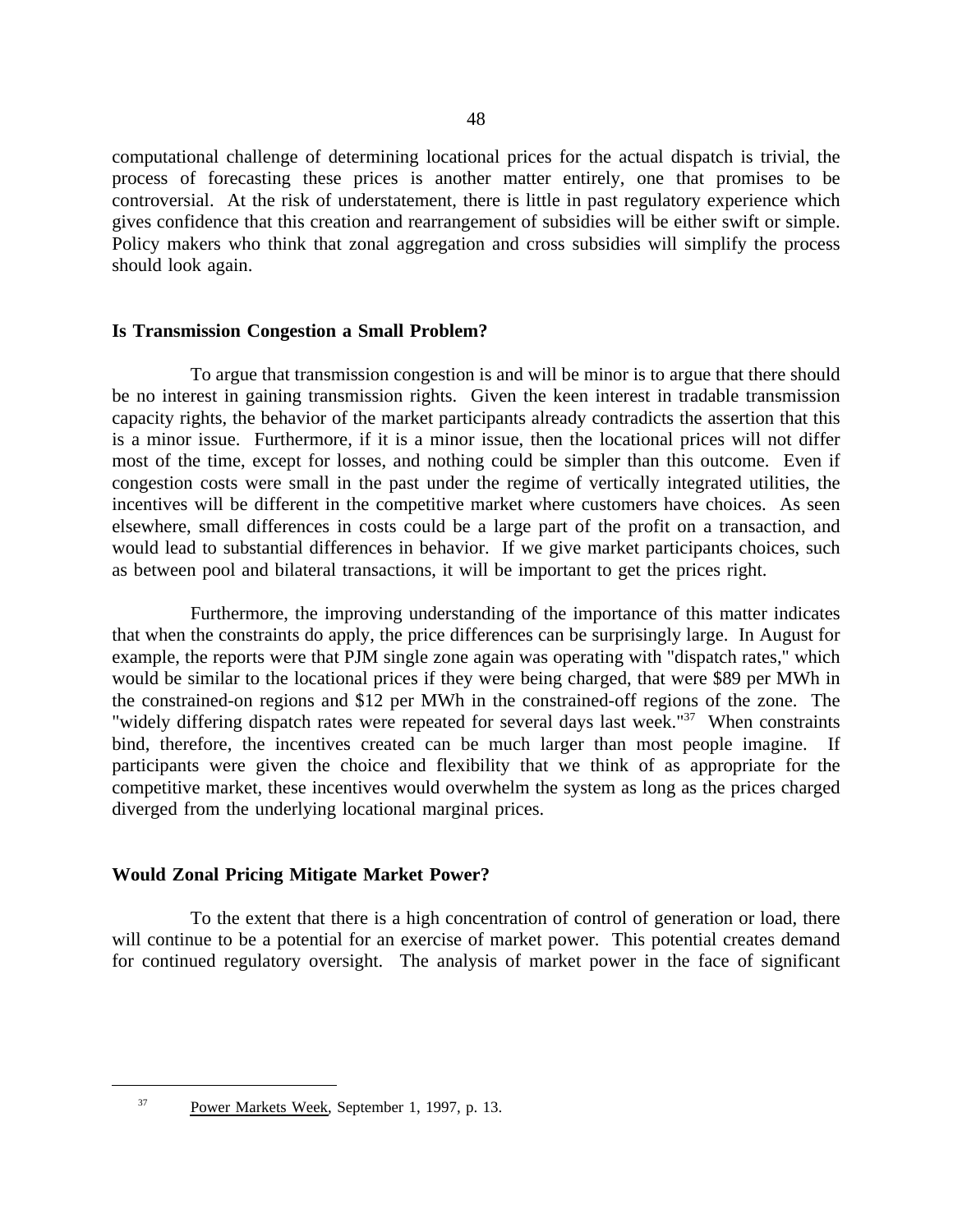transmission constraints is a broader subject.<sup>38</sup> However, an advantage of the market model with opportunity cost pricing at locations is the ability to expand the range of options available to address potential problems of market power without compromising other goals in the development of a competitive electric market.

This argument appears counterintuitive at first glance, and there would appear to be advantages to aggregation into zones. As the argument goes, the use of locational pricing would imply small local markets. By contrast, it seems logical that aggregation into zones would expand the geographic scope of the market and bring more actors into competition, thereby mitigating market power.

If the separation into local markets and locational marginal cost differences were simply an artificial institutional constraint, there might be something to this story, especially if the local generators were not competing with other generators in the network. In the present case, however, the facts are different. The constraints are real, and aggregation into zones would not remove the transmission constraints. Aggregation into zones would be likely to hide the market power and remove some of the most important limitations on market power; namely, the demand side response and the ability of new entrants to challenge the dominant generator.

Under locational pricing, the ISO provides open access to the grid at opportunity cost prices. This unbundles the system and eliminates vertical market power. Horizontal market power arises from concentration of ownership of generation plants. The auction mechanism in the bid and dispatch system does not create market power; a dominant firm would not need the auction to manipulate market prices. Furthermore, compared to charging locational marginal cost prices, all the alternatives involve some form of price averaging, which would both enhance and hide horizontal market power.<sup>39</sup> With locational pricing, customers at the location would face the higher price and this would create two beneficial incentives. First, customers would have an incentive to reduce their demand and thereby weaken the power and profits of the dominant firm. Second, customers would have an incentive to sign long-term contracts with new entrants that would support entry and mitigate market power. With zonal aggregation, however, these incentives would be removed or substantially attenuated. The generator with market power would still be paid a high price. Customers would not see the high price, they would see only an average price spread across those at other locations. In fact, the generator with market power would benefit from this disguise. By confronting a less responsive demand curve, the generator would see its market power enhanced within the zone. With zonal averaging, new entrants would

.

Judith B. Cardell, Carrie Cullen Hitt and William W. Hogan, "Market Power and Strategic Interaction in Electricity Networks," Resource and Energy Economics., Vol. 19, 1997, pp. 109-137; William W. Hogan, "A Market Power Model with Strategic Interaction in Electricity Networks," The Energy Journal, Vol. 18, No. 4, 1997, pp. 107-141.

<sup>&</sup>lt;sup>39</sup> If locational prices differ in a zone, the rule might be to charge all customers and pay all generators the highest price in the zone, allowing the scope of the generators market power to expand. However, most zonal proposals are based on some form of averaging to soften the impact of higher prices.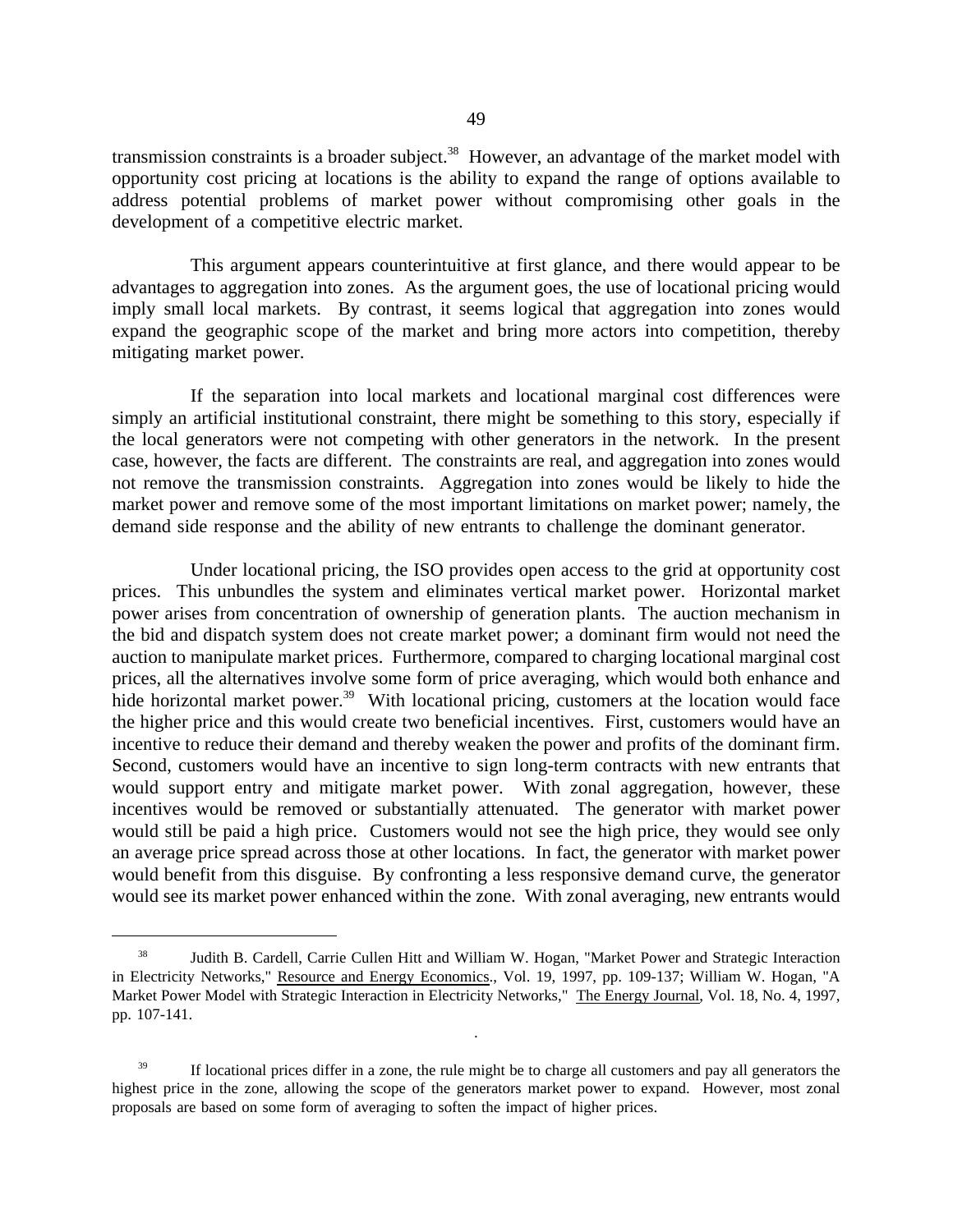face the problem of entering a market that was subject to manipulation by the dominant generator but have no customers prepared to sign a long-term contract, because no individual customers would see the higher price. Hence, zonal aggregation would increase the need for regulation.

Zonal aggregation would not expand the real geographic scope of competition unless the aggregation rule implied setting all prices at the price of the dominant firm, which would create another set of problems. Hence, locational marginal cost pricing would reduce market power relative to the common zonal alternatives, and locational pricing would make the exercise of market power more transparent.

## **Can the Market Operate With a Simpler System?**

Locational marginal cost pricing lends itself to a natural decomposition. For example, even with loops in a network, market information could be transformed easily into a hub-and-spoke framework with locational price differences on a spoke defining the cost of moving to and from the local hub, and then between hubs. This would simplify without distorting the locational prices. As shown in Figure 18, a contract network could develop that would be different from the real network without affecting the meaning or interpretation of the locational prices.<sup>40</sup>

With the market hubs, the participants would see the simplification of having a few hubs that capture most of the price differences of long-distance transmission. Contracts could develop relative to the hubs.<sup>41</sup> The rest of the sometimes important difference in locational prices would appear in the cost of moving power to and from the local hub. Commercial connections in the network could follow a configuration convenient for contracting and trading. The separation of physical and financial flows would allow this flexibility.

The creation or elimination of hubs would require no intervention by regulators or the ISO. New hubs could arise as the market requires, or disappear when not important. A hub is simply a special node within a zone. The ISO still would work with the locational prices, but the market would decide on the degree of simplification needed. However, everyone would still be responsible for the opportunity cost of moving power to and from the local hub. There would be locational prices and this would avoid the substantial incentive problems of averaging prices. The hub-and-spoke approach appears to give most of the benefits attributed to zones without the costs, and it implies that the ISO works within a locational pricing framework.

<sup>40</sup> For further details on long-run transmission congestion contracts, see Scott M. Harvey, William W. Hogan and Susan L. Pope, "Transmission Capacity Reservations and Transmission Congestion Contracts," Harvard-Japan Project on Energy and the Environment, Harvard University, February 1997.

<sup>41</sup> For a similar argument, see S. Walton and R. Tabors, "Zonal Transmission Pricing: Methodology and Preliminary Results form the WSCC," Electricity Journal, November 1996, pp. 40.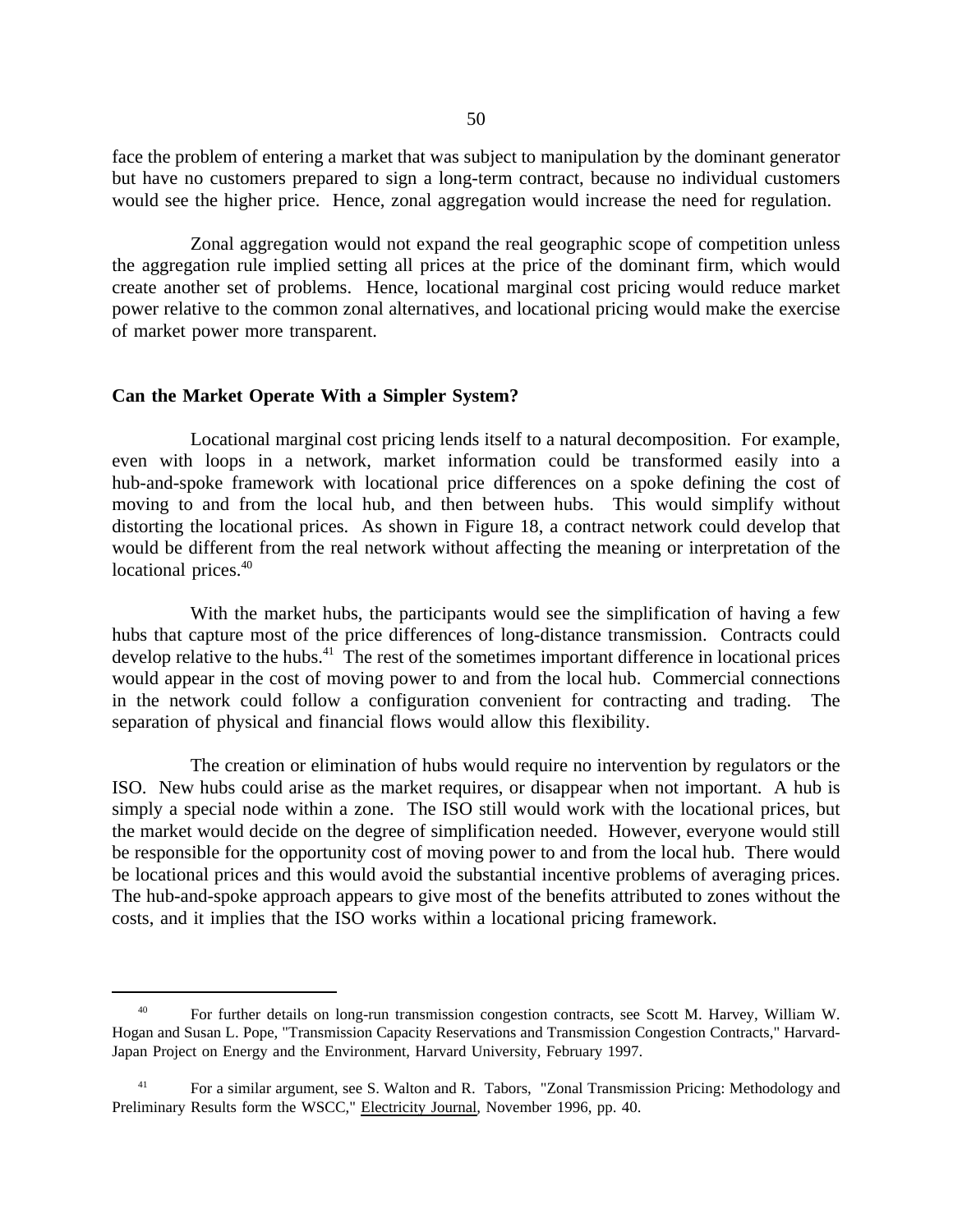

A version of this hub-and-spoke system appeared in the discussions among market participants in the PJM system in January 1998. Although the market participants could create hubs without the participation of the ISO, there was a popular request that the ISO identify and post hub prices. In order to reduce the price volatility that might be present in selecting a single location as a hub, the ISO responded to the request to create hubs consisting of a fixed-weight average of a number of underlying locations. Hence, purchases and sales at the hub are equivalent to a portfolio of purchases and sales at the underlying locations, with the portfolio composition in terms of the fixed weights. Likewise, transmission between any location and the hub is the equivalent of transmission between the given location and the portfolio of locations that make up the hub. The PJM ISO began posting prices for such hubs in the preliminary price reporting system that began operation in February 1998.<sup>42</sup> If the market participants find these hubs convenient, then contracts would be written using the composite hub prices as references, and futures contract could be constructed relative to the same spot-market hub prices. However, nothing limits the markets to the hubs selected by the ISO, and anyone is free to utilize another

<sup>42</sup> The Internet address is "www.pjm.com/ferc/filings/19971231/lmp\_info.html".